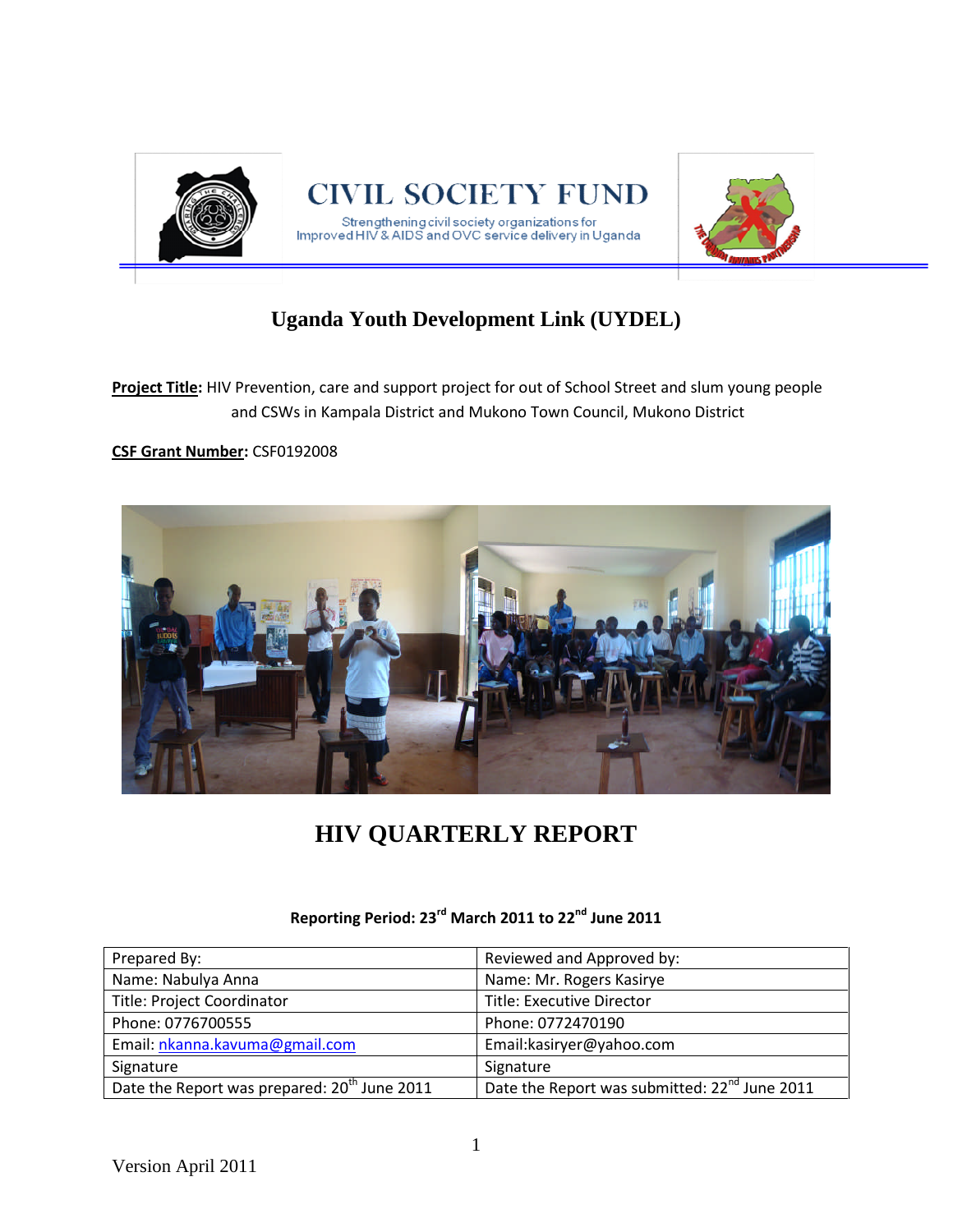### **PROGRAMME BACKGROUND DATA**

**Programme Thematic Area(s)** e.g HIV Prevention, HIV Care and Treatment, Networks

HIV Prevention

#### **Sub- Themes: eg BCC programming, Condom distribution, HCT, PMTCT etc**

V

 $\mathbf{I}$ 

BCC programming, condom distribution and HIV Education

#### Type of CSO as indicated in the approved proposal:

- a. Lead agency
- b. CSO in multi districts
- c. CSO in one district

#### **Project Beneficiaries:**

| Target group                          | Denominators*  |       |       | <b>Project Targets</b> |       |       |  |  |  |
|---------------------------------------|----------------|-------|-------|------------------------|-------|-------|--|--|--|
|                                       | <b>Females</b> | Males | Total | <b>Females</b>         | Males | Total |  |  |  |
| Street Children                       |                |       |       | 400                    | 100   | 500   |  |  |  |
| Out of school<br>slum young<br>people |                |       |       | 4000                   | 3000  | 7000  |  |  |  |
| <b>CSWs</b>                           |                |       |       | 400                    | 100   | 500   |  |  |  |

\*Denominator refers to the total number of the targeted category of population in the area of operation as stated in the proposal

#### **Brief Analysis of Achievements:**

| <b>Target Group</b> | <b>Project Targets</b> | <b>Previous Quarter</b> | <b>Reporting Quarter</b> | Cumulative         |  |  |  |
|---------------------|------------------------|-------------------------|--------------------------|--------------------|--|--|--|
|                     |                        | <b>Achievement</b>      | Achievement              | including this Qtr |  |  |  |
| Street Children     | 500                    | 15                      | 12                       | 27                 |  |  |  |
| Out of school slum  | 7000                   | 805                     | 1095                     | 1900               |  |  |  |
| Young people        |                        |                         |                          |                    |  |  |  |
| <b>CSWs</b>         | 500                    | 176                     | 101                      | 277                |  |  |  |

#### **District(s) and sub-counties of operation:**

| No. | <b>District</b> | Sub-county (s)               |
|-----|-----------------|------------------------------|
|     | Kampala         | Kawempe, Rubaga and Makindye |
|     | Mukono          | Mukono Town Council          |

- Total cost of the project as per contract 388,277,000 USH
- Amount received this quarter 47,599,500 USH
- **Cumulative Amount Received under this contract: 196,924,000 USH**
- Funds utilized to date as per submitted bank statement: 196, 924,000 USH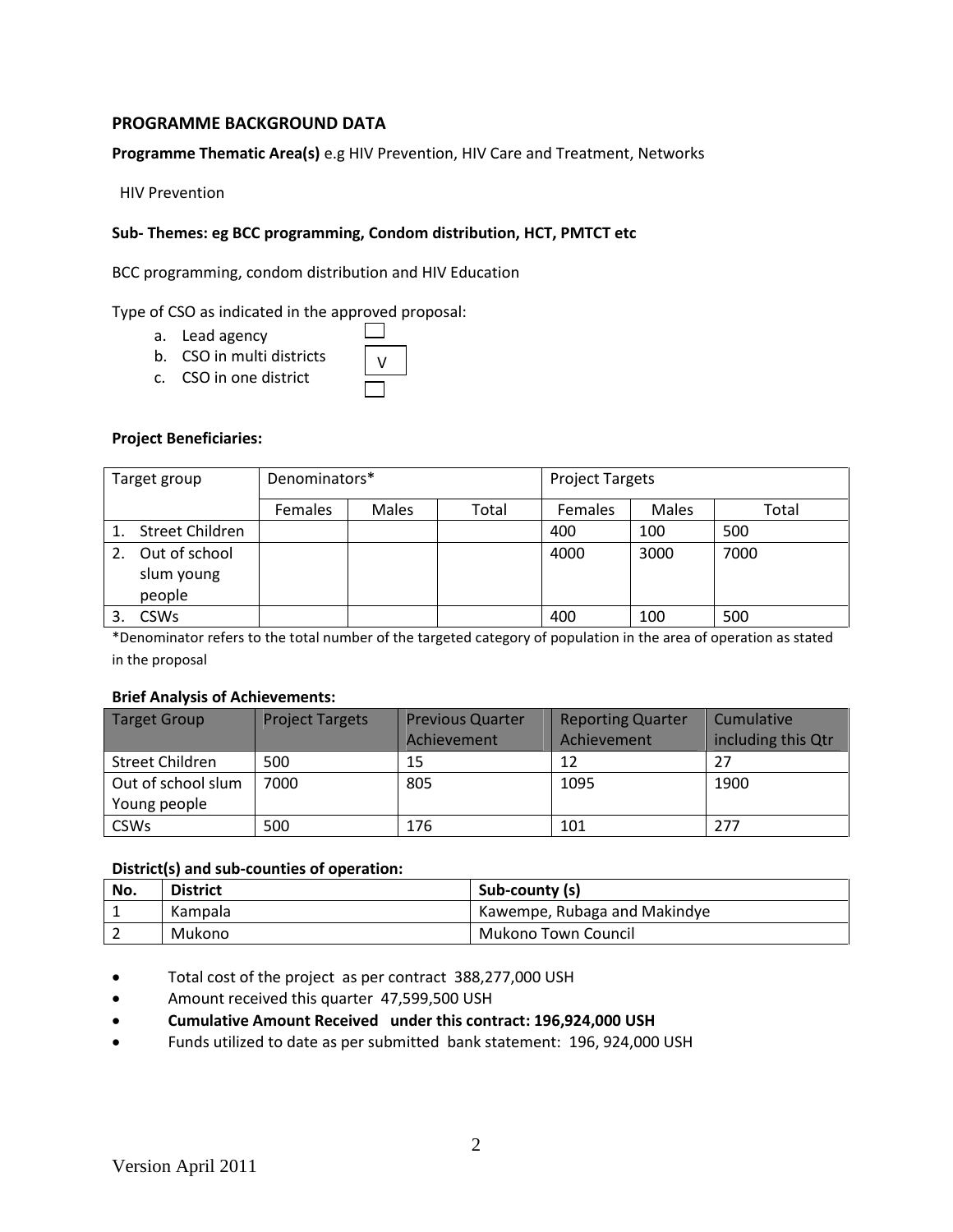# **TABLE OF CONTENTS** (1 page)

| ANY OTHER CHALLENGES AND STRATEGIES USED TO ADDRESS THEM 40 |  |
|-------------------------------------------------------------|--|
|                                                             |  |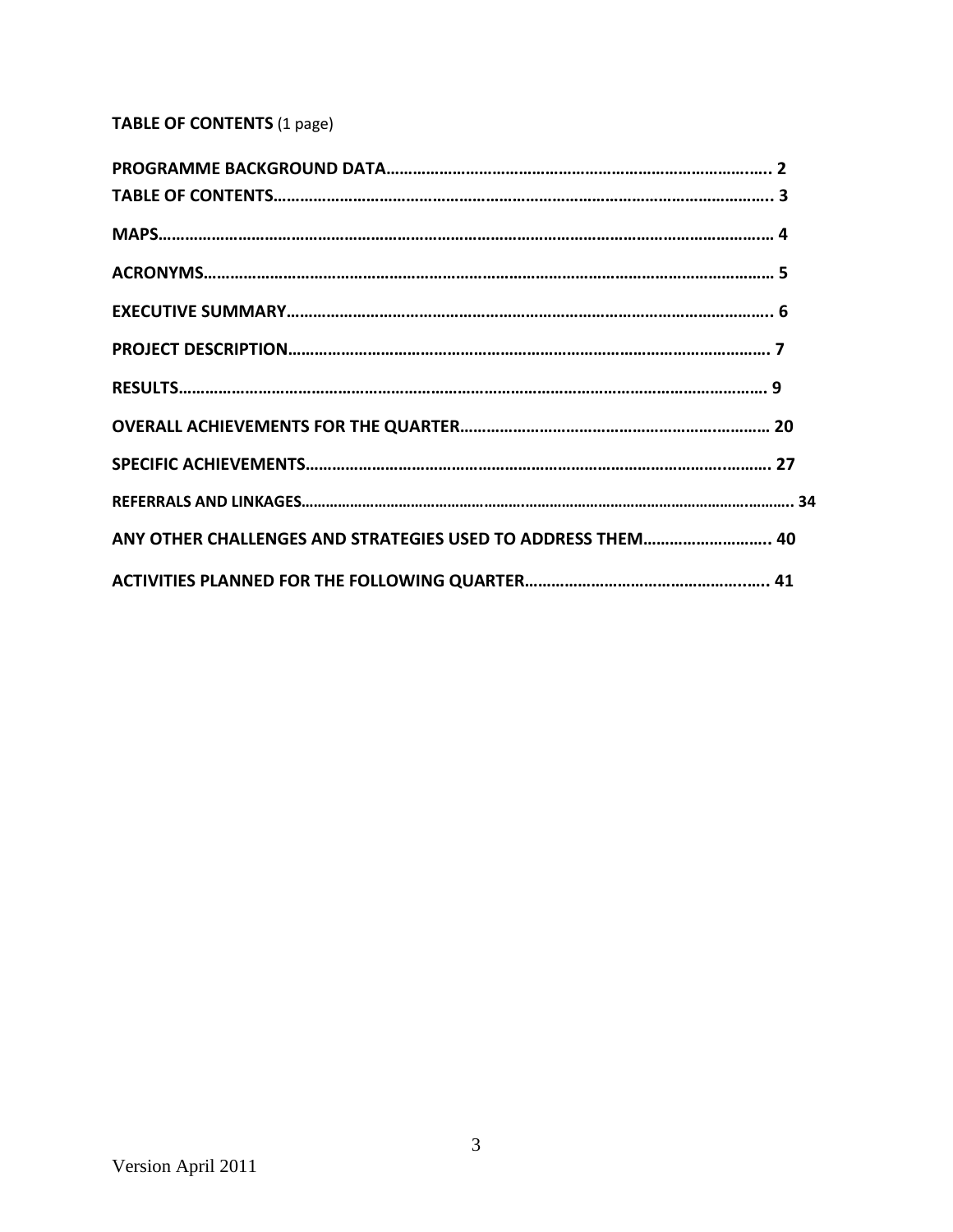# **MAPS** (1 page)

 District or country map – highlighting districts/ regions specific to project supported by CSF funding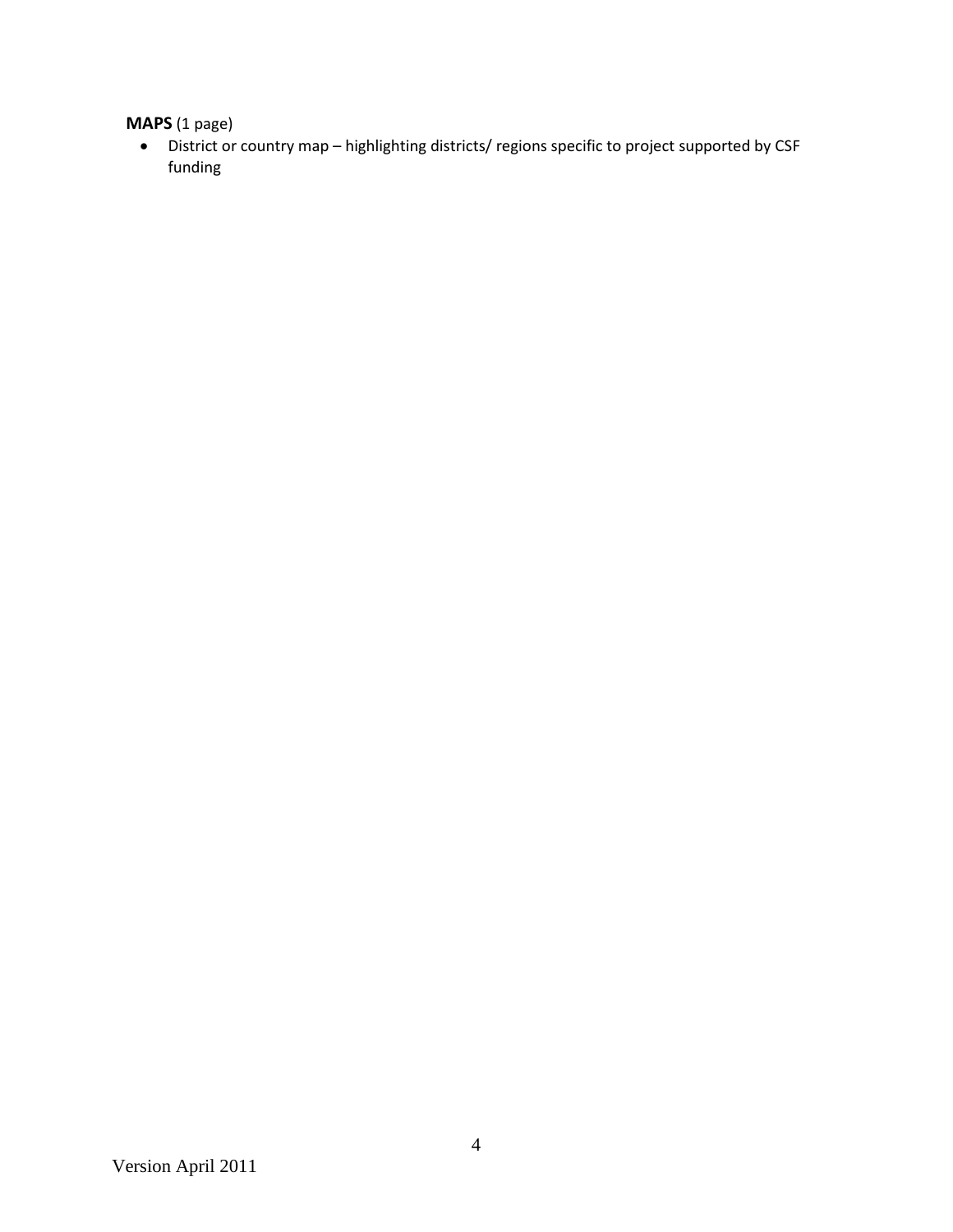### **ACRONYMS** (1 page)

- UYDEL Uganda Youth Development Link
- CSF Civil Society Fund
- HCT HIV Counseling and Testing
- STIs Sexually Transmitted Infections
- STD Sexually Transmitted Diseases
- CSWs Commercial Sex Workers
- HIV Human Immune Deficiency Virus
- AIDS Acquired Immune Deficiency Syndrome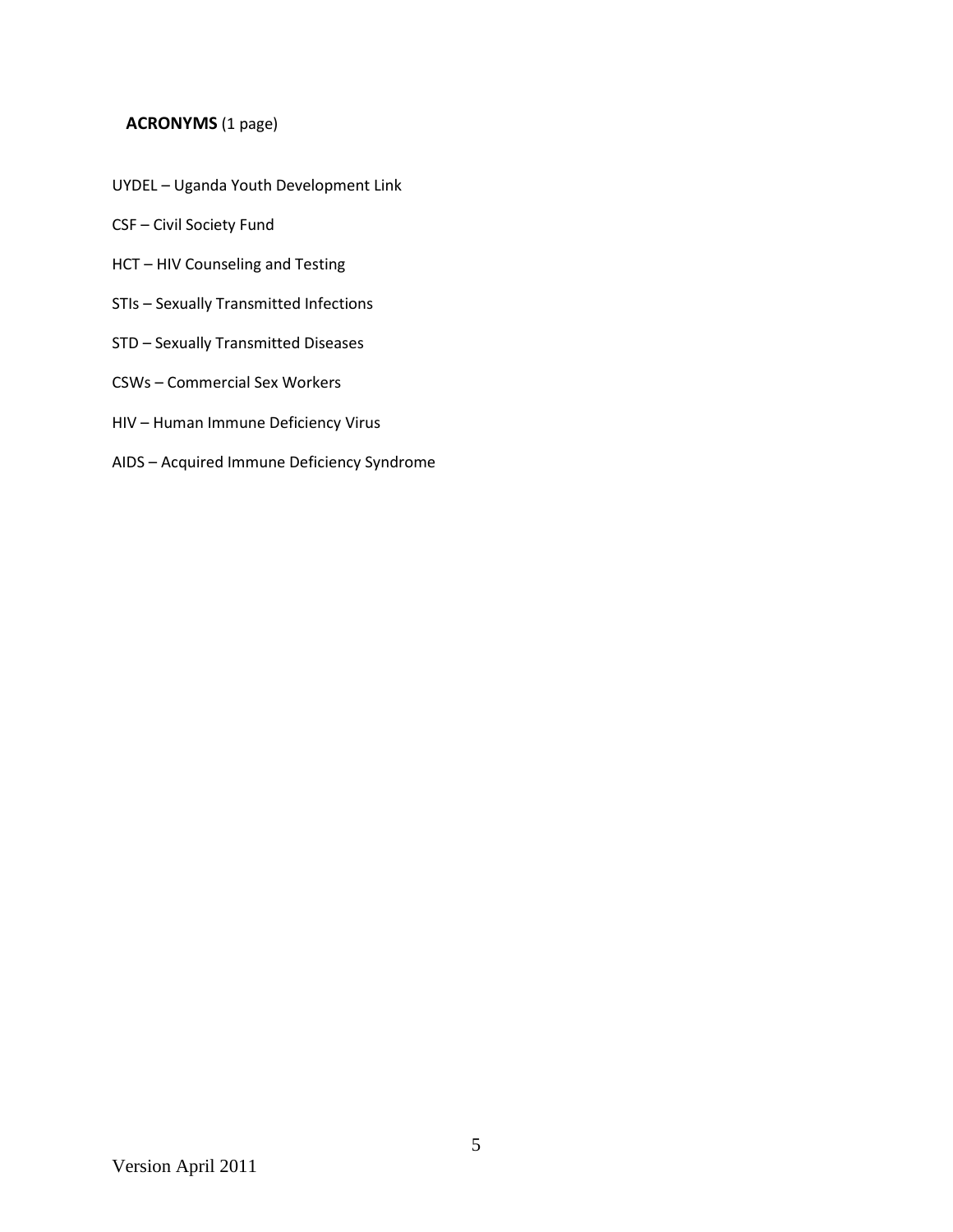### **4. EXECUTIVE SUMMARY** (1 page)

*Background/description* of your specific project (1 paragraph)

This report highlights the achievements of the 'HIV Prevention, care and support project for out of School Street and slum young people and CSWs in Kampala and Mukono Districts for the period of 23<sup>rd</sup> March 2011 to 22<sup>nd</sup> June 2011. This project is being implemented by Uganda Youth Development Link (UYDEL) and targets out of School Street and slum young people and CSWs aged between 15 – 30 years. The main area of Intervention for this project is HIV Education and BCC programming. The project is implemented in the Districts of Kampala and Mukono.

Kawempe Division in the parishes of Bwaise I,II,III, Kawempe I, II, Kazo Angola, Makerere I, III, Mpererwe, Komamboga, Kyebando, Mulago I, II, III

Makindye Division in the parishes of Kasubi- Rubaga, Katwe I, II, Kibuye I, II, Kisenyi II- central, Lukuli, Luwafu, Makkindye I, II, Najjankaumbi I, Nateete, Ndeeba, Nsambya;- Central, Estate and Kakindu

Rubaga Division in the parishes of Bulange, Kasubi- Rubaga, Lubya, Lugala, Lungujja, Makerere I, Mengo, Nakulabye, Namirembe- Rubaga, Nsambya Central

Mukono Town Council in the Parishes of : Bukerere, Ggulu, Kyetume, Mukono, Namayiba, Namumira/ Anthony, Namuyenje, Nsube/ Kauga, Ntawo, Seeta- Goma

 *Achievements (2 paragraphs)* – quantify achievements wherever possible. This can include outputs: e.g. # of people trained, equipment procured and delivered, etc, as well as any outcome data available: e.g. increase in service coverage – absolute #s or percentages; data from monitoring or evaluation giving impact on health, behavior, update of services. Remember **RESULTS, RESULTS, RESULTS!!!!!!**

During this reporting period, starting 23<sup>rd</sup> March 2011 to 22<sup>nd</sup> June 2011, a total of 1, 208 out of school street and slum young people and CSWs (456 Male and 751 Female) aged 15 to 30 years, were reached with HIV prevention messages and information at the UYDEL Drop-in centres and outreach posts in Kampala and Mukono Districts. Of these, a total of 101 young people (2 Male and 99 Female) were Commercial sex workers; a total of 12 young people (8 Male and 4 Female) were street children and; a total of 1095 young people (446 Male and 649 Female) were out of school slum young people. These participated in Daily Individual and group counseling sessions, Sports and recreation, community educative drama shows, vocational skills training, HIV Counseling and testing sessions, and Debate sessions.

Of the above, a total of 989 street and slum young people and CSWs (380 Male and 609 Female) participated in HIV counseling and testing sessions and of these, a total of 29 out of school street and slum young people and CSWs (9 Male and 20 Female) tested HIV Positive.

### *Constraints / challenges during reporting period* (1 paragraph)

Our biggest challenge this quarter has been supporting the large numbers of out of school street and slum young people and commercial sex workers acquire livelihood skills with the limited resources available at UYDEL since we did not have a budget to support vocational skills training and yet it is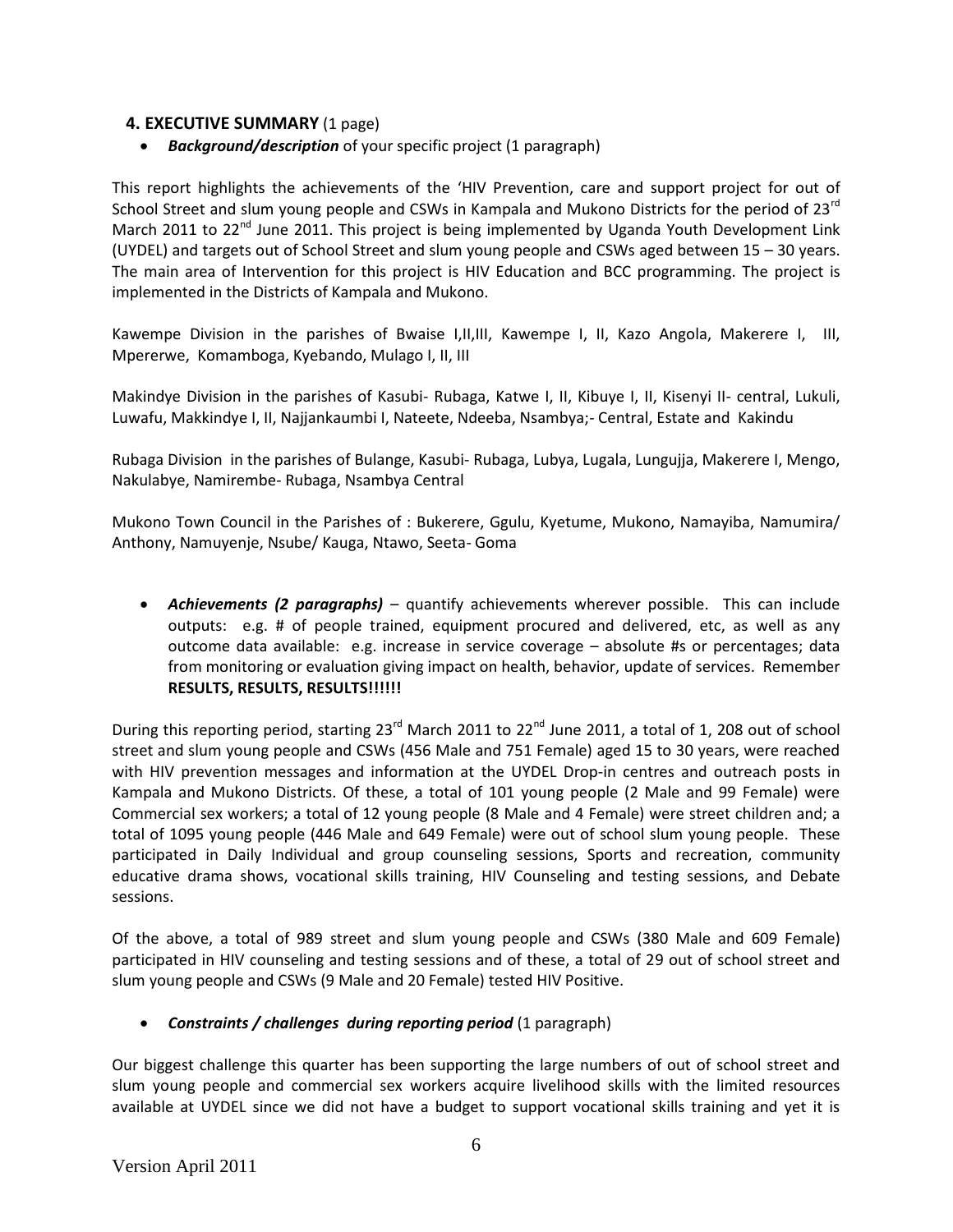difficult to rehabilitate some of the street children and the Commercial sex workers without providing them with alternative survival livelihood skills to enable them make informed choices about their lives.

 *Utilization of CSF funds* – against activities. Short text on anything that is related to disbursement of funds, utilization of funds, burn rate etc.

The disbursement of funds was made a month late which hindered the smooth implementation of project activities for this quarter.

### **Recommendations**

Disbursement of funds should be done within two weeks after reporting

*Beauty tip*: use bullet points. Keep paragraphs and sentences short.

### **5. PROJECT DESCRIPTION** (1/2 page)

- *Summary of key points from the project proposal* this should include strategy, objectives as stated in the approved proposal and contract, types of activities, partners and planned budget.
- *Project context* any important points to note not covered in programme section above reference to: policy environment, collaboration with other sectors, partners etc.
- **Beauty tip:** Put objectives in a text box

**Objective 1: To contribute to the increased accessibility and utilization of client-friendly HIV/AIDS services for out of school street and slum young people and CSWs in Kampala and Mukono District by the end of 2012**

#### **Outcome/ Purpose**

Increased utilization and access of quality youth friendly HIV prevention, care and support services among the out of school street and slum young people and CSWs in Kampala and Mukono Districts

#### **Outputs:**

100 out of school Street and slum young people and 100 CSWS supported to utilize and access quality HIV prevention, care and support services

#### **Strategy 1: Prevention**

Activity 1.1: Provide peer to peer education and referral of street and slum young people and CSWs to the UYDEL drop-in centres and outposts for services

Activity 1.2: Conduct monthly review meetings with Peer Mobilisers

Activity 1.3: Mobilization and referral of street and slum young people and CSWs for HIV counseling and testing, STI treatment, family planning, and ART to other service providers partnering with UYDEL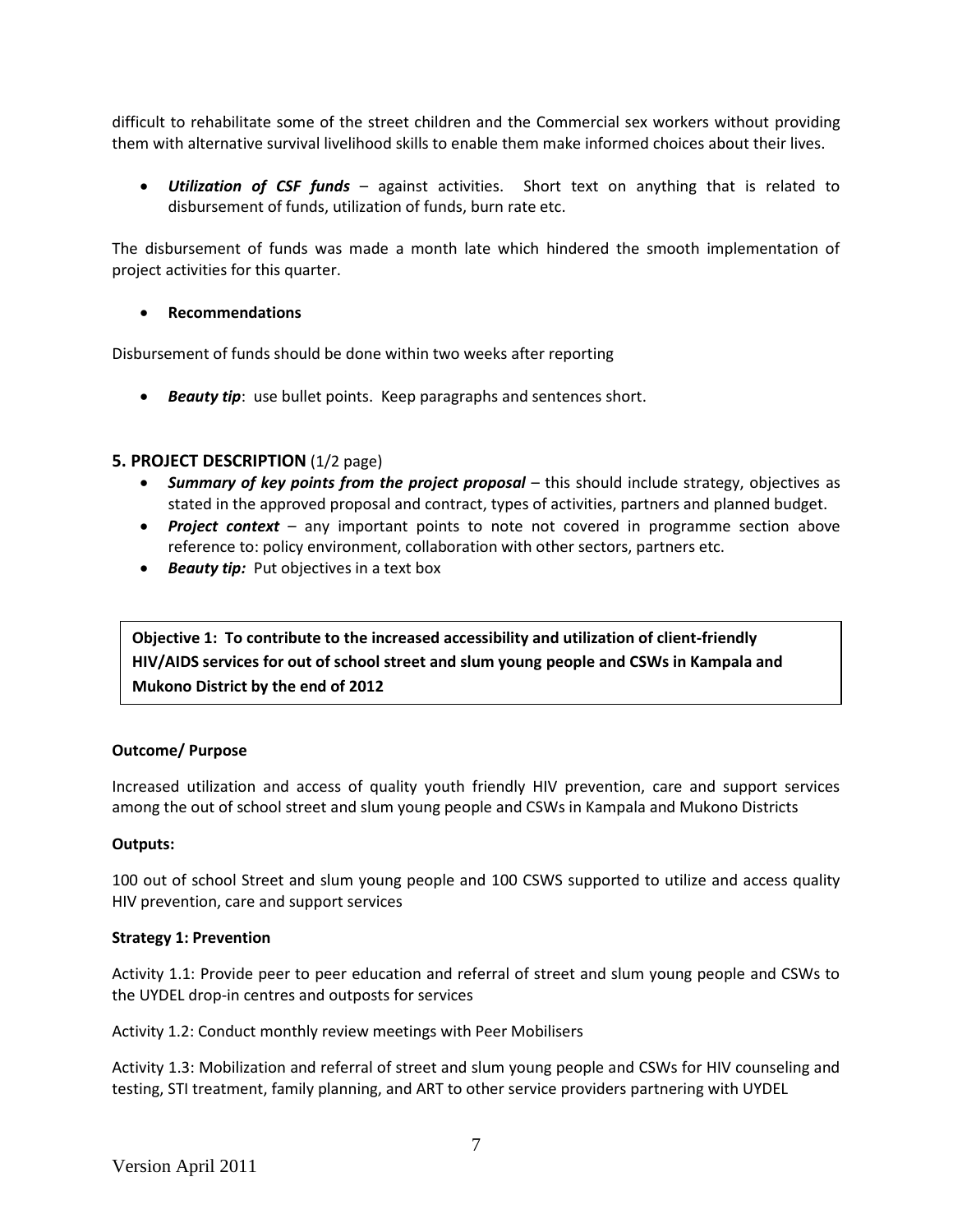Activity 1.4: Provide Interpersonal counseling on HIV prevention and SRH to street and slum young people and CSWs at the three Outreach post and two drop in centers (Nabulagala and Mukono) (Kalerwe, Bwaise and Makindye)

Activity 1.5: Conduct daily group counseling sessions on HIV prevention and SRH for street and slum young people and CSWs at the drop-in centres and outreach posts

Activity 1.6: Conduct Debate sessions with themes on HIV prevention and SRH for street and slum young people and CSWs at the drop-in centres and outreach posts

Activity 1.7: Develop Talking classrooms messages on HIV prevention, FP and SRH

# **community mobilization and sensitization against stigma and discrimination in Kampala and Mukono Districts by the end of 2012 Objective 2: To contribute to the reduction of HIV/AID related vulnerability among MARPS through**

systems to promote their rights and protect them from abuse and exploitation

### **Output**:

100 street and slum young people and 100 CSWs' rights promoted and protected from abuse and exploitation by the 150 key stakeholders

### **Strategy 1: Awareness campaigns**

Activity 2.1: Conduct community educative drama shows to mobilize communities and trigger dialogues on HIV prevention, stigma and discrimination and social issues

Activity 2.2: Conduct outdoor and indoor sports and recreation activities at the drop-in centres to create platforms for dialogue and discussion of HIV prevention messages and information on SRH for street and slum young people and CSWs

Activity 2.3: Facilitate participation of project beneficiaries in National celebrations of the Day of the African Child and World AIDS Day

**Objective 3: To provide Vocational skills and life skills education as an alternative means of reducing young people's vulnerability to HIV infection for 326 street and slum young people and CSWs in Kampala and Mukono Districts by the end of 2012**

These activities were planned to be implemented in the previous quarter of  $1<sup>st</sup>$  January 2011 to 30<sup>th</sup> March 2011.

Activity 3.1: Provision of Vocational skills training to street and slum young people and CSWs

Activity 3.2: Conduct a certification ceremony for street and slum young people and CSWs that have completed Vocational skills training

### **Objective 4: Monitoring and Evaluation**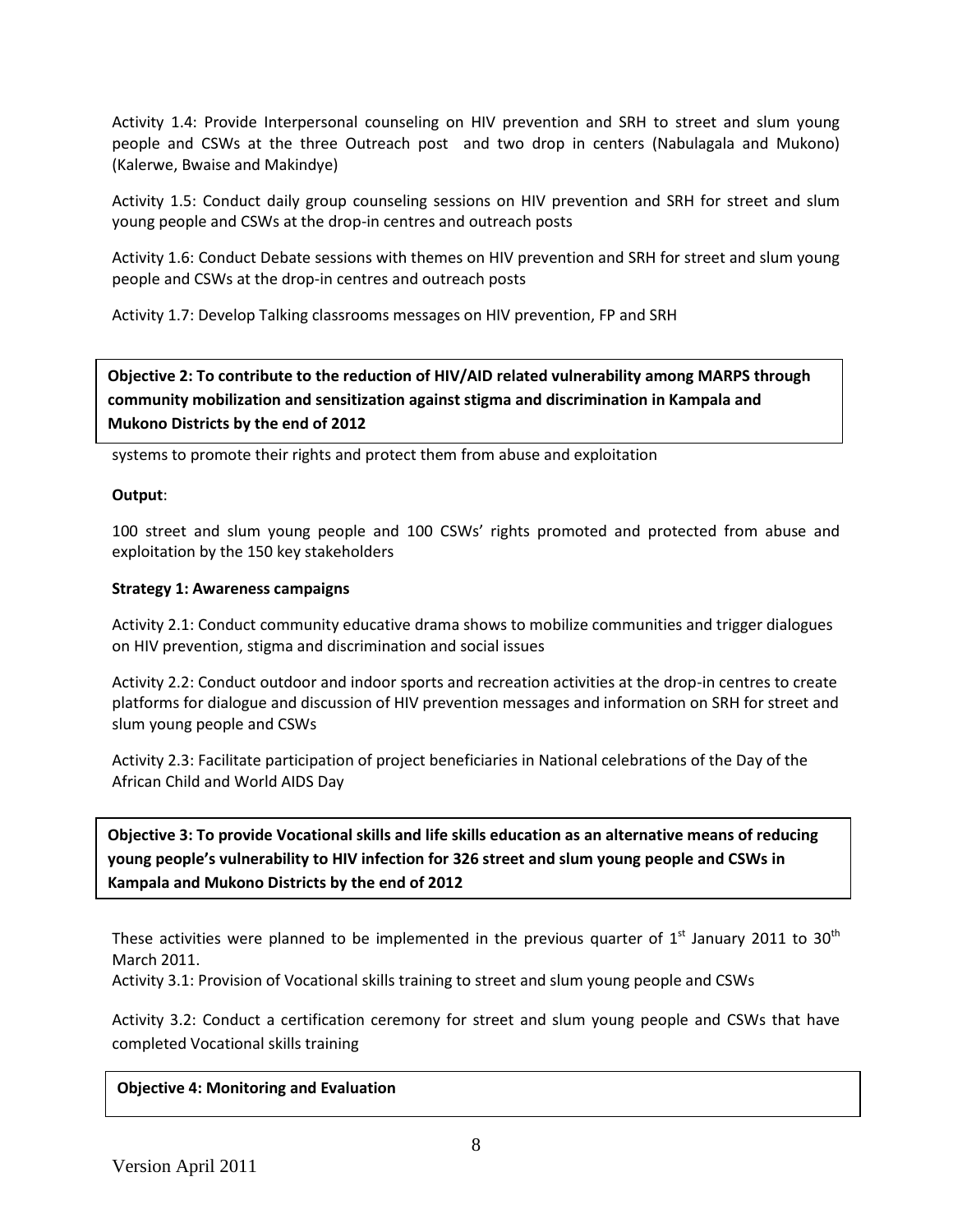Activity 4.1: Facilitate Local Government District and Division officials to participate in support supervision of project activities (Probation and social welfare officers, DDHS, CDO)

Activity 4.2: Provide ongoing technical and facilitative supervision to project staff

Activity 4.3 Conduct monthly project staff meeting to review project progress

Activity 4.4: Printing of Data Collection tools and registers

Activity 4.5: Payment of monthly Subscription fee for internet connectivity

Activity 4.6: Conduct end of Project Evaluation

Activity 4.7: Conduct Annual project audit

### **Objective 5: Project Management**

Activity 5.1: Hire of Project Personnel to implement the project

### **6. RESULTS** (maximum 3 pages)

Information in this section includes:

- A broad assessment of the extent to which the project objectives met the outputs and outcomes expected in the project proposal.
- Gender: specify how you have been able to incorporate gender in the interventions being implemented. Outline any challenges and/or successes we have encountered. Outline any trends you have observed and how you will use this information to inform/improve your programme.
- Advocacy efforts ( including lobbying for the promotion of rights based approaches and services)
- Other structural interventions for HIV prevention implemented (these may include interventions to address cultural, economic, stigma, GBV or community barriers and policy )
- Capacity building efforts: (this should include any capacity building activities done in the reporting period, NNGOs should also report on capacity building to other allocated CSOs)
- Outline any other highlights and cross cutting issues pertinent to the project during this reporting period.
	- *Beauty tip*: use bullet points. Keep paragraphs short.
- Explain how your CSO has benefited from implementing this project (e.g. improved organizational skills, increased knowledge, better community relations, describe the main lessons learnt and best practices in the course of project implementation)

**Objective 1: To contribute to the increased accessibility and utilization of client-friendly HIV/AIDS services for out of school street and slum young people and CSWs in Kampala and Mukono District by the end of 2012**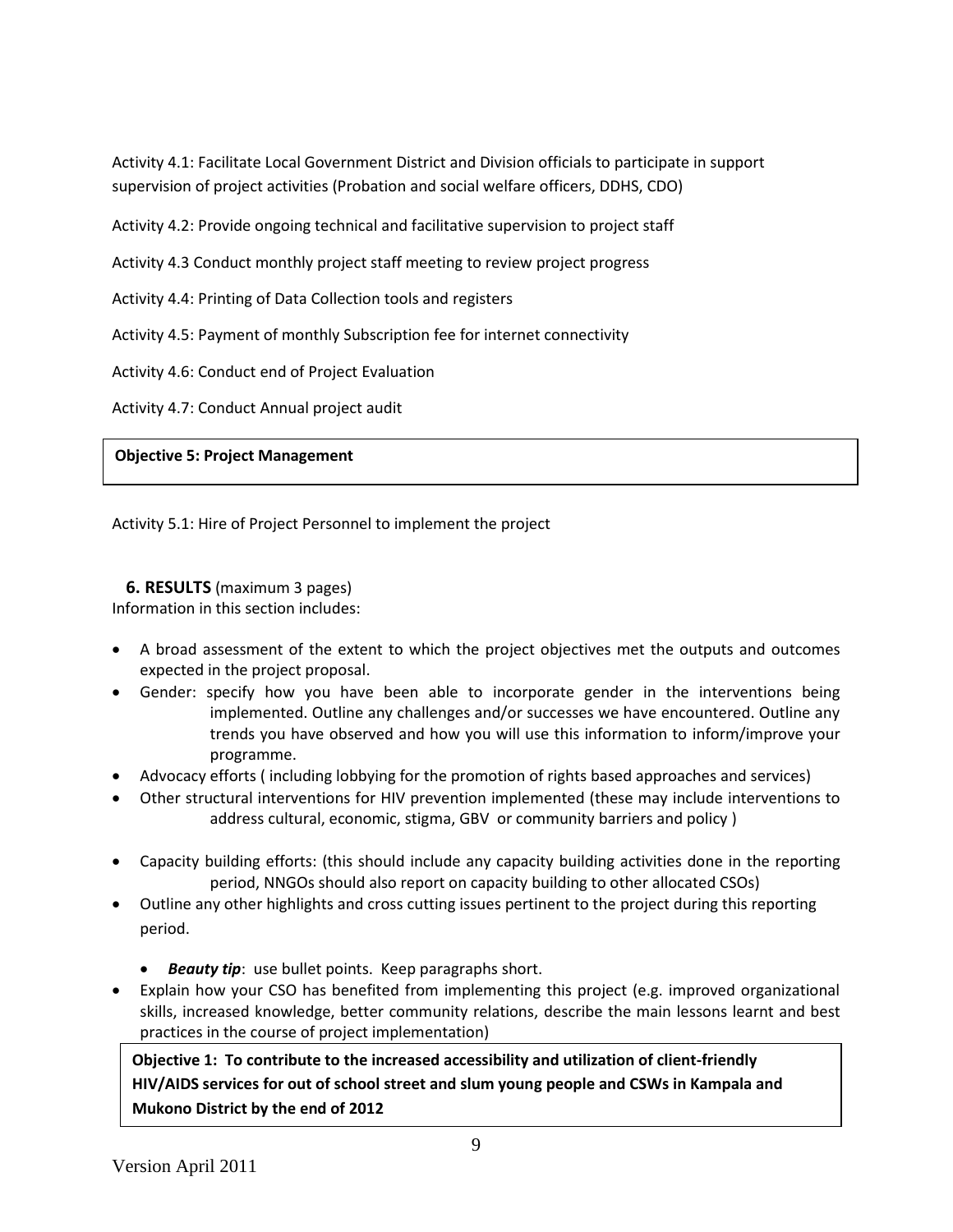# **Activity 1.1: Provide peer to peer education and referral of street and slum young people and CSWs to the UYDEL drop-in centres and outposts for services**

Through Peer to peer education and conducting of community outreach visits , a total of 942 street and slum young people and CSWs (400 male and 542 Female) were mobilized and referred to the UYDEL outreach posts and drop-in centres for HIV prevention services, information and condoms by the Peer mobilisers, local leaders and CBOs and UYDEL social workers.

### **Activity 1.2: Conduct monthly review meetings with Peer Mobilisers**

On the 30<sup>th</sup> of May 2011, a Peer Mobilisers review meeting was held with 19 Peer Mobilisers (8 male and 11 female) at the UYDEL drop –in centre in Nabulagala. The meeting aimed at reviewing progress of activities, providing feedback on issues arising as they implement their peer to peer activities in the communities, challenges faced and provide technical support and guidance to the Peer Mobilisers in Rubaga Division and re-orient the peer mobilisers about HIV Prevention information, risky behaviors, and drugs and substance abuse.

On the 10<sup>th</sup> of June 2011, a review meeting was held with 10 Peer Mobilisers (6 Male and 4 Female) at the Kalerwe outreach post. The meeting aimed at review of progress of activities implemented by the peer mobilisers in Kalerwe, assess challenges met by Peer Mobilisers and to equip them with knowledge on HIV Prevention to enable them perform better.

# **Activity 1.3: Mobilization and referral of street and slum young people and CSWs for HIV counseling and testing, STI treatment, family planning, and ART to other service providers partnering with UYDEL**

A total of 1050 street and slum young people and CSWs (388 Male and 662 Female) were mobilized and referred for HIV Counseling and Testing, STI Treatment, Family Planning, ART and General medical care to other service providers partnering with UYDEL in and around Kampala and Mukono Districts. Below is a breakdown of how many were referred and for what services they were referred for:

# *HIV Counseling and Testing (HCT) – (Overall Total = 989 street and slum young people and CSWs (380 Male and 609 Female). Of these, 29 street and slum young people and CSWs (9 Male and 20 Female) tested HIV positive*

- A total of 418 street and slum young people and CSWs (205 Male and 213 Female) were referred for HIV Counseling and testing at the UYDEL outreach post in Bwaise. Of these, 19 tested HIV positive (8 Male and 11 Female) and were referred to Kawempe Health Centre IV for further management and ART
- A total of 196 street and slum young people and CSWs (57 Male and 139 Female) were referred for HIV Counseling and testing at the UYDEL outreach post in Makindye. Of these 7 (1 Male and 6 Female) tested HIV positive and was referred to Salaama Health Centre IV for a CD4 Count and further management
- A total of 162 street and slum young people and CSWs (67 Male and 95 Female) were referred for HIV Counseling and testing at the UYDEL outreach post in Kalerwe. Of these 1 young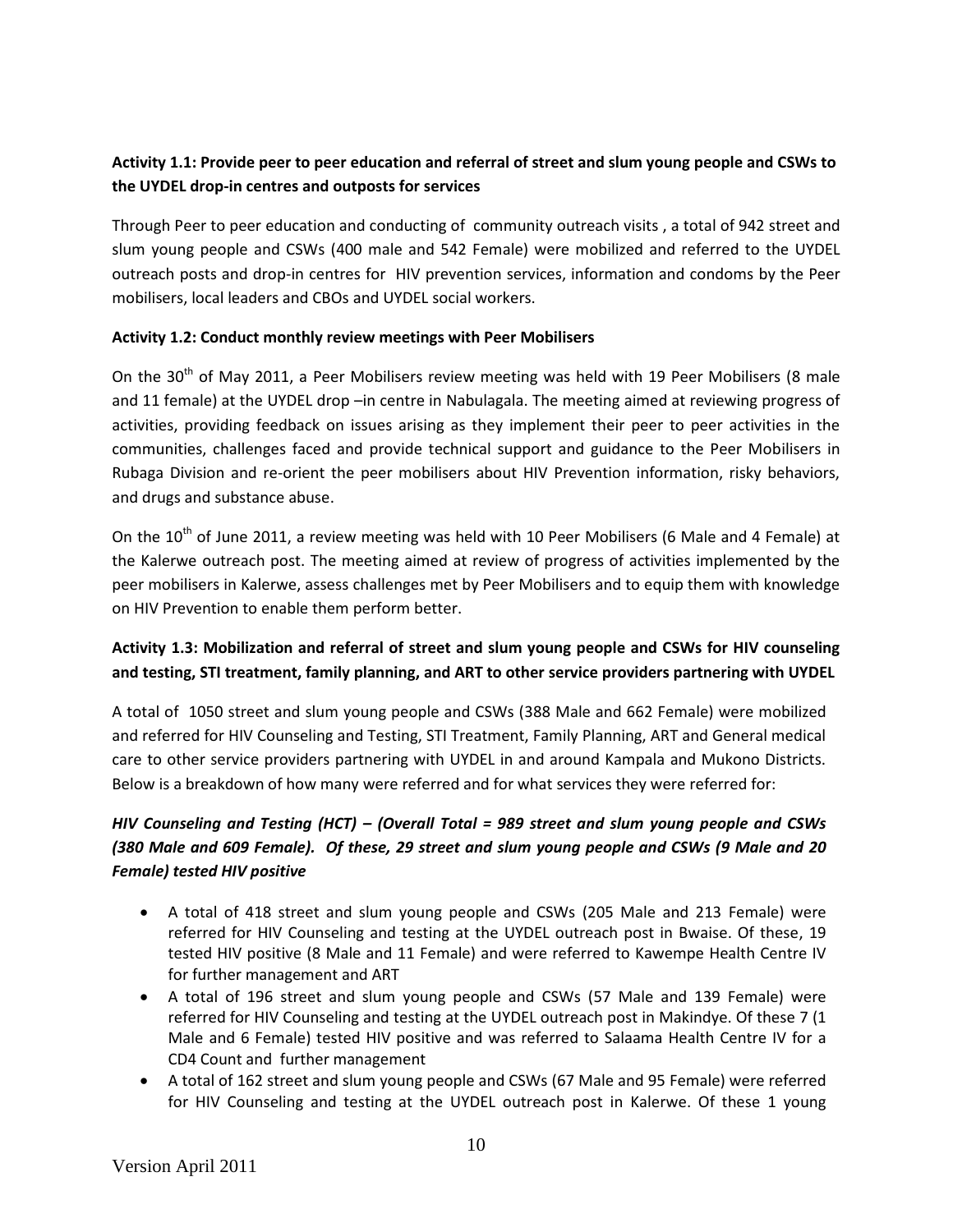person (1 Male) tested HIV positive and were referred to Kawempe Health Centre IV and Naguru Teenage Centre for further management and ART

- A total of 141 street and slum young people and CSWs (34 Male and 107 Female) were referred for HIV Counseling and testing at the UYDEL Drop-in centre Nabulagala. Of these 6 tested HIV Positive (1 Male and 5 Female) and were referred to Kawaala Health Centre IV for further management and ART
- A total of 72 street and slum young people (17 male and 55 Female) were referred for HIV Counseling and testing at the UYDEL Drop-in centre Mukono. Of these 1 Females tested HIV positive and were referred to Mukono Health Centre III for further management and ART

# *Sexually Transmitted Infections = (Overall Total – 34 street and slum young people and CSWs – (34 Female)*

- A total of 22 street and slum young people and CSWs (22 Female) were provided with STI counseling and treatment at the UYDEL drop-in centre in Nabulagala.
- A total of 12 street and slum young people and CSWs (12 Female) were provided with STI counseling and treatment at the UYDEL outreach post in Makindye.

### *Safe Medical Male Circumcision = (Overall Total – 6 slum young people – (6 Male)*

 A total of 6 slum young people (6 Male) were referred for Safe Medical Male Circumcision at Multi-care Clinic in Mpererwe by UYDEL staff at the outreach post in Kalerwe.

# *General Medical Treatment and Care = (Overall Total – 21 street and slum young people and CSWs – (2 Male and 19 Female)*

- A total of 1 street and slum young people (1 female) were provided with treatment general treatment for Headaches, cough, fever, Flu and Ulcers at the UYDEL drop-in centre in Mukono.
- A total of 20 street and slum young people (2 Male and 18 female) were provided with treatment general treatment for Headaches, cough, fever, Tooth ache, Joint pains, Diarrhea, Flu and Ulcers at the UYDEL drop-in centre in Nabulagala.

# **Activity 1.4: Provide Interpersonal counseling on HIV prevention and SRH to street and slum young people and CSWs at the three Outreach post and two drop in centers (Nabulagala and Mukono) (Kalerwe, Bwaise and Makindye)**

Interpersonal Counseling sessions were conducted for street and slum young people and CSWs during community outreach visits and at the UYDEL drop-in centres and outreach posts. The interpersonal counseling sessions were facilitated by UYDEL Counselors, Social workers and Health Service Providers. As a result, a total of 1,925 street and slum young people and CSWs (616 Male and 1,309 Female) were identified, mobilized with the help of the local leaders and peer mobilisers and provided with interpersonal counseling services in Kampala and Mukono Districts.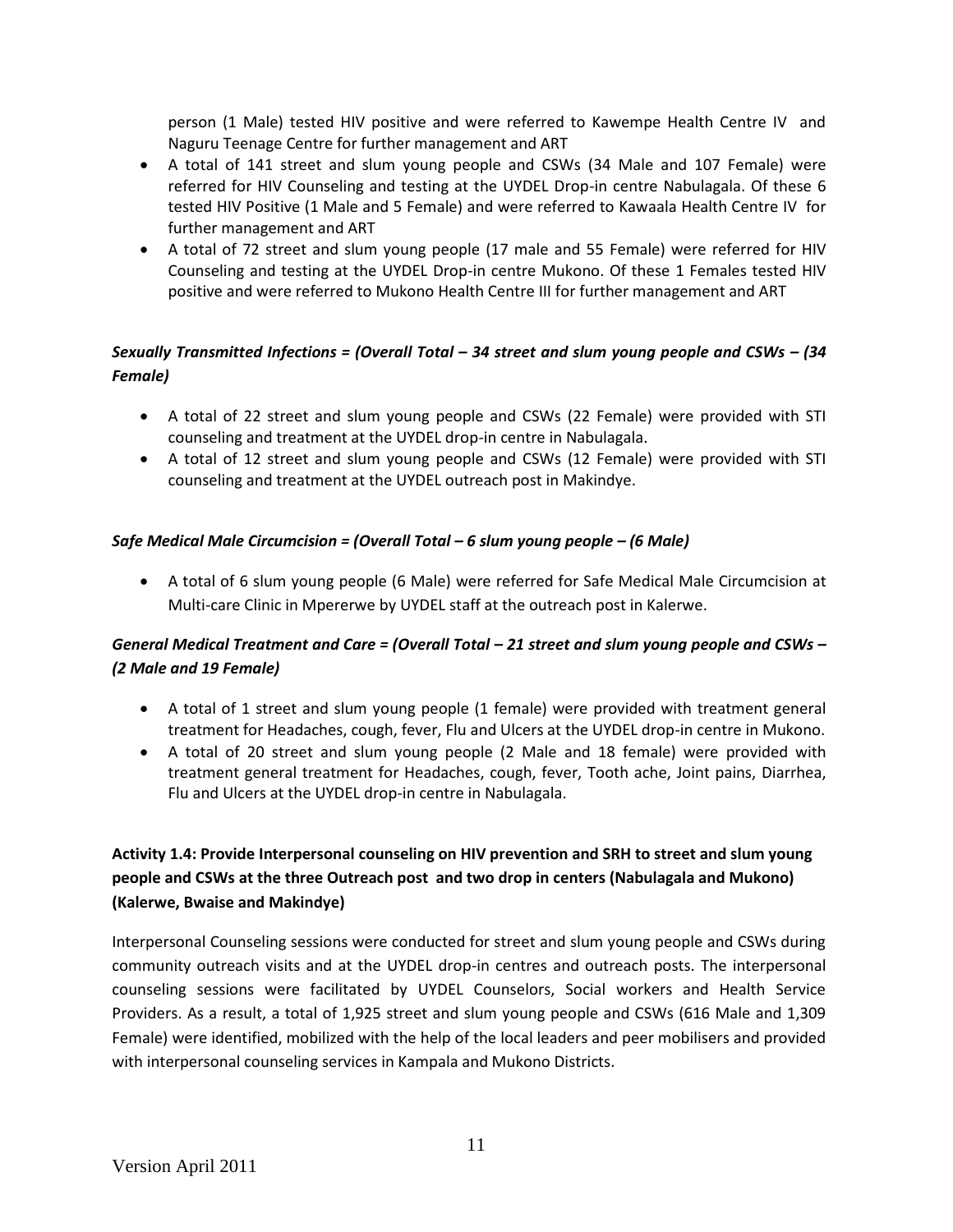# **Activity 1.5: Conduct daily group counseling sessions on HIV prevention and SRH for street and slum young people and CSWs at the drop-in centres and outreach posts**

The daily group counseling sessions are conducted at the UYDEL drop-in centres and outreach posts and are sometimes conducted within the communities depending of the target groups' preference. The group counseling sessions provide significant informational and therapeutic HIV risk reduction interventions to street and slum young people and CSWs who are ready to initiate and/or maintain specific health promoting behaviors. Group counseling Sessions provide access to social networks that enable and reinforce health enhancing behavior change through peer modeling and peer support. The Groups are usually formed around common issues or problems (for example CSWs who are interested in Condom use and or family planning come from a support group to help each learn more about correct and consistent condom use and to identify places where they can access condoms and family planning services for no fee or at a subsidized fee). The groups counseling session facilitators/ instructors are usually the UYDEL social workers/ health service providers, counselors and or peers; in some instances, they may be both. They are all skilled at promoting effective group dynamics, encouraging reticent members to speak up and guiding the dominant ones. Skilled facilitators and instructors are astute observers. They not only listen to what is being said, but they also note nonverbal cues. Good observation skills are especially critical for support or therapeutic group facilitators. They are also able to see changes in body language, hear sighs, and catch subtle changes in facial expressions.

As a result, a total of 145 group counseling sessions were conducted in both Kampala and Mukono Districts. A total of 1,918 street and slum young people and CSWs (615 Male and 1,303 Female) attended and participated in the sessions. Of these:

- A total of 36 group counseling sessions were conducted at the UYDEL drop-in centre in Mukono and a total of 434 street and slum young people and CSWs (57 Male and 377 Female) attended and participated in the sessions.
- A total of 25 group counseling sessions were conducted at the UYDEL drop-in centre in Nabulagala and a total of 375 street and slum young people and CSWs (101 Male and 274 Female) attended and participated in the sessions.
- A total of 18 group counseling sessions were conducted at the UYDEL Outreach post in Bwaise and a total of 412 street and slum young people and CSWs (184 Male and 228 Female) attended and participated in the sessions.
- A total of 45 group counseling sessions were conducted at the UYDEL Outreach post in Kalerwe and a total of 453 street and slum young people and CSWs (271 Male and 182 Female) attended and participated in the sessions.
- A total of 26 group counseling sessions were conducted at the UYDEL Outreach post in Makindye. A total of 371 street and slum young people and CSWs (37 Male and 334 Female) attended and participated in the sessions.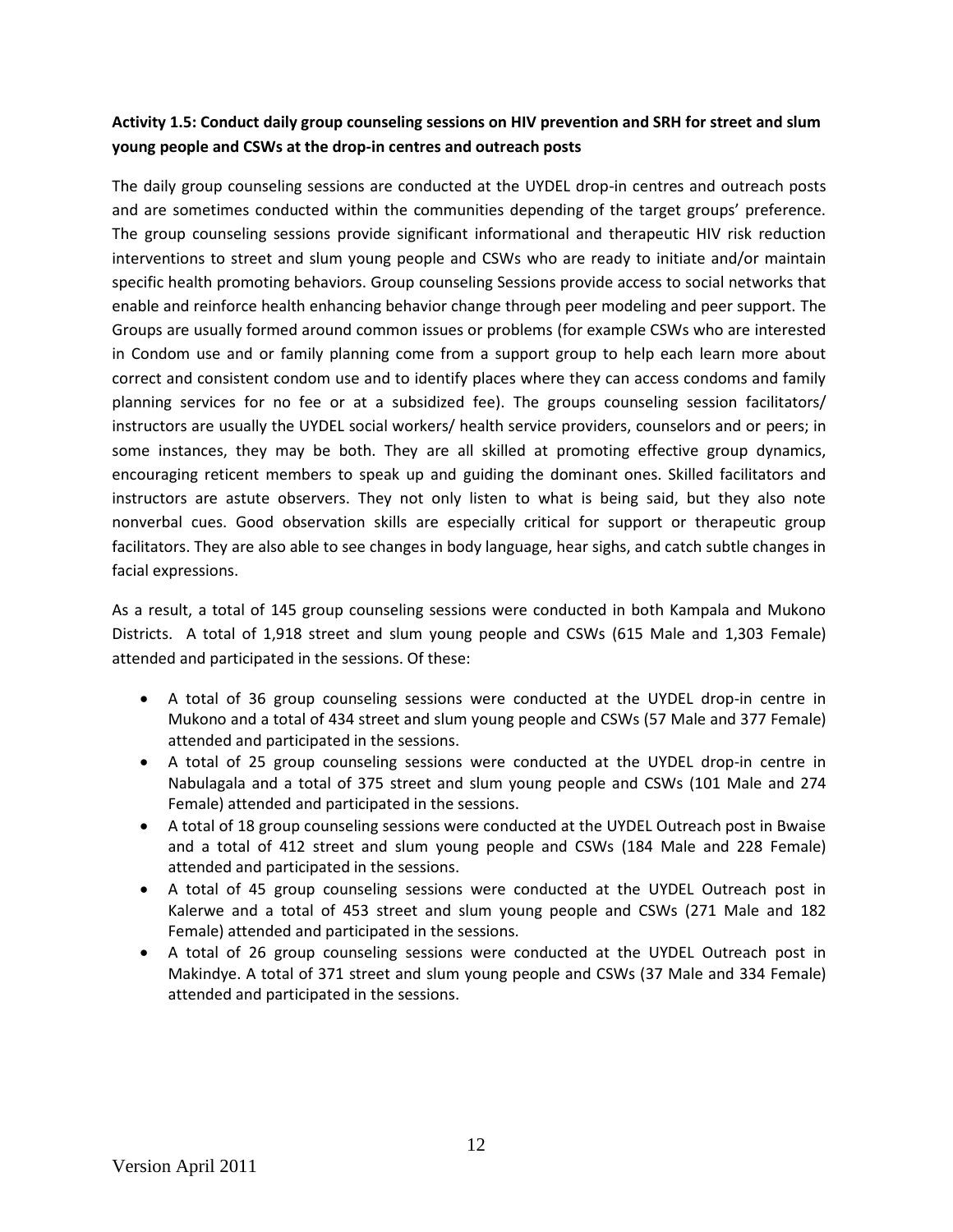### **Activity 1.6: Conduct Debate sessions with themes on HIV prevention and SRH for street and slum young people and CSWs at the drop-in centres and outreach posts**

The Debate sessions were aimed at increasing avenues and platforms for street and slum young people and CSWs to dialogue and learn more about HIV prevention and SRH in a relaxed and entertaining environment at the UYDEL drop-in centres and outreach posts, Debate sessions were used as one of the channels through which street and slum young people and CSWs can discuss and dialogue about HIV prevention and SRH. Each debate session had the Proposers who agreed with the motion statement and the Opposers who disagreed with the motion. To guide the discussions each debate session had a panelist that included the Chairperson, the Timekeeper and the Secretary all of these were chosen by the young people. Each of the sessions was facilitated and monitored by a UYDEL staff (who included; Social Workers, Health Service Providers and Counselors). Motions discussed during the Debate sessions were chosen by the young people and some topics were chosen by the facilitators of the sessions and some of the motions posed included: "It is the Parents' role to prevent the young people from getting infected with HIV and AIDS; "Abstinence is the only way of HIV Prevention"; "HIV and AIDS is a result of young people's behavior", and "Medical Male Circumcision reduces the spread of HIV and AIDS".

As a result, a total of 16 debate sessions were held at the UYDEL drop-in centres and outreach posts in Kampala and Mukono Districts. A total of 401 street and slum young people and CSWs (74 Male and 327 Female) participated and attended the various Debate sessions which were facilitated and supervised by the UYDEL staff (Social Workers, Health Service Providers and Counselors). Below are the details of the debate sessions per drop-in centre and outreach post.

- A total of 1 Debate sessions were held at the UYDEL drop-in centre in Mukono and a total of 29 street and slum young people and CSWs (29 female) attended and participated in the sessions.
- A total of 6 Debate sessions were held at the UYDEL drop-in centre in Nabulagala and a total of 161 street and slum young people and CSWs (7 Male and 154 Female) attended and participated in the sessions.
- A total of 4 Debate sessions were held at the UYDEL Outreach post in Bwaise and a total of 89 street and slum young people and CSWs (89 Female) attended and participated in the sessions.
- A total of 4 Debate sessions were held at the UYDEL Outreach post in Kalerwe and a total of 98 street and slum young people and CSWs (66 Male and 32 Female) attended and participated in the sessions.
- A total of 1 Debate session was conducted at the UYDEL Outreach post in Makindye. A total of 24 slum young people and CSWs (1 male and 23 Female) attended and participated in the sessions.

#### **Activity 1.7: Develop Talking classrooms messages on HIV prevention, FP and SRH**

Talking classrooms were conducted after every debate session in all the UYDEL drop-in centres and outreach posts aimed at creating a corner where young people can write and pin up creative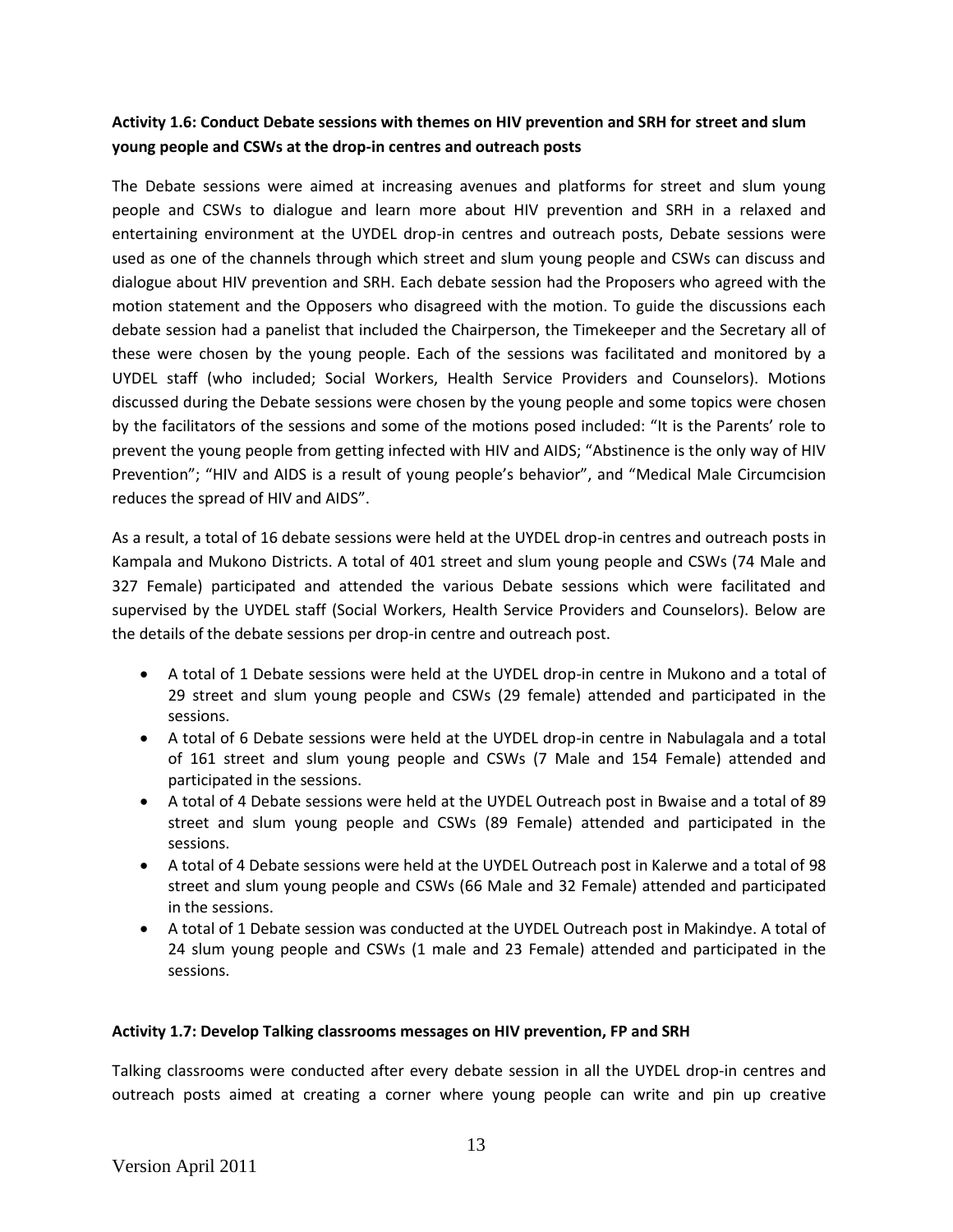messages on HIV prevention, FP and SRH and at the same time learn from each other and are reminded of these messages at all times while they are visiting or spend time at the UYDEL drop-in centres and outreach posts. A total of 401 street and slum young people and CSWs ((74 Male and 327 Female) participated in the development of the talking classroom messages. These messages are either written as statement, poems or as animations. The messages are written by the young people with the guidance of the UYDEL staff and pinned up on a weekly basis.

Examples of some of the messages (not edited) that the young people come up with include;

- "You should abstain or use a condom to avoid getting unwanted pregnancy and HIV and AIDS."
- "AIDS is a killer disease please young people be careful with your lives".
- "HIV and AIDS is spread through sexual intercourse with an infected person, it is also spread through sharing sharp instruments with an infected person, during blood transfusion and during child birth, fellow youth take note and be careful."
- "It is important to go for HIV testing to know your status. Please I encourage my fellow youth to test for HIV to avoid problems."
- "Having an STI without getting treatment can cause serious health problems so please young people always check-up for STIs and get treatment immediately."
- 'Abusing Alcohol and drugs can cause serious problems to your life including getting involved in prostitution and other risky behaviors like having unprotected sex and hence acquiring HIV and AIDS. Please young people take note of that and protect yourself from drug abuse to avoid getting into problems."
- "Help your fellow peers to know about HIV and you can make a difference in ones' life!!! Save life and please send young people to UYDEL to discover more about HIV prevention."
- "Young people Abstain until it is the right time for you."
- "If you have a partner it is very important to share with him about HIV prevention and also to go for HIV Counseling and testing together."

**Objective 2: To contribute to the reduction of HIV/AID related vulnerability among MARPS through community mobilization and sensitization against stigma and discrimination in Kampala and Mukono Districts by the end of 2012**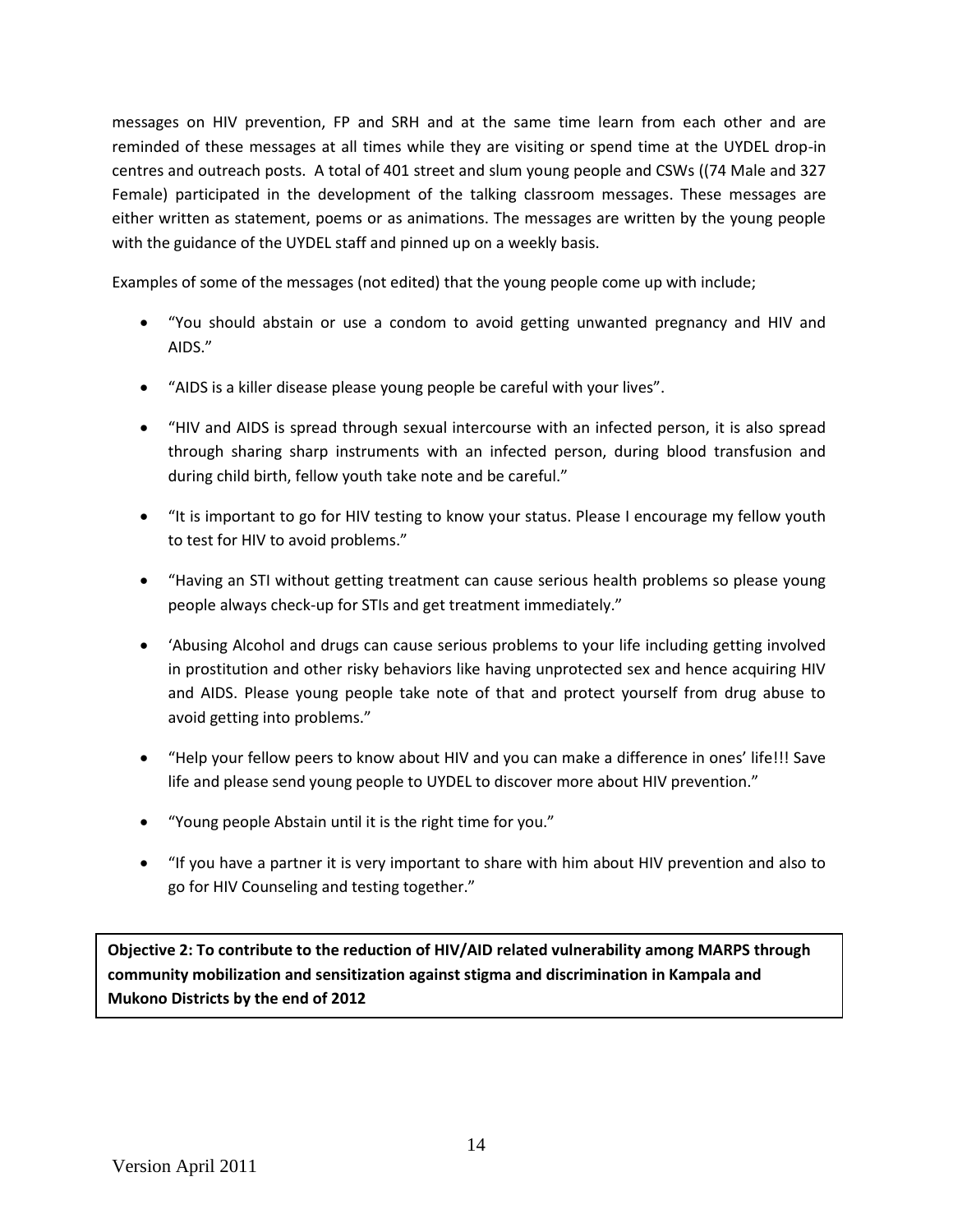## **Activity 2.1: Conduct community educative drama shows to mobilize communities and trigger dialogues on HIV prevention, stigma and discrimination and social issues**

During this quarter, communities were mobilized by the UYDEL staff with the help of the local leaders and peer mobilizers to attend and participate in dialogues on various HIV prevention messages, stigma and social issues. The community educative drama show is a strategy used by UYDEL to trigger dialogues among the street and slum young people and commercial sex workers on HIV prevention messages, stigma and discrimination and other social issues through edutainment. The Educative Drama shows are conducted by the UYDEL Music, Dance and Drama groups formed at all the UYDEL drop-in centres and outreach posts. The UYDEL drama groups are composed of street and slum young people and CSWs that are under rehabilitation at the UYDEL drop-in centres and outreach posts and are supervised by the Music, Dance and Drama Instructors and Social Workers.

As a result, a total of 12 community educative drama shows were conducted in the communities of Kampala and Mukono Districts. These were attended by a total of 372 street and slum young people and CSWs (84 Male and 288 Female) attended and participated in the drama shows. Below are the details of the various shows conducted in the communities of Kawempe, Rubaga, Makindye, Masooli and Mukono Town Council in Kampala, Wakiso and Mukono Districts. Below are the summary details of the drama shows conducted in each community:

On the  $20<sup>th</sup>$  of May 2011, a community drama show was conducted in the community of Nabbuti in Mukono Town Council, Mukono District. The drama show targeted street and slum young people aged 15 to 30 years and the topics discussed included: Risky Behaviors in relation to HIV infection. A total of 25 street and slum young people (2 male and 23 female) attended and participated in the Drama show. One of the participants during the discussions commented that the police was not doing much to solve the problem of alcohol and drug abuse in their area and wanted to know what UYDEL can do to help them. Another Young person wanted to know where they could access counseling services in case a person had a problem. In response, a UYDEL staff told them that they can come to the UYDEL drop-in centre in Mukono for both drug and alcohol counseling and services and can also access counseling services from the trained counselors and social workers at the UYDEL centre.

On the  $20<sup>th</sup>$  of May 2011, a community drama show was conducted in the community of Kalerwe in Kawempe Division, Kampala District. The drama show targeted street and slum young people aged 15 to 30 years and the topics discussed included: The Importance of HIV Counseling and Testing. A total of 25 street and slum young people (4 male and 21 female) attended and participated in the Drama show.

On the 20<sup>th</sup> of May 2011, a community drama show was conducted in the community of Lusaka in Makindye Division, Kampala District. The drama show targeted slum young people aged 15 to 30 years and the topics discussed included: HIV and AIDS Prevention among youth. A total of 25 street and slum young people (8 male and 17 female) attended and participated in the Drama show.

On the 30<sup>th</sup> of Mav 2011, a community drama show was conducted at the UYDEL drop-in centre in Mukono Town Council, Mukono District. The drama show targeted street and slum young people aged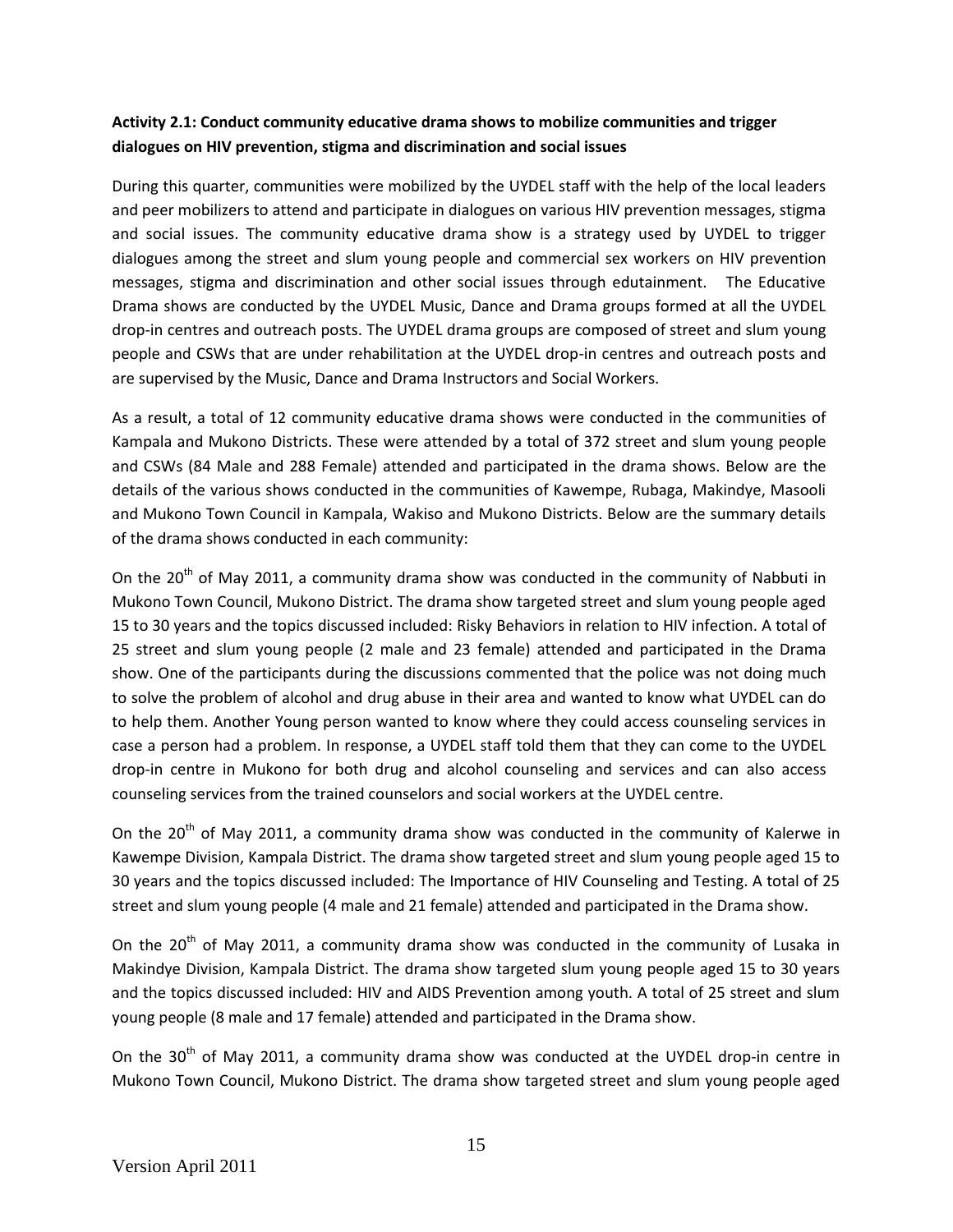15 to 30 years and the topics discussed included: Life Choices. A total of 54 street and slum young people (54 female) attended and participated in the Drama show.

On the  $18<sup>th</sup>$  of May 2011, a community drama show was conducted at the UYDEL drop-in centre in Nabulagala Rubaga Division, Kampala District. The drama show targeted street and slum young people aged 15 to 30 years and the topics discussed included: HIV prevention methods. A total of 25 street and slum young people (2 male and 23 female) attended and participated in the Drama show.

On the  $4<sup>th</sup>$  of June 2011, a community drama show was conducted in the community of Kikooza in Mukono Town Council, Mukono District. The drama show targeted street and slum young people and CSWs aged 15 to 30 years and the topics discussed included: Risky behaviors in relation to HIV infection. A total of 36 street and slum young people (10 male and 26 female) attended and participated in the Drama show.

On the  $2^{nd}$  of June 2011, a community drama show was conducted in the community of Kikuubo, Kanyanya Parish in Kawempe Division, Kampala District. The drama show targeted slum young people aged 15 to 30 years and the topics discussed included: The Importance of HIV Counseling and Testing. A total of 36 street and slum young people (18 male and 18 female) attended and participated in the Drama show.

On the  $14<sup>th</sup>$  of May 2011, a community drama show was conducted at the UYDEL outreach post in Kamwokya Central Division, Kampala District. The drama show targeted Adolescent Commercial sex workers aged 15 to 18 years and the topics discussed included: Commercial sex work and STDs. A total of 46 street and slum young people (18 male and 28 female) attended and participated in the Drama show.

On the 30<sup>th</sup> of May 2011, a community drama show was conducted in the community of Munaku Zone, Nankulabye in Rubaga Division, Kampala District. The drama show targeted street and slum young people aged 15 to 30 years and the topics discussed included: HIV Prevention awareness. A total of 25 street and slum young people (5 male and 20 female) attended and participated in the Drama show.

On the 7<sup>th</sup> of June 2011, a community drama show was conducted in the community of Nabulagala in Rubaga Division, Kampala District. The drama show targeted street and slum young people aged 15 to 30 years and the topics discussed included: HIV and AIDS Prevention and awareness. A total of 25 street and slum young people (25 female) attended and participated in the Drama show.

On the 2<sup>nd</sup> of June 2011, a community drama show was conducted in the community of Madrisa in Makindye Division, Kampala District. The drama show targeted street and slum young people aged 15 to 30 years and the topics discussed included: HIV Prevention. A total of 25 street and slum young people (6 male and 19 female) attended and participated in the Drama show.

On the  $27<sup>th</sup>$  of May 2011, a community drama show was conducted in the community of Bwaise in Kawempe Division, Kampala District. The drama show targeted street and slum young people and CSWs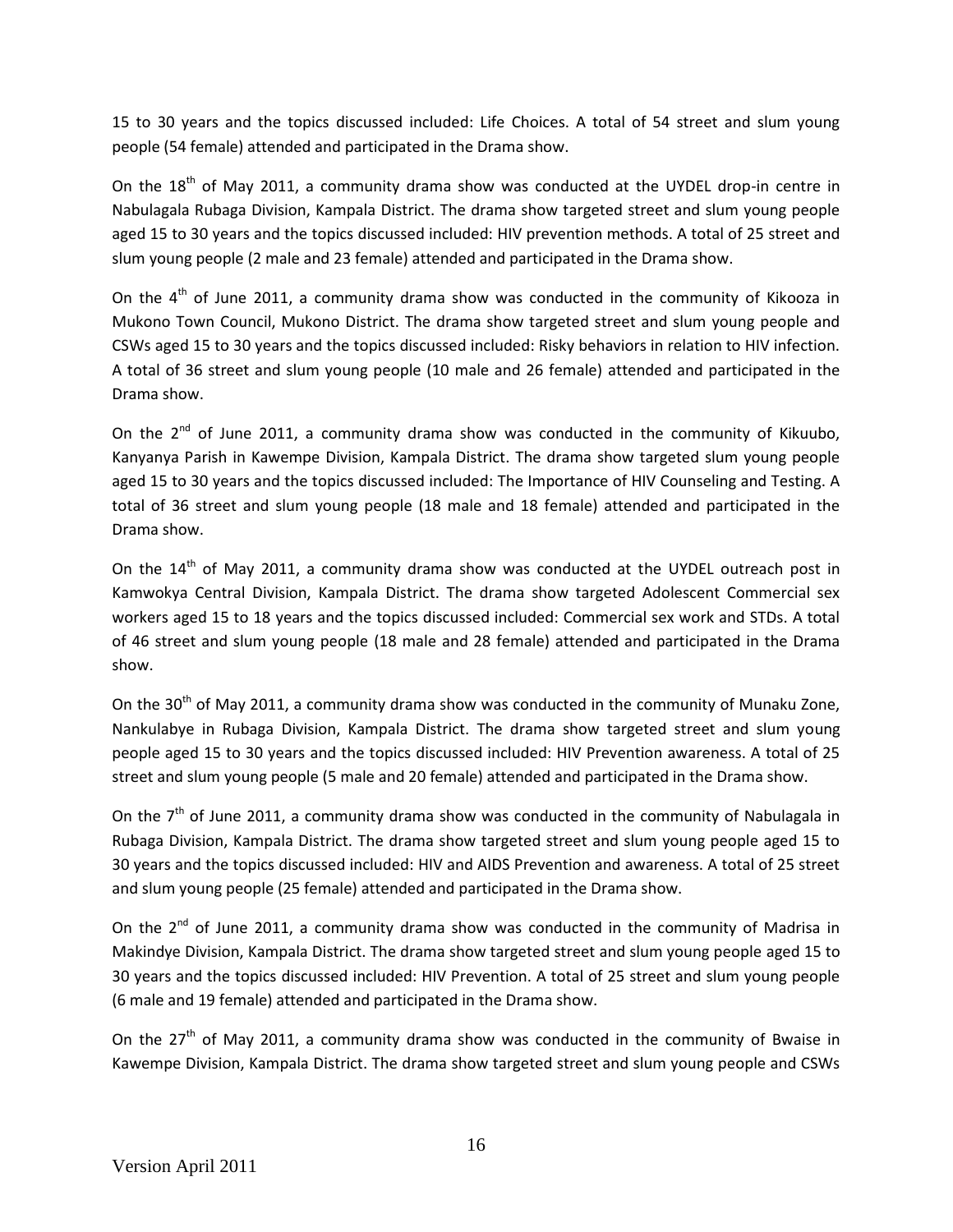aged 15 to 30 years and the topics discussed included: HIV and AIDS Spread and Prevention. A total of 25 street and slum young people (11 Male and 14 female) attended and participated in the Drama show.

# **Activity 2.2: Conduct outdoor and indoor sports and recreation activities at the drop-in centres to create platforms for dialogue and discussion of HIV prevention messages and information on SRH for street and slum young people and CSWs**

On the 2<sup>nd</sup> of April 2011, a sports gala with messages on HIV Prevention and a group counseling session on HIV prevention was organized by the UYDEL staff in Rubaga Division. The sport gala attracted a total of 81 out of school slum young people (61 male and 20 female) who actively participated in the event. There were 2 girls' netball teams each with 10 members each and 4 boys' football teams.

On the 10<sup>th</sup> of June 2011, UYDEL organized a sports recreational gala at Namungoona Malachi Grounds in Rubaga Division. This recreational activity was aimed at mobilizing street and slum young people to participate and inform the communities about the HIV Prevention activities at the UYDEL drop-in centre in Nabulagala. This event attracted a total of 93 street and slum young people (32 male and 61 female) who actively participated in Football, Netball, scrabble, ludo, snakes and ladders and draft.

On the 18<sup>th</sup> of June 2011, UYDEL organized a sports outreach event for street and slum young people in Kalerwe and Masooli at the UYDEL rehabilitation and Vocational skills centre in Masooli. The aim of this sports outreach was equip young people with knowledge and Information on HIV and AIDS prevention; encourage young people to share ideas and experiences in HIV prevention and; to promote talent development among the young people. A total of 27 street and slum young people (26 Male and 1 Female) participated in the sports outreach.

# **Activity 2.3: Facilitate participation of project beneficiaries in National celebrations of the Day of the African Child and World AIDS Day**

On the 15<sup>th</sup> of June 2011, a total of 8 former street children (5 Male and 3 Female)under rehabilitation at the UYDEL rehabilitation and vocational skills centre in Masooli, participated in the Children's Dialogue with the Theme: "**Bringing Hope to Street children**" organized by National Council of Children at City Royale Hotel, Bugolobi. They also performed a skit, dance and a song on the day's theme.

On the  $16<sup>th</sup>$  of June 2011, a total of 28 former street children (10 Male and 18 Female)under rehabilitation at the UYDEL rehabilitation and vocational skills centre in Masooli, participated in the Day of the African Child Celebrations and the Launch of the National Strategic Programme Plan of Interventions for orphans and other vulnerable children 2011/12 – 2015/16 held at Kampala Serena Hotel with the Theme: "All together for actions in favour of street children". They also performed a skit and a song in relation to the day's theme.

**Objective 3: To provide Vocational skills and life skills education as an alternative means of reducing young people's vulnerability to HIV infection for 326 street and slum young people and CSWs in Kampala and Mukono Districts by the end of 2012**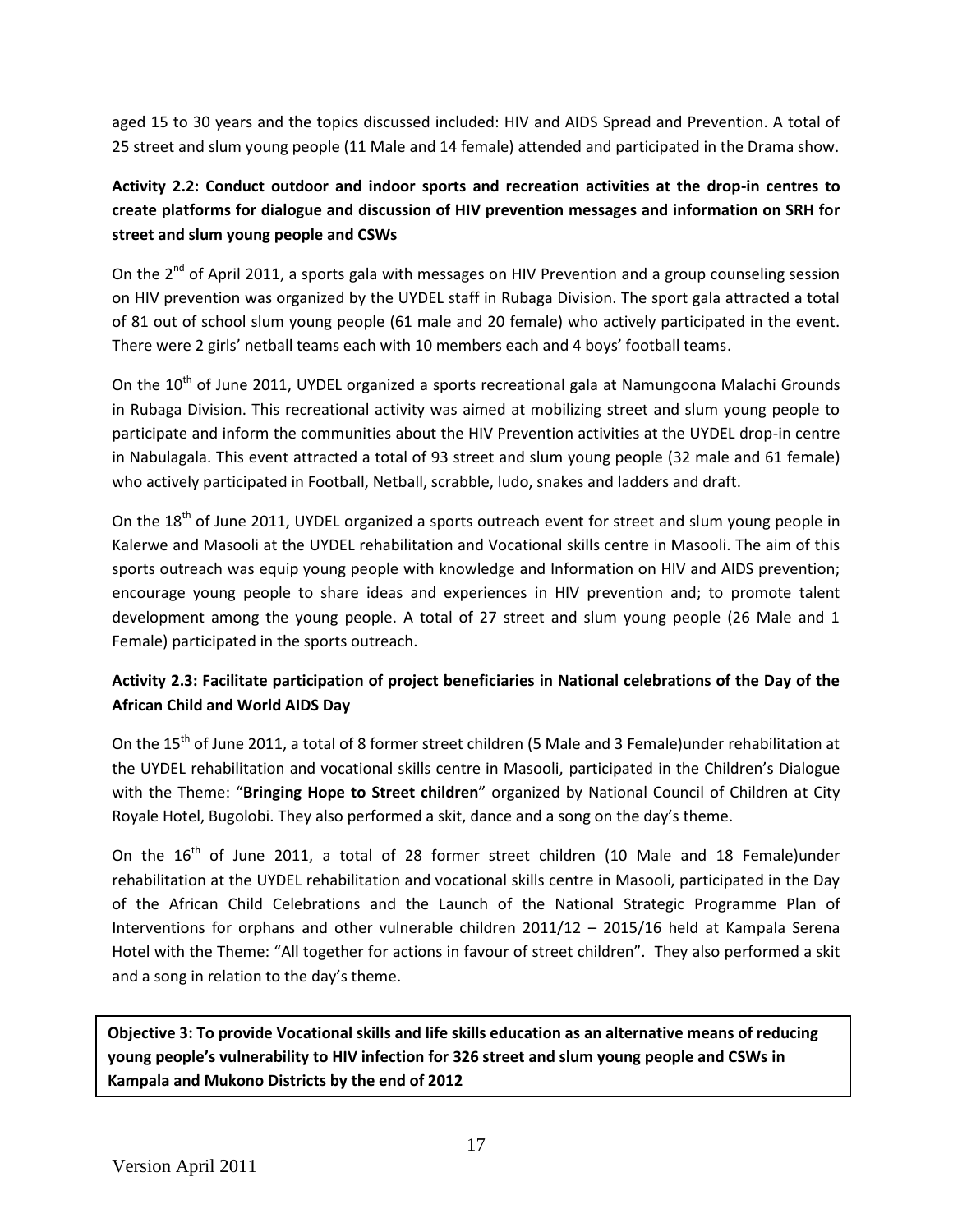These activities were planned to be implemented in the previous quarter of  $1<sup>st</sup>$  January 2011 to 30<sup>th</sup> March 2011 and were completed.

#### **Activity 3.1: Provision of Vocational skills training to street and slum young people and CSWs**

# **Activity 3.2: Conduct a certification ceremony for street and slum young people and CSWs that have completed Vocational skills training**

**Objective 4: Monitoring and Evaluation**

# **Activity 4.1: Facilitate Local Government District and Division officials to participate in support supervision of project activities (Probation and social welfare officers, DDHS, CDO)**

On the 15th of June 2011, the Probation and Social Welfare Officer Makindye – Mr. Serunyiigo Ahmed Ntambi conducted a Joint Support Supervision visit to the UYDEL outreach post in Makindye.

On the 14th of June 2011, the Probation and Social welfare Officer for Rubaga Division – Mr. Kaswa Thompson, conducted a Joint Support Supervision Visit to the UYDEL drop-in centre in Nabulagala

On the 15th of June 2011, the Probation and Social welfare Officer for Kawempe Division – Ms. Buzabalyawo Sarah, conducted a Joint Support Supervision Visits to the UYDEL outreach posts in Bwaise and Kalerwe

On the 17th of June 2011, the Probation and Social welfare Officer for Mukono District – Mr. Ntege James conducted a Joint Support Supervision Visit to the UYDEL drop-in centre in Mukono

The Joint Support Supervision visits were aimed at strengthening the partnership between UYDEL and the Divisions/ Districts; and Identification of progress, strengths and loopholes in regard to the project implementation against the work plan.

During the joint support supervision the Probation and Social Welfare Officers interacted with the UYDEL staff and the project beneficiaries attaining livelihood and life skills and HIV prevention Information and messages. They noted that the beneficiaries were happy to acquire knowledge in HIV prevention and practical skills in Hairdressing and at some centres in Tailoring since majority had dropped out of school and did not have employable skills and thus where engaging in risky behaviours like sex work, abuse of alcohol and drugs among for survival which in turn exposed them to HIV infection. They however suggested that, UYDEL needs to increase the project coverage to not only target a few parishes but include other parishes which are also affected by a large number of street and slum young people and CSWs that are affected and infected with HIV and AIDS. They also noted that the training materials for the Vocational class were not enough to cater for the large number of beneficiaries but were told that this part of the intervention was phased out in the last quarter of the project implementation with amendments to the proposal to include more HIV prevention activities that aimed at creating more awareness and information with the guidance of CSF Thus the organization was trying to improvise with the few available resources. They encouraged the beneficiaries with the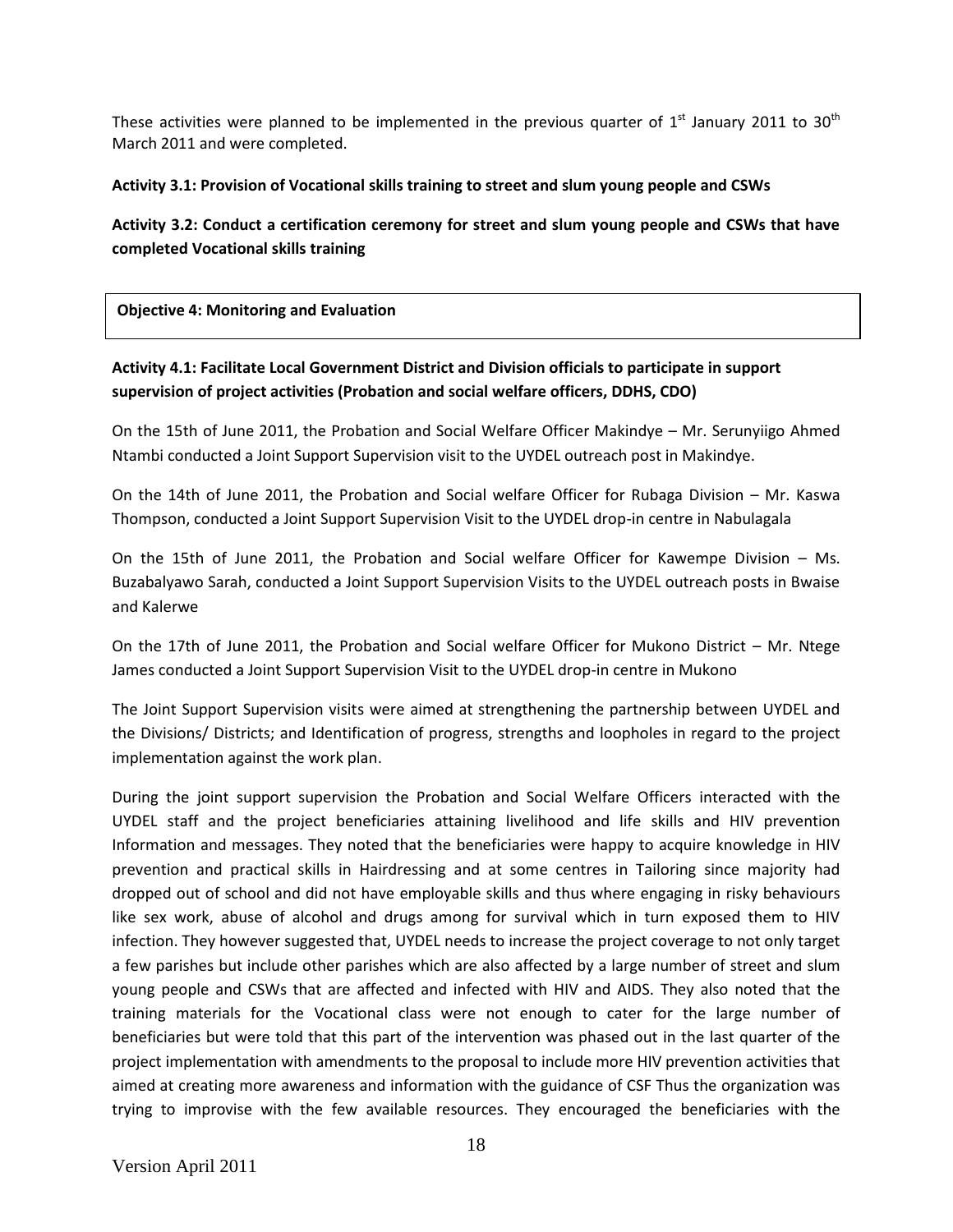guidance of the UYDEL staff to form groups and write concept papers/ proposals which they can then submit to the Divisions through the Community Development Office and Probation Office to enable them benefit from Government projects like the Community Driven Development Project.

#### **Activity 4.2: Provide ongoing technical and facilitative supervision to project staff**

Continuous facilitative Supervision and monitoring visits, mysterious interviews and on spot visits were conducted by UYDEL senior management staff to Mukono and Kampala District project target areas, drop-in centers, outreach sites and local artisan's training centers. The support supervision visits were aimed at: providing technical support and assistance to project staff, local artisans, peer educators and volunteers; monitoring and evaluating project progress, project activities; identifying gaps in project implementation and action areas and; identifying capacity building gaps for project staff and volunteers. During the support supervision visits and meetings, project progress was discussed, strengths and weaknesses were addressed, areas for capacity building were identified, gaps and action plans were drawn, monthly and weekly work plans were drawn, best practices were shared, resources identified and areas for improvement and immediate action were identified and addressed and data collection instruments were developed and implemented.

### **Activity 4.3 Conduct monthly project staff meeting to review project progress**

Staffs meeting are held on a weekly basis at all the UYDEL outreach posts and drop-in centres. In these meetings, review of weekly work plans versus accomplishments is made; challenges, new emerging issues and lessons learnt are presented and dealt with and; new weekly implementation plans are drawn up.

### **Activity 4.4: Printing of Data Collection tools and registers**

A total of 10 HIV Prevention BCC people Reached Data Collection Registers were printed and given to project staff in the third quarter of project implementation and From the  $9^{th}$  to the  $15^{th}$  of February 2011, a total of 13 Project Staff (5 Male and 8 Female) were oriented in the use of the HIV/BCC people reached register and the UYDEL Data Flow Chart at the UYDEL drop-in centres and outreach posts in Kampala and Mukono Districts. In this quarter refresher trainings in the data collection tools were held with the project staff at all of the project sites.

### **Activity 4.5: Payment of monthly Subscription fee for internet connectivity**

Wireless Internet was installed in the first quarter of project implementation and all beneficiary data for this quarter has been uploaded into the data base

#### **Activity 4.6: Conduct end of Project Evaluation**

This activity will be done in the quarter starting  $1<sup>st</sup>$  October 2011 to 30<sup>th</sup> December 2011

#### **Activity 4.7: Conduct Annual project audit**

This activity will be done in the quarter starting  $1<sup>st</sup>$  October 2011 to 30<sup>th</sup> December 2011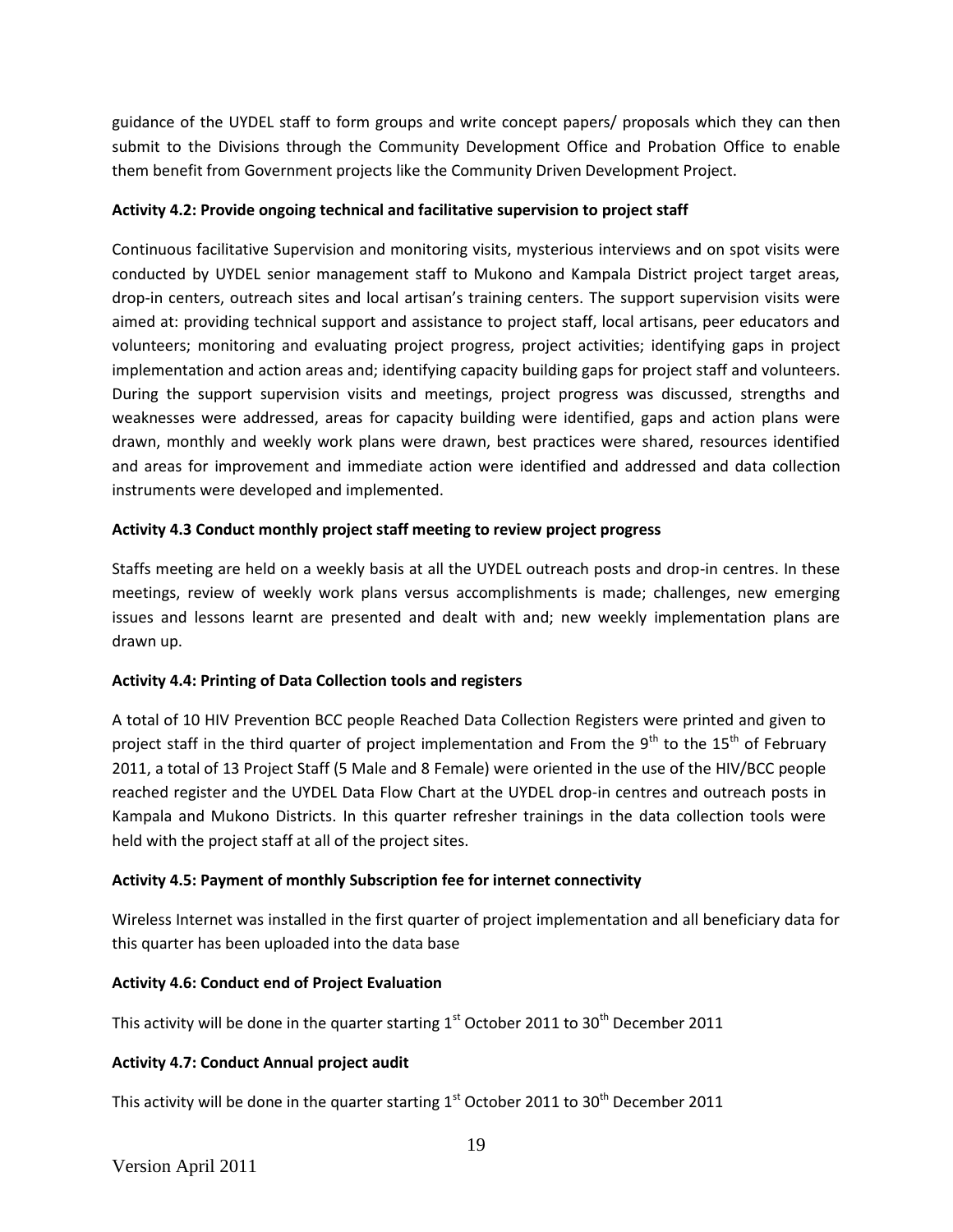#### **Objective 5: Project Management**

#### **Activity 5.1: Hire of Project Personnel to implement the project**

A total of 9 Project staff (6 female and 3 male) were hired in the first quarter of the project implementation and these include the Project Director, Project Coordinator, Project Accountant, Monitoring and Evaluation Officer, 3 Field Supervisors, a Health Service Provider and a Project Driver

A total of 13 Project Staff (5 Male and 8 Female) were hired in the third quarter of project implementation after the review of our proposal to help with the implementation of the revised proposal activities. All these are Social Workers and Counselors

### **6.1 OVERALL ACHIEVEMENTS FOR THE QUARTER**

### **TABLE: ACHIEVEMENTS AGAINST THE PLANNED TARGETS**

Make a brief paragraph that will provide the lead to the results in the table

| <b>Output</b>                                                                                                                                                                                                                  | <b>Planned</b><br>output/targets                                    | <b>Actual output</b><br>/targets<br>achieved                     | <b>Variance</b> | <b>Reason(s) for Variance</b>                                                                                 |  |  |  |  |  |  |  |  |  |
|--------------------------------------------------------------------------------------------------------------------------------------------------------------------------------------------------------------------------------|---------------------------------------------------------------------|------------------------------------------------------------------|-----------------|---------------------------------------------------------------------------------------------------------------|--|--|--|--|--|--|--|--|--|
| Objective 1: To contribute to the increased accessibility and utilization of client-friendly HIV/AIDS<br>services for out of school street and slum young people and CSWs in Kampala and Mukono District by<br>the end of 2012 |                                                                     |                                                                  |                 |                                                                                                               |  |  |  |  |  |  |  |  |  |
| Output 1: No. of out of<br>school street and slum<br>young people and CSWs<br>mobilized and referred for<br>services to the UYDEL<br>drop-in centres and<br>outreach posts                                                     | 120 Out of<br>school street<br>and slum<br>young people<br>and CSWs | 942 Out of school<br>street and slum<br>young people and<br>CSWs | 822             | <b>Conducting Community</b><br>outreach visits<br>Use of local leaders and<br><b>CBOS and Peer Mobilisers</b> |  |  |  |  |  |  |  |  |  |
| Output 2: No. of Peer<br>Mobilisers attending<br>meetings                                                                                                                                                                      | 29 Peer<br><b>Mobilisers</b>                                        | 29 Peer<br><b>Mobilisers</b>                                     | $\Omega$        | <b>Not Applicable</b>                                                                                         |  |  |  |  |  |  |  |  |  |
| Output 3: No. of out of<br>school street and slum                                                                                                                                                                              | 500 Out of<br>school street                                         | 1,050 Out of<br>school street and                                | 550             | <b>Conducting Community</b><br>outreach HCT sessions                                                          |  |  |  |  |  |  |  |  |  |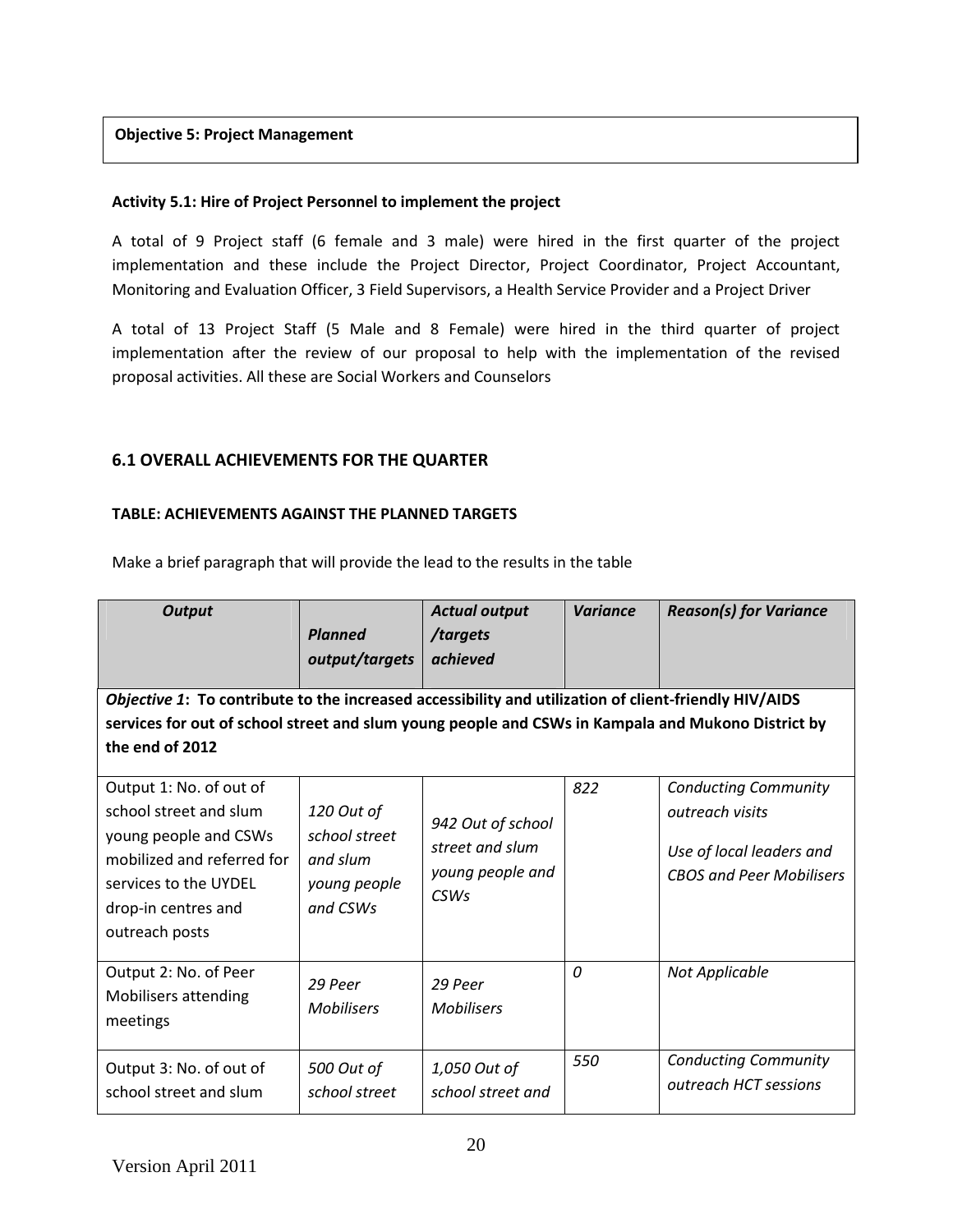| <b>Output</b>                                     |                             | <b>Actual output</b>                | <b>Variance</b> | <b>Reason(s) for Variance</b>                               |  |  |  |  |  |
|---------------------------------------------------|-----------------------------|-------------------------------------|-----------------|-------------------------------------------------------------|--|--|--|--|--|
|                                                   | <b>Planned</b>              | /targets<br>achieved                |                 |                                                             |  |  |  |  |  |
|                                                   | output/targets              |                                     |                 |                                                             |  |  |  |  |  |
| young people and CSWs                             | and slum                    | slum young                          |                 | Use of local leaders and                                    |  |  |  |  |  |
| mobilized and referred for                        | young people<br>and CSWs    | people and CSWs                     |                 | <b>CBOS and Peer Mobilisers</b>                             |  |  |  |  |  |
| HCT/STI/FP services                               |                             |                                     |                 |                                                             |  |  |  |  |  |
| Output 4: No. of out of                           | 1,400 Out of                |                                     | 525             | <b>Conducting Community</b>                                 |  |  |  |  |  |
| school street and slum<br>young people and CSWs   | school street               | 1,925 Out of<br>school street and   |                 | outreach visits                                             |  |  |  |  |  |
| provided with                                     | and slum                    | slum young                          |                 | Use of local leaders and                                    |  |  |  |  |  |
| Interpersonal counseling                          | young people<br>and CSWs    | people and CSWs                     |                 | <b>CBOS and Peer Mobilisers</b>                             |  |  |  |  |  |
| and guidance                                      |                             |                                     |                 |                                                             |  |  |  |  |  |
| Output 5 : No. of group                           |                             |                                     | 62              | <b>Conducting Community</b>                                 |  |  |  |  |  |
| counseling sessions held                          |                             |                                     |                 | outreach visits                                             |  |  |  |  |  |
| at the UYDEL drop-in                              | 83 sessions                 | 145 Sessions                        |                 | Use of local leaders and                                    |  |  |  |  |  |
| centres and outreach<br>posts                     |                             |                                     |                 | <b>CBOS and Peer Mobilisers</b>                             |  |  |  |  |  |
|                                                   |                             |                                     |                 |                                                             |  |  |  |  |  |
| Output 6: No. of Out of<br>school street and slum | 835 Out of<br>school Street | 1,918 Out of                        | 1,083           | <b>Conducting Community</b><br>outreach visits              |  |  |  |  |  |
| young people and CSWs                             | and slum                    | school Street and                   |                 |                                                             |  |  |  |  |  |
| attending group                                   | young people                | slum young                          |                 | Use of local leaders and                                    |  |  |  |  |  |
| counseling sessions                               | and CSWs                    | people and CSWs                     |                 | <b>CBOS and Peer Mobilisers</b>                             |  |  |  |  |  |
| Output 7: No. of Debate                           |                             |                                     | 6               | Use of local leaders and                                    |  |  |  |  |  |
| sessions held at the                              | 10 sessions                 | 16 sessions                         |                 | <b>CBOS and Peer Mobilisers</b>                             |  |  |  |  |  |
| UYDEL drop-in centres<br>and outreach posts       |                             |                                     |                 |                                                             |  |  |  |  |  |
|                                                   |                             |                                     |                 |                                                             |  |  |  |  |  |
| Output 8: No. of out of                           | 250 Out of<br>school Street | 401 Out of school                   | 151             | Use of local leaders and<br><b>CBOS and Peer Mobilisers</b> |  |  |  |  |  |
| school street and slum<br>young people attending  | and slum                    | Street and slum<br>young people and |                 |                                                             |  |  |  |  |  |
| the debate sessions                               | young people                | <b>CSWs</b>                         |                 |                                                             |  |  |  |  |  |
|                                                   | and CSWs                    |                                     |                 |                                                             |  |  |  |  |  |
| Output 9: No. of out of<br>school street and slum | 250 Out of                  | 401 Out of school                   | 151             | Utilization of debate for a<br>to develop messages          |  |  |  |  |  |
| young people                                      | school Street               | Street and slum                     |                 |                                                             |  |  |  |  |  |
| participating in developing                       | and slum<br>young people    | young people and                    |                 |                                                             |  |  |  |  |  |
| talking classroom                                 | and CSWs                    | <b>CSWs</b>                         |                 |                                                             |  |  |  |  |  |
| messages                                          |                             |                                     |                 |                                                             |  |  |  |  |  |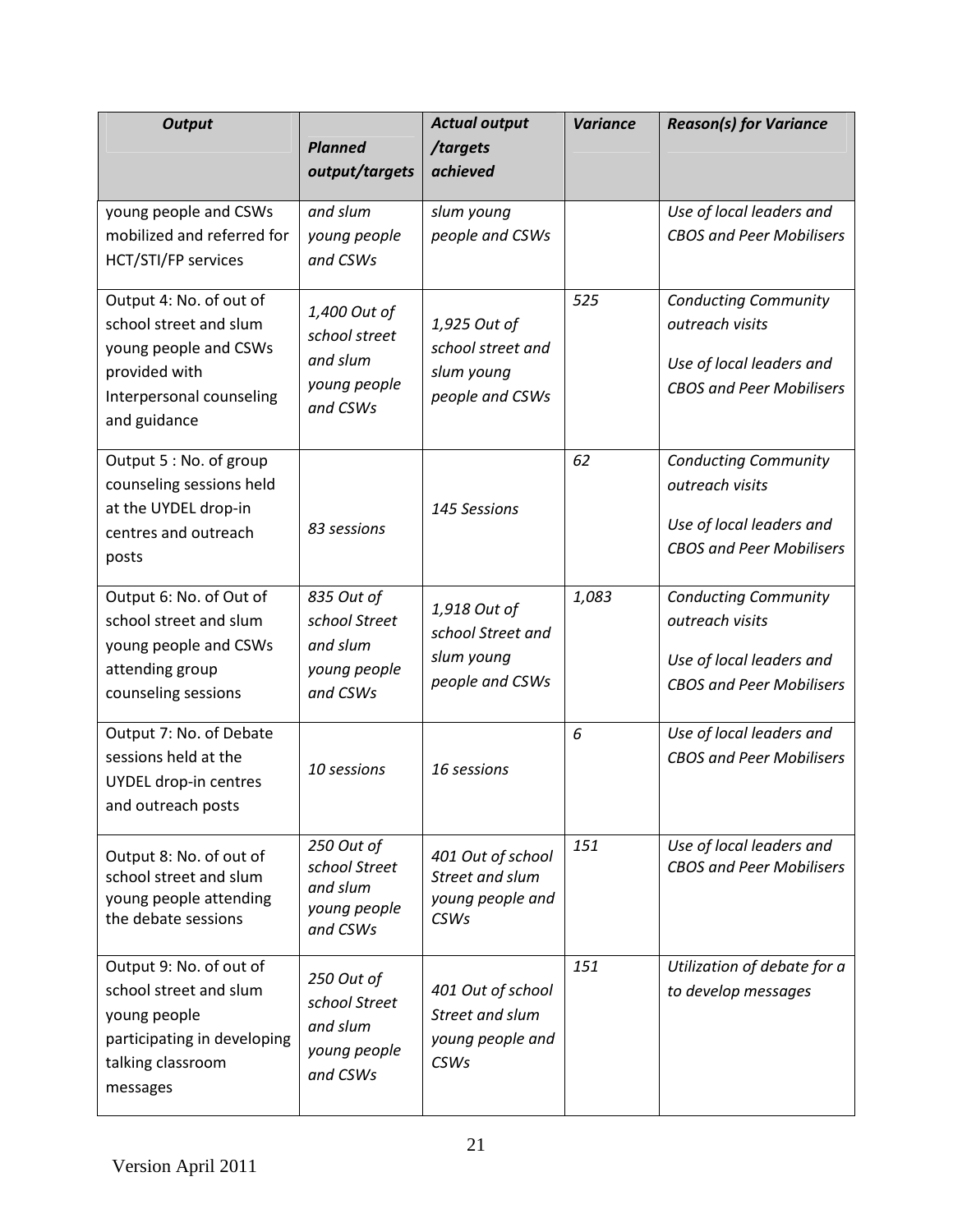| <b>Output</b>                                                                                                                                                                                                                        | <b>Planned</b><br>output/targets                                    | <b>Actual output</b><br>/targets<br>achieved                            | <b>Variance</b> | <b>Reason(s) for Variance</b>                                                                                      |  |  |  |  |  |  |  |  |
|--------------------------------------------------------------------------------------------------------------------------------------------------------------------------------------------------------------------------------------|---------------------------------------------------------------------|-------------------------------------------------------------------------|-----------------|--------------------------------------------------------------------------------------------------------------------|--|--|--|--|--|--|--|--|
| Objective 2: To contribute to the reduction of HIV/AID related vulnerability among MARPS through<br>community mobilization and sensitization against stigma and discrimination in Kampala and Mukono<br>Districts by the end of 2012 |                                                                     |                                                                         |                 |                                                                                                                    |  |  |  |  |  |  |  |  |
| Output 1: No. of<br><b>Community Educative</b><br>drama shows conducted                                                                                                                                                              | 25 Drama<br>shows                                                   | 12 Drama Shows                                                          | 13              | <b>Price Fluctuations leading</b><br>to and increase in drama<br>costs                                             |  |  |  |  |  |  |  |  |
| Output 2: No of out of<br>school street and slum<br>young people and CSWs<br>reached and participating<br>in community drama<br>shows                                                                                                | 625 Out of<br>school Street<br>and slum<br>young people<br>and CSWs | 372 Out of school<br>Street and slum<br>young people and<br><b>CSWs</b> | 253             | <b>Price Fluctuations leading</b><br>to and increase in drama<br>costs                                             |  |  |  |  |  |  |  |  |
| Output 4: No. of sports<br>galas held                                                                                                                                                                                                | 1 sports gala                                                       | 3 sports galas                                                          | $\overline{2}$  | Community/project<br>beneficiary demand for<br>the sports galas                                                    |  |  |  |  |  |  |  |  |
| Output 5: No. of Out of<br>school street and slum<br>young people and CSWs<br>attending and<br>participating in sports<br>galas                                                                                                      | 100 Out of<br>school street<br>and slum<br>young people<br>and CSWs | 201 Out of school<br>street and slum<br>young people and<br><b>CSWs</b> | 101             | Community/project<br>beneficiary demand for<br>the sports galas                                                    |  |  |  |  |  |  |  |  |
| Output 6: No. of out of<br>school street and slum<br>young people and CSWs<br>participating in National<br>day celebrations                                                                                                          | 25 Out of<br>school street<br>and slum<br>young people<br>and CSWs  | 36 Out of school<br>street and slum<br>young people and<br><b>CSWs</b>  | 11              | Invitation from the<br>National Council of<br>Children and Ministry of<br>Gender, Labour and<br>Social Development |  |  |  |  |  |  |  |  |

 Discuss the main achievements / results per objective (one paragraph per objective). Specifically indicate the outcomes, including factors which facilitated / constrained the attainment of the above achievements. For every constraint mentioned, state how you have addressed it.

Increased utilization and access of quality youth friendly HIV prevention, care and support services among the out of school street and slum young people and CSWs in Kampala and Mukono Districts was made possible by the community outreach visits and activities that were conducted by the UYDEL staff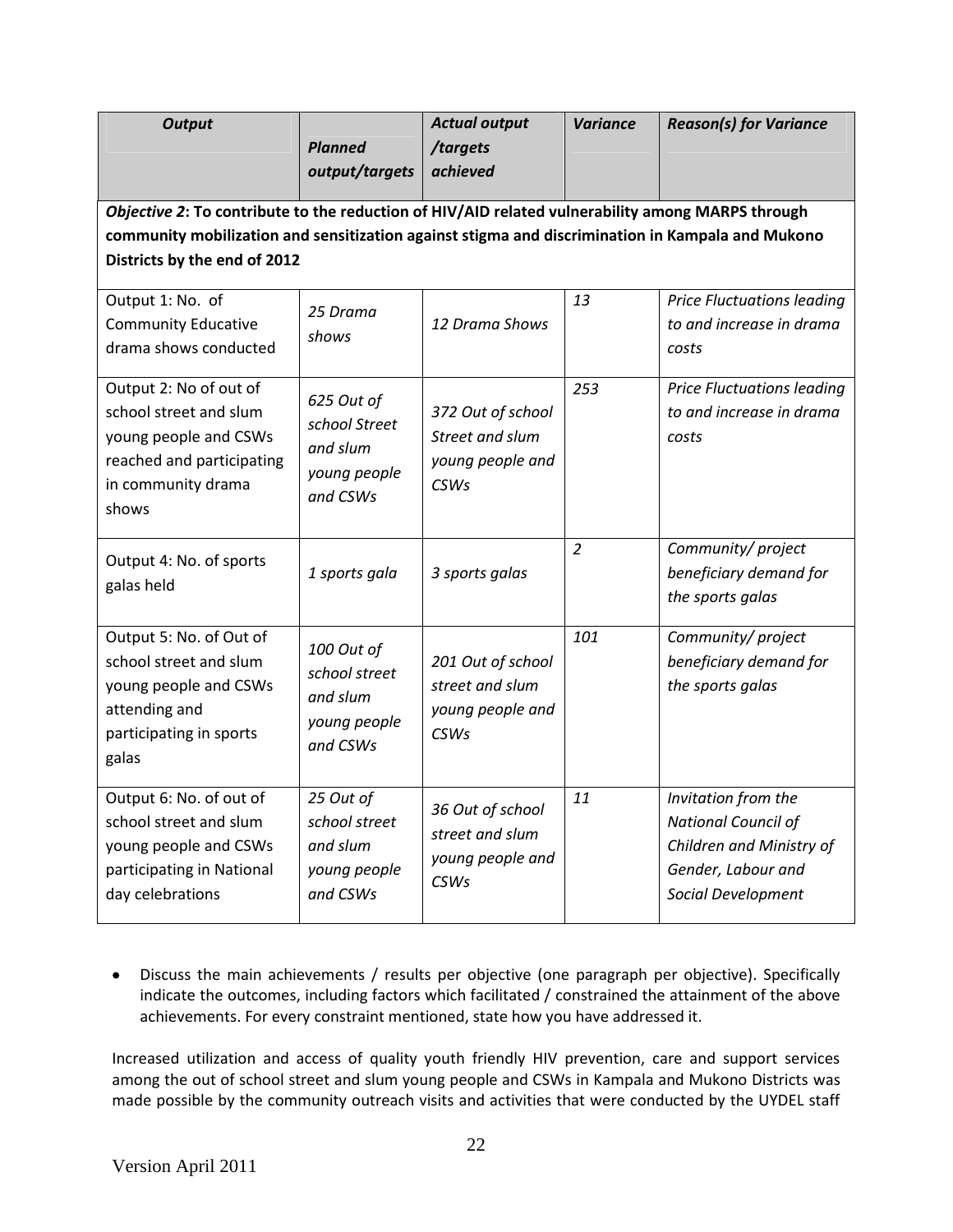with the support of the partners like Naguru Teenage Centre and Health Centre IVs and IIIs that ensured effective service delivery to out of school street and slum young people and CSWs.

Reduced vulnerability of MARPS to HIV/AIDS infection through strengthening of community support systems to promote their rights and protect them from abuse and exploitation was made possible by the community educative drama shows, sports and recreation outreaches and Participation of the street and slum young people and CSWs in the National day celebrations all of which ensured that young people are involved in advocating for, making decisions and sensitizing the public about their rights and responsibilities

| No.            | Partnerships                                                       | <b>Roles</b>                                                                                        | Factors that Prompted<br>their effectiveness                                                                                                | Factors that Hindered their<br>effectiveness                                                                                                  |
|----------------|--------------------------------------------------------------------|-----------------------------------------------------------------------------------------------------|---------------------------------------------------------------------------------------------------------------------------------------------|-----------------------------------------------------------------------------------------------------------------------------------------------|
| $\mathbf{1}$   | Salaama Health Centre IV -<br>Makindye                             | Referral<br>of<br>project<br>for CD4<br>beneficiaries<br>Further<br>Count<br>and<br>Management      | trained<br>have<br>They<br>Personnel to handle ART<br>and can enroll all HIV<br>positive young people into<br>their ART programme.          | Beneficiaries have to pay for<br>the services and transport<br>themselves to the centre<br>which may be far from their<br>places of residence |
| $\overline{2}$ | Naguru Teenage Centre                                              | Referral for HCT,<br>STI<br>diagnosis and treatment,<br>General Medical Care<br>and IEC materials   | Services are for free                                                                                                                       | Services limited to youth up<br>to 24 years old thus some of<br>our clients above 24 years<br>were not able to benefit from<br>their services |
| 3              | Kawaala Health Centre IV -<br>Rubaga                               | Referral for HCT, General<br><b>Treatment and ART</b>                                               | They<br>have<br>trained<br>Personnel to handle ART<br>and can enroll all HIV<br>positive young people into<br>their ART programme           | Distance is long for the clients                                                                                                              |
| 4              | Kawempe Health Centre IV                                           | Referral for HCT, General<br><b>Treatment and ART</b><br><b>Provision of Condoms</b>                | trained<br>have<br>They<br>Personnel to handle ART<br>and can enroll all HIV<br>positive young people into<br>their ART programme           | Long lines at the health<br>centre thus client prefer the<br>outreach approach to access<br>services                                          |
| 5              | Mukono Health Centre III                                           | Referral for HCT, General<br><b>Treatment and ART</b><br>Provision of Condoms<br>and IEC materials  | trained<br>They<br>have<br>Personnel to handle ART<br>and can enroll all HIV<br>positive young people into<br>their ART programme           | Long lines at the health<br>centre thus client prefer the<br>outreach approach to access<br>services                                          |
| 6              | Youth Empowerment and<br>Development<br>Awareness<br>CBO in Kasubi | Mobilization and referral<br>of young people for HCT<br>at the UYDEL drop-in<br>centre in Rubaga    | <b>Community Based</b>                                                                                                                      | Limited financial resources                                                                                                                   |
| $\overline{7}$ | Local leaders in Kawempe,<br>Rubaga and Makindye                   | Mobilization and referral<br>of beneficiaries to the<br>UYDEL drop-in centres<br>and outreach posts | Community<br>based<br>thus<br>well-known and trusted by<br>the beneficiaries                                                                | Limited financial support and<br>motivational resources                                                                                       |
| 8              | Multicare Clinic Mpererwe                                          | Safe<br>Medical<br>Male<br>Circumcision                                                             | Trained personnel found<br>within community easy for<br>clients to consult and in<br>case of problems has easy<br>access to Mulago Hospital | <b>High Charges for SMC</b>                                                                                                                   |

 Mention partnerships and the roles for each of the partners. What factors prompted or hindered their effectiveness.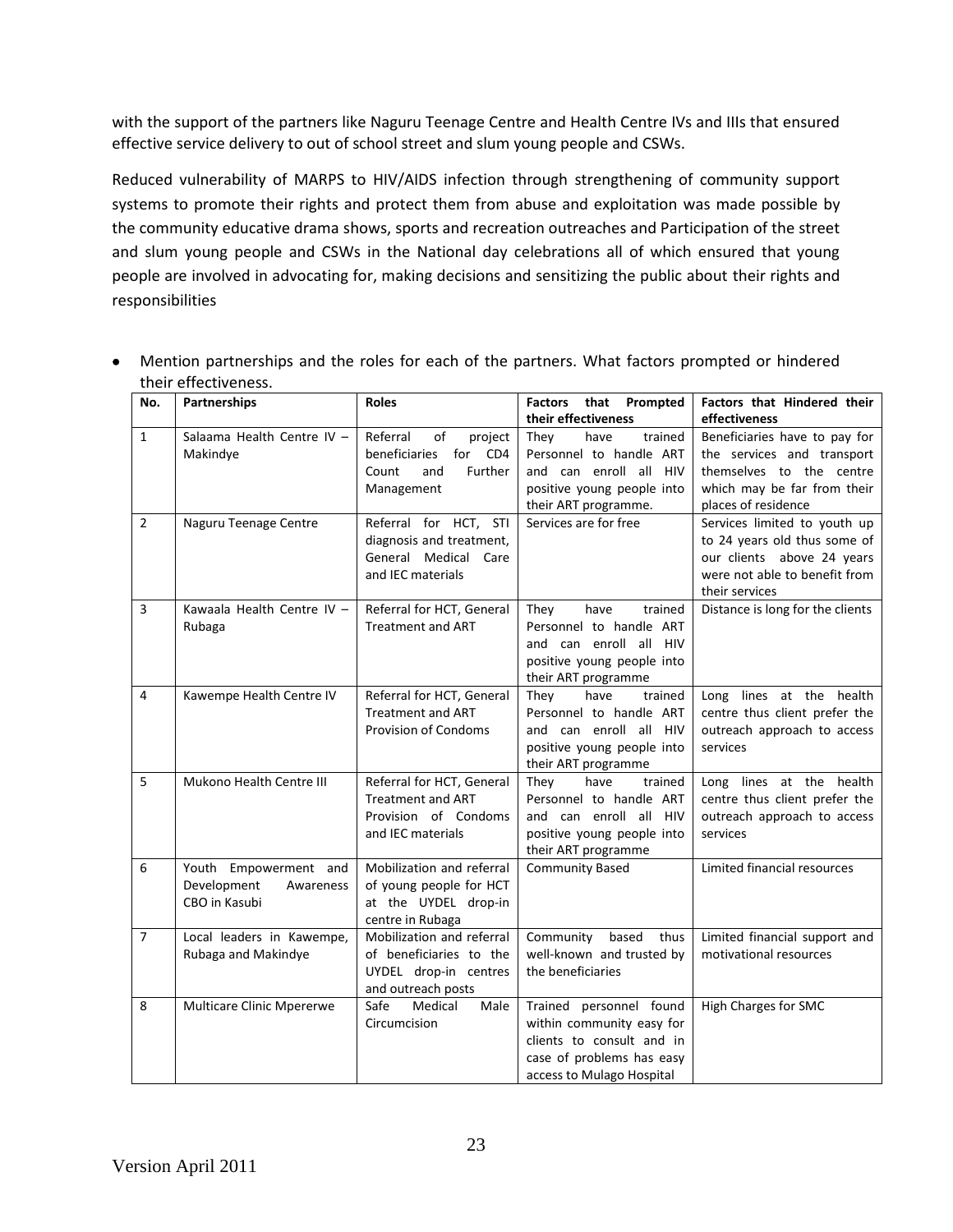Describe how you coordinated and collaborated with the district(s); who you worked with and how.(eg any ivolvement in DAC meetings, SACs, ASO meetings, joint support supervision etc )

The Probation and Social Welfare Officers of Kawempe, Makindye and Rubaga Division, Kampala District conducted Joint support Supervision to the UYDEL drop-in centre and Outreach posts in these Divisions.

The District officials in Mukono Districts also conducted Joint Support Supervision visits to the UYDEL drop-in centre in Mukono.

UYDEL was requested by the Rubaga Division Probation and Social Welfare Officer to prepare a concept paper on the vulnerability of out of School Street and slum young people in Rubaga Division and these ideas were incorporated into the Division Budget plans for the next financial year.

 Data Utilisation - Describe how you have been able to use data generated by your project to inform/improve your programme (e.g. addressing gender variations in accessing services, restrategizing, refocusing, scaling up, re-directing interventions, etc). Specify what decisions have been made.

UYDEL has been able to use the data generated by the project to get more information and a clear understanding on;

- The categories and characteristics of the project beneficiaries (High risk groups) it has been noted from the project data that, most of the direct project beneficiaries are: early school drop outs with limited survival skills; some are teenage mothers; majority use drugs and alcohol; some are commercial sex workers; and others have been trafficked from other areas to towns for employment and instead end up in commercial sex and exploitative labor, all of which expose them to HIV infection
- The geographical location, characteristics and set of the families, communities and environments where the young people stay. Information from the home visits done shows that many of the young people stay in slum areas with poor housing and sleeping conditions for example in one family visited, 20 people were living in a two roomed house in Bwaise and this is further aggravated with poor drainage systems.

All the above, have helped UYDEL design and redirect interventions focused on the issues within the communities and around the young people that make them engage in risky activities and behaviors like commercial sex work and exploitative labor that make them vulnerable and in turn expose them to HIV infections. The Street Smart Behavioral Change module together with the vocational skills training intervention has enabled UYDEL equip the street and slum young people with livelihood and life skills to enable them cope with situations and attain the required skills and competences to enable them survive positively in today's competitive market without engaging in risky behaviors and activities that expose them to HIV infection.

UYDEL has also been able to use this data to inform its advocacy strategies on; alcohol, trafficking, sacrifice and adolescent reproductive health, which are some of the risk factors and medium through which young people living in the streets and slum areas can get infected with HIV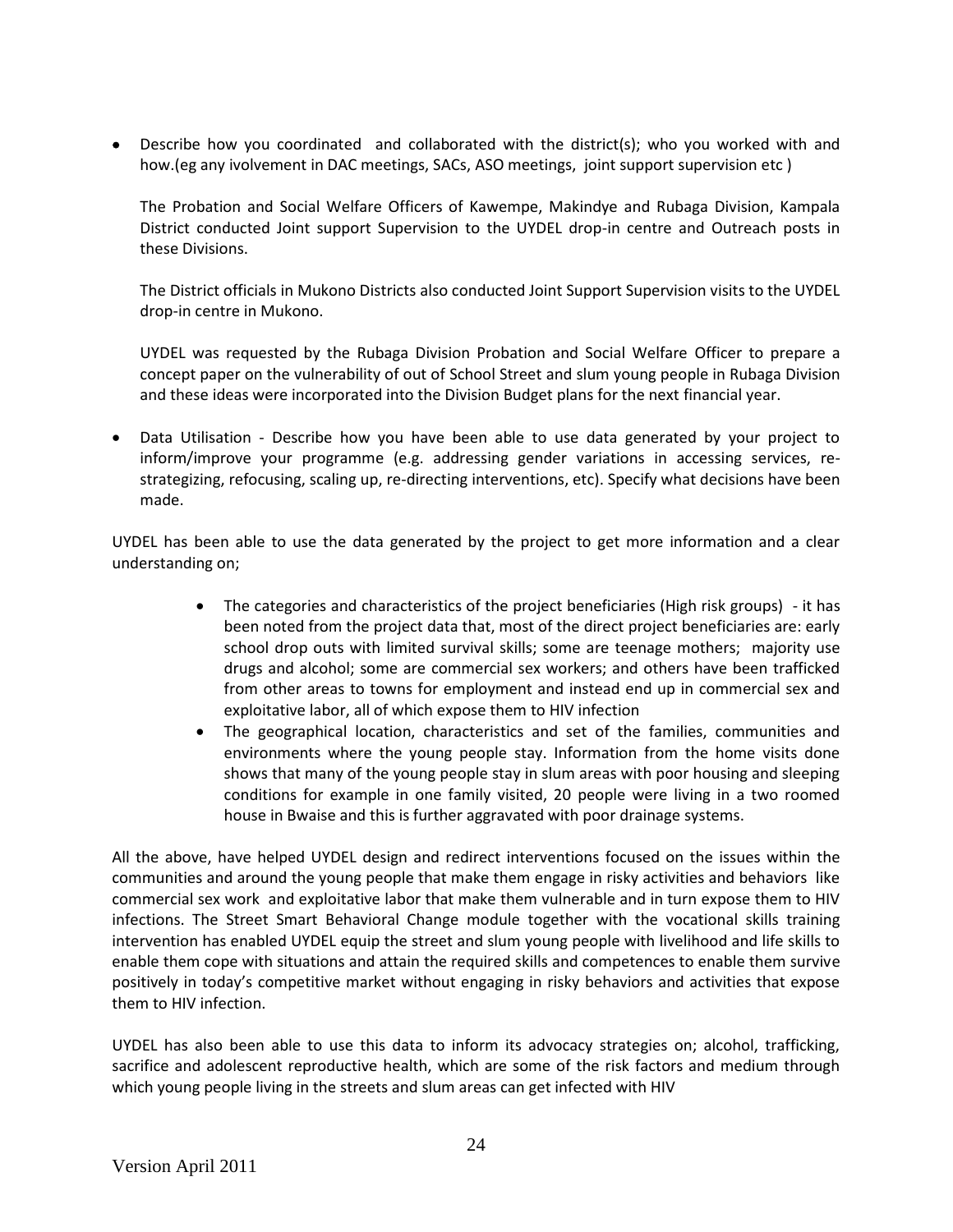Gender related data – Specify how you have been able to use gender related data generated by your project to inform/improve your programme. Specify what decisions have been made based on analyzing gender related data.

The data collected has also been used to inform UYDEL intervention for young people on issues concerning gender based sexual violence, child trafficking, alcohol drug and substance abuse and child labor and exploitation. This information has been used when design proposals and to inform UYDEL's advocacy strategy in the area of alcohol and drug abuse prevention among street and slum young people. We have also been able to utilize the data to identify determinants for career developments of commercial sex workers which model we will use to improve service delivery for the most at risk populations.

• Success stories - Describe how (your organization) is making a difference in people's lives (individuals, families, communities or local governments). Guidelines for writing success stories to be provided.

Kalyowa Umar, 21 years of age is an out of school young person living in the slum areas of Kasubi in Rubaga Division, Kampala District with the brother. Umar dropped out of school in senior two after the death of his parents. After dropping out of school, Umar went to live with a guardian who was an alcoholic. Umar says the guardian came home drunk every day and on many occasions, he would come home with different women. One day, Umar's guardian came back home drunk, beat up Umar and the other children and chased them away from home. Umar frustrated went in search of his brother a bodaboda cyclist in Kasubi who agreed to take him under his care. Life was great until the brothers' young wife started making sexual advances at Umar claiming that the brother was never around because he worked till late. Umar was confused and did not know what to do. He decided to confide in a friend who referred him for counseling at the UYDEL drop-in centre in Nabulagala, Rubaga Division Kampala District. At the UYDEL drop-in centre, Umar attended several interpersonal counseling sessions with a UYDEL counselor, and since he was idle for most of the day, he participated in the group counseling sessions in which he acquired life skills and information on HIV and AIDS Prevention. With these new skills and knowledge, Umar was able to outsmart the brothers' wife and eventually she stopped bothering him. Umar is very happy for the skills and advice acquired at the UYDEL centre and has decided to abstain until he is ready. He has also enrolled into the electronics class at the centre and although he has not yet completed the course he has started do a few electronics jobs for the neighbors and friends who pay him some little money which he uses to supplement the brothers' income and also to buy himself some basic needs like clothes, and soap among others.

 Lessons learnt and best practices - describe the main lessons learnt and good practices in the course of activity implementation.

During the question and answer sessions in the weekly behavioral change programs and during the initial assessments of the CSWs and street and slum young people, we learnt that although majority of the girls are aware about condom use as a method to prevent HIV infections, STIs and unwanted pregnancies. However majority did not have sufficient information and knowledge on the correct and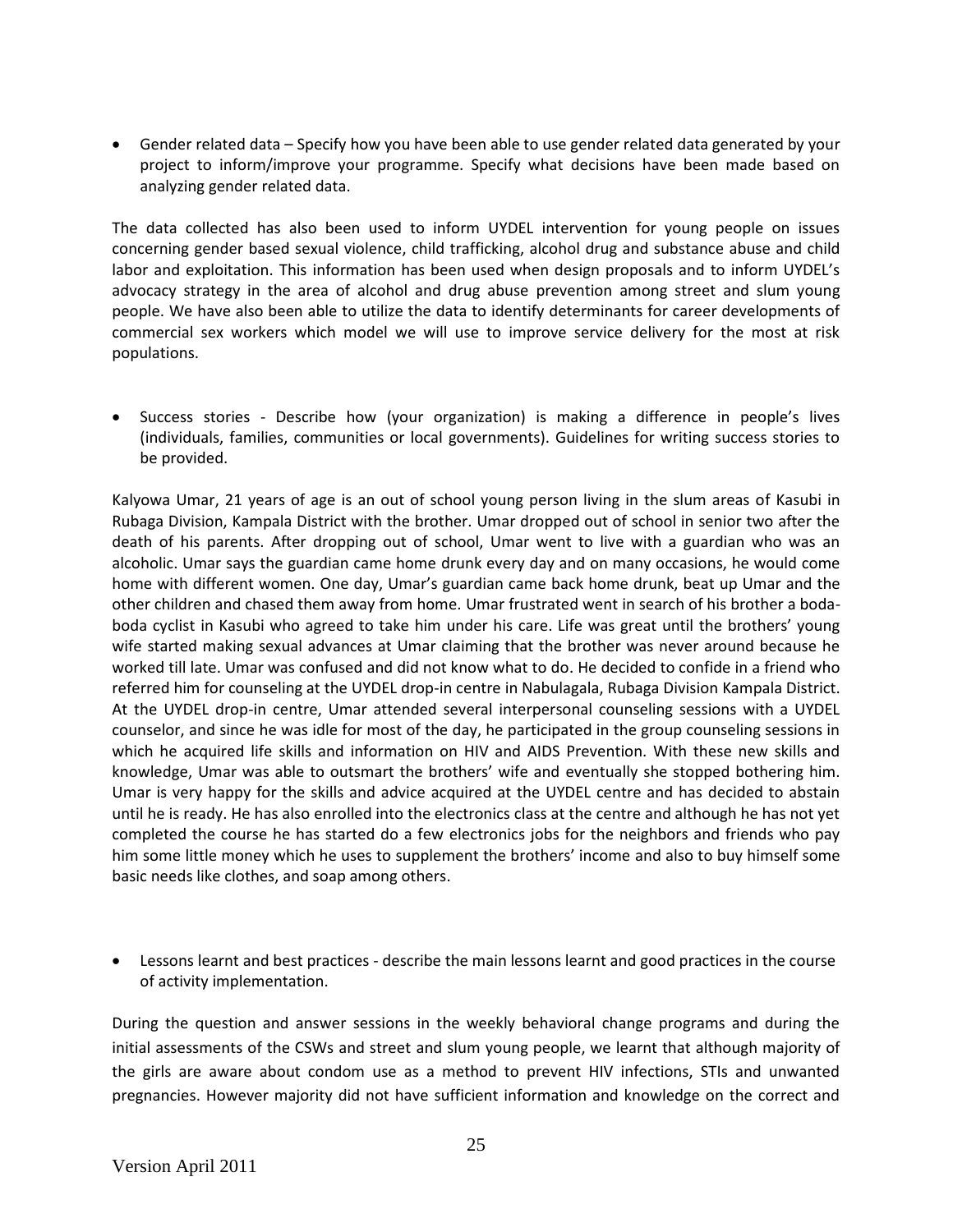consistent use of Condoms and some have limited condom negotiation skills which is more evidenced when faced with difficult situations or under the influence of alcohol, drugs and substance abuse. Majority of the CSWs confessed that if a client is offering them more money and if they are in love with that client then they will not use a condom despite the fact that they do not know the sero status of their sexual partners. With the continuous discussions on correct and consistent condom use and condom negotiation and through debates and role plays during the weekly educational talks, the CSWs and the street and slum young people have gotten more skills in condom negotiation, condom efficacy, and correct and consistent condom use which has led to their reduction in engaging in unprotected sex and multiple sexual relationships and the reduction in occurrences of Sexually Transmitted Diseases.

It was noted during the identification process that majority of the CSWs were young mothers and single parents as majority were divorced, others were separated from their spouses and some did not know the fathers of their children given the nature of their work (multiple sex partnerships making it hard for them to locate or know the origins of their sexual partners). And as an organization, we have tried to conduct educational sessions with the girls to equip them with skills and knowledge in parenting and with the vocational skills training they are able to acquire employment and sustain themselves and their children's needs which in turn have reduced on the incidences of violence in relationships.

We also learnt that majority of the girls engage into sex work because they are living under very poor conditions with most of the populations in these areas earning meager incomes below the proper standard of living, all the girls stay in the slums of Kampala that are characterized by floods during the rainy seasons due to poor drainage systems, poor sanitation due to lack of or poor toilet facilities, majority live in poor shelters and in most cases, many of them share one roomed houses and majority of the girls had dropped out of school at an early age thus having limited survival skills to enable them compete favorably in the employment environment. As a result of these multiple environmental issues we plan to have meetings with the local leaders, aspiring political candidates, and the Division leaders in these areas to discuss the way forward for people living in these areas and in the meantime we are equipping the CSWs with knowledge and skills to cope with the difficult situation and be innovative and creative with the existing resources to maximize benefits.

We also learnt that working with the local leaders was a good practice as most of the sex workers were free with them as they usually went to them for referral to NGOS, hospitals, and other service providers for medical care and psychosocial care and support services. The local leaders as part of their work carry out community sensitizations on HIV prevention, counseling and livelihood skills information through the use of the local council platform and many a times the UYDEL staffs have been invited to participate, facilitate and attend the local council platforms.

It was also noted that majority of the sex workers and the street and slum young people were using alcohol and smoking pipe to enable them cope with the nature of their work exposing them to further infection of HIV and STI because of impaired judgment, and limited negotiation for protected sex during their sexual encounters. As an organization we have equipped the CSWs with knowledge and skills to identify personalized risk and how to deal with them through the weekly educational talks and behavioral change sessions conducted at the outreach posts and drop-in centres.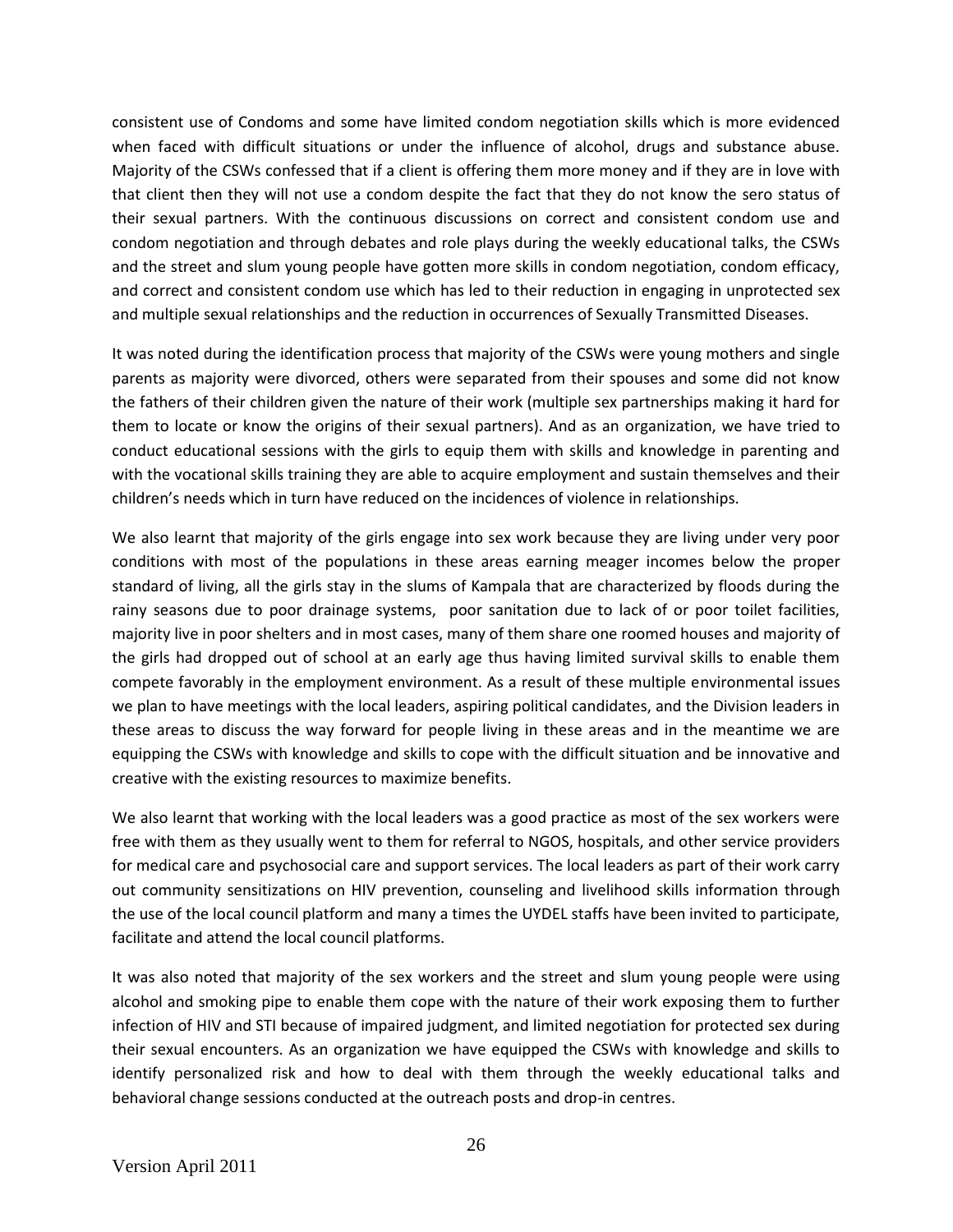During assessments of the identified CSWs and street and slum young people, we learnt that some of the sex workers and street and slum young people had been trafficked from villages to town with promises of jobs and better life in the cities which they did not realize thus ending up into sex work for survival and while in sex work they are abused and sexually exploited and sometimes murdered. We are currently having with discussions with a new legal Non-government organization that is providing legal aid and support to CSWs and if our discussions are fruitful we will link some of these CSWs to them for legal aid and support. UYDEL is also working closely with the Family and Child Protection Unit in police to provide legal support for the street and slum young people.

 Minimizing double counting – List ways through which your organization was able to minimize double counting so as to be able to track and report unique individuals served/reached.

UYDEL minimizes double counting through:

- a. Every beneficiary is assigned a Unique ID Number
- b. For every direct beneficiary of the project provided with vocational skills training, we keep a file with a photo of the beneficiary containing the services provided to the beneficiary, a Home visit report and a resettlement plan for the beneficiary
- c. Every beneficiary signs for a particular service provided in cases of meetings and HCT, Debates, Group counseling sessions and the lists are kept in both the project programmatic and financial files
- d. Data is analyzed, sorted and cleaned by the Monitoring and Evaluation Officer on a weekly basis and entered into the CSF Data Base
- e. Weekly review meetings are held with the project staff handling the data to identify gaps, discuss the quality of data collected and provide technical support and guidance for problems and issues arising
- f. Spot Checks and onsite visits are conducted on a regular basis by the project management staff (Project Director, Project Coordinator, Project Accountant and Monitoring and Evaluation Officer) to the project sites

### **6.2 SPECIFIC ACHIEVEMENTS**

# **TABLE 1: MESSAGES DISSEMINATED TO THE GENERAL POPULATION -EXCLUDES MOST AT RISK POPULATIONS (MARPS) AND PEOPLE LIVING WITH HIV/AIDS (PHA)**

| <b>Messages</b>     | Number of                                             | Number of individuals reached with HIV Prevention messages | <b>Planned</b> | Actual   |  |                           |
|---------------------|-------------------------------------------------------|------------------------------------------------------------|----------------|----------|--|---------------------------|
| <b>Disseminated</b> | <b>Service</b>                                        |                                                            | <b>Target</b>  | achieved |  |                           |
|                     | <b>Outlets</b><br>(Parishes +<br><i>Institutions)</i> | 10-14                                                      | $15 - 24$      | $25+$    |  | (Add<br>totals 1,<br>28.3 |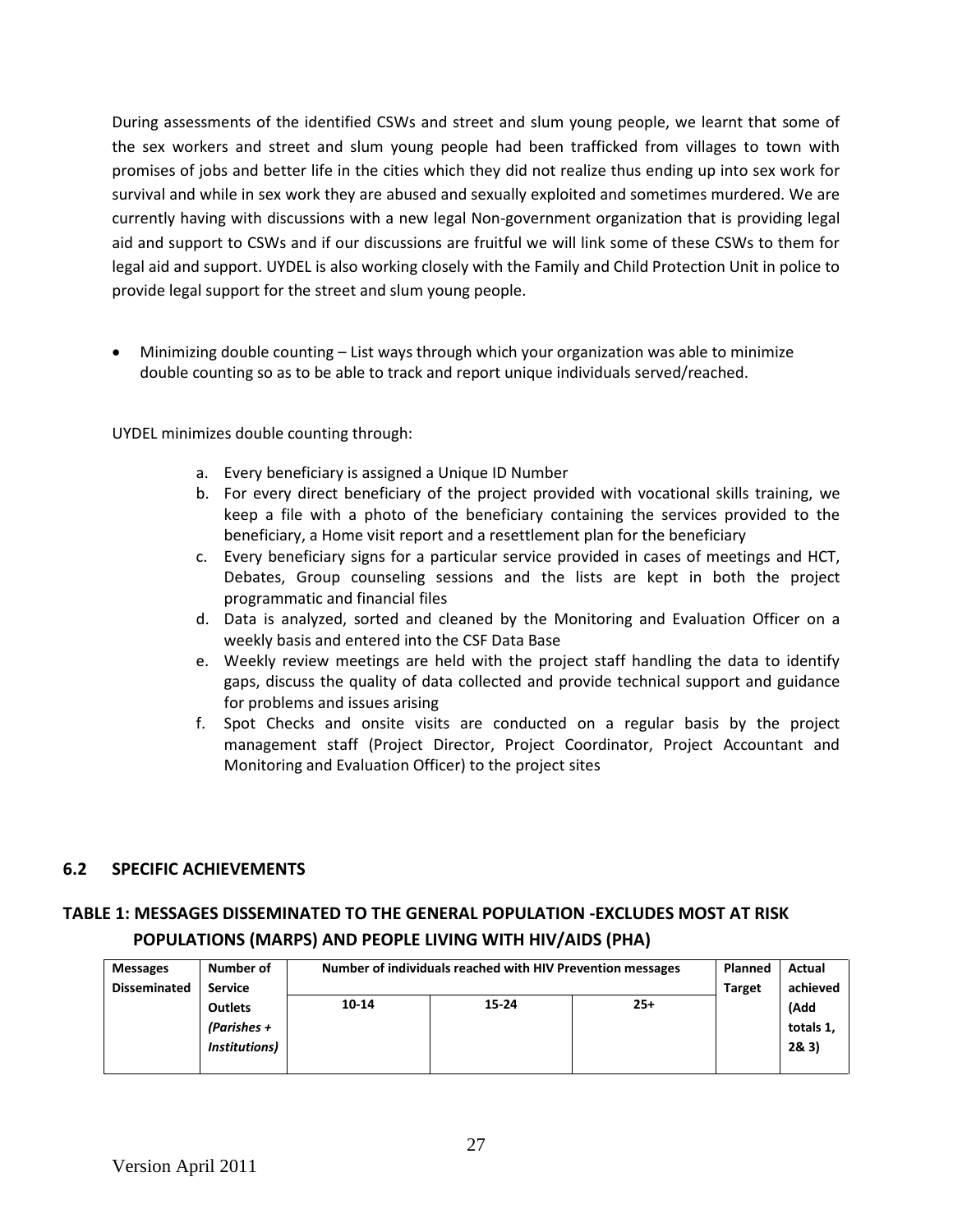|                                  |                      | Male | Female | <b>Total</b><br>(1) | Male | Female | <b>Total</b><br>(2) | Male | Female | <b>Total</b><br>(3) |     |     |
|----------------------------------|----------------------|------|--------|---------------------|------|--------|---------------------|------|--------|---------------------|-----|-----|
|                                  |                      |      |        |                     |      |        |                     |      |        |                     |     |     |
| Abstinence                       | N/A                  | N/A  | N/A    | N/A                 | N/A  | N/A    | N/A                 | N/A  | N/A    | N/A                 | N/A | N/A |
| only                             |                      |      |        |                     |      |        |                     |      |        |                     |     |     |
| Be faithful                      | N/A                  | N/A  | N/A    | N/A                 | N/A  | N/A    | N/A                 | N/A  | N/A    | N/A                 | N/A | N/A |
| only                             |                      |      |        |                     |      |        |                     |      |        |                     |     |     |
| Condom Use                       | N/A                  | N/A  | N/A    | N/A                 | N/A  | N/A    | N/A                 | N/A  | N/A    | N/A                 | N/A | N/A |
| only                             |                      |      |        |                     |      |        |                     |      |        |                     |     |     |
| Abstinence &                     | N/A                  | N/A  | N/A    | N/A                 | N/A  | N/A    | N/A                 | N/A  | N/A    | N/A                 | N/A | N/A |
| Be faithful                      |                      |      |        |                     |      |        |                     |      |        |                     |     |     |
| Abstinence &                     | N/A                  | N/A  | N/A    | N/A                 | N/A  | N/A    | N/A                 | N/A  | N/A    | N/A                 | N/A | N/A |
| Condom Use                       |                      |      |        |                     |      |        |                     |      |        |                     |     |     |
| Be faithful                      | N/A                  | N/A  | N/A    | N/A                 | N/A  | N/A    | N/A                 | N/A  | N/A    | N/A                 | N/A | N/A |
| and Condom                       |                      |      |        |                     |      |        |                     |      |        |                     |     |     |
| Use                              |                      |      |        |                     |      |        |                     |      |        |                     |     |     |
| Integrated                       | N/A                  | N/A  | N/A    | N/A                 | N/A  | N/A    | N/A                 | N/A  | N/A    | N/A                 | N/A | N/A |
| <b>ABC</b>                       |                      |      |        |                     |      |        |                     |      |        |                     |     |     |
| <b>HCT</b>                       | N/A                  | N/A  | N/A    | N/A                 | N/A  | N/A    | N/A                 | N/A  | N/A    | N/A                 | N/A | N/A |
| <b>PMTCT</b>                     | N/A                  | N/A  | N/A    | N/A                 | N/A  | N/A    | N/A                 | N/A  | N/A    | N/A                 | N/A | N/A |
| <b>Other Sexual</b>              | N/A                  | N/A  | N/A    | N/A                 | N/A  | N/A    | N/A                 | N/A  | N/A    | N/A                 | N/A | N/A |
| &                                |                      |      |        |                     |      |        |                     |      |        |                     |     |     |
| Reproductive                     |                      |      |        |                     |      |        |                     |      |        |                     |     |     |
| Health                           |                      |      |        |                     |      |        |                     |      |        |                     |     |     |
| (FP/STI)                         |                      |      |        |                     |      |        |                     |      |        |                     |     |     |
| <b>SMC</b>                       | N/A                  | N/A  | N/A    | N/A                 | N/A  | N/A    | N/A                 | N/A  | N/A    | N/A                 | N/A | N/A |
| Other                            | N/A                  | N/A  | N/A    | N/A                 | N/A  | N/A    | N/A                 | N/A  | N/A    | N/A                 | N/A | N/A |
| Prevention                       |                      |      |        |                     |      |        |                     |      |        |                     |     |     |
|                                  | <b>TOTAL REACHED</b> |      | N/A    | N/A                 | N/A  | N/A    | N/A                 | N/A  | N/A    | N/A                 | N/A | N/A |
| <b>GRAND TOTAL (Add total 1,</b> |                      |      |        |                     |      |        |                     |      |        |                     |     |     |
| 2 & 3                            |                      |      |        |                     |      |        |                     |      |        |                     |     |     |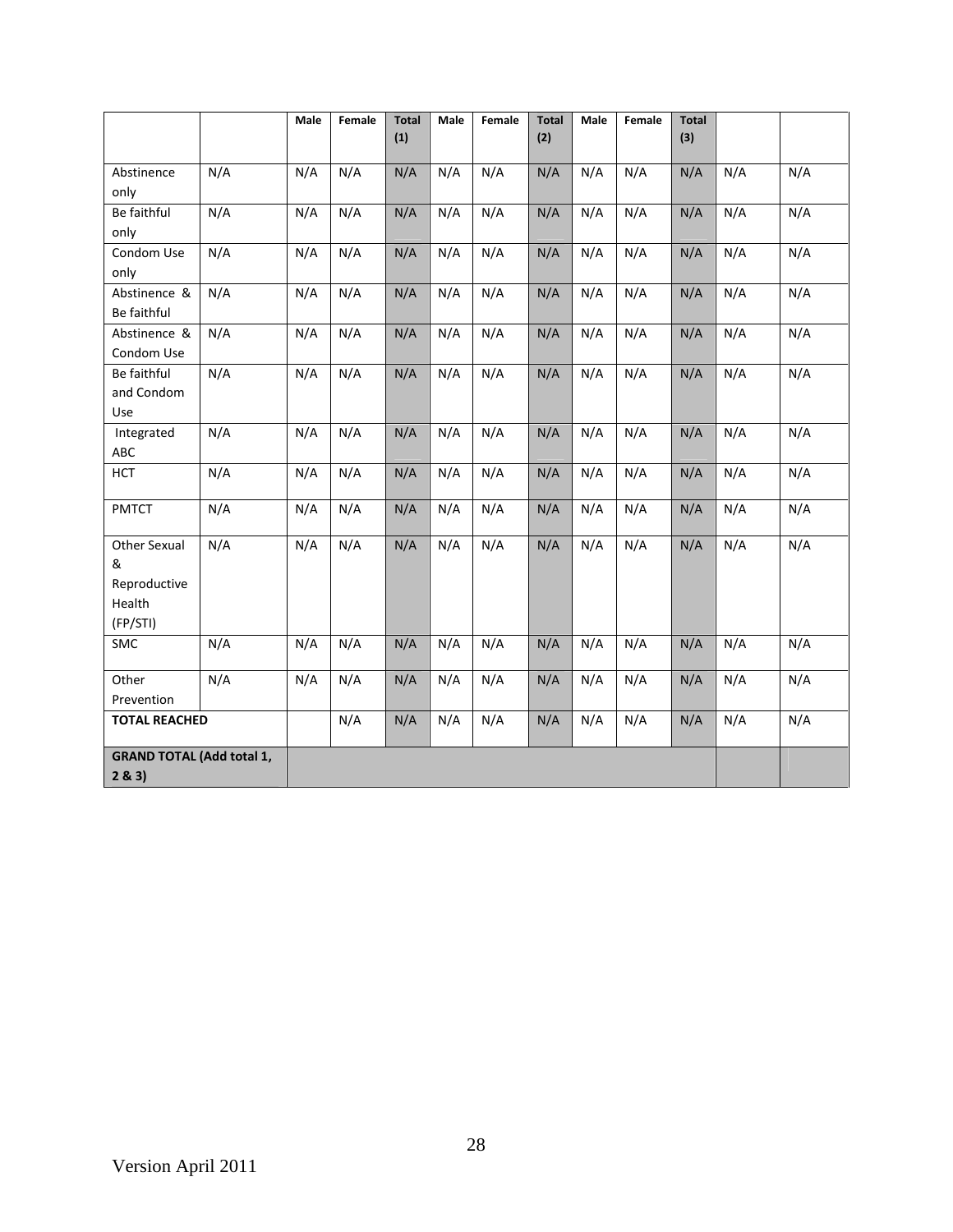| <b>District</b>    | Sub-   | Name of     | Type of         |                     |                                     |                     |     |                |        |                |     |              | Programme Focus under which Messages were Disseminated |              |           |    | Number of Individuals Reached with HIV |           |   |    |           |    |    | No. of Service   |
|--------------------|--------|-------------|-----------------|---------------------|-------------------------------------|---------------------|-----|----------------|--------|----------------|-----|--------------|--------------------------------------------------------|--------------|-----------|----|----------------------------------------|-----------|---|----|-----------|----|----|------------------|
| Name               | County | parish or   | <b>Activity</b> |                     |                                     |                     |     |                | (Y/N)  |                |     |              |                                                        |              |           |    | <b>Prevention Messages</b>             |           |   |    |           |    |    | <b>Providers</b> |
|                    | Name   | institution | (e.g.           |                     |                                     |                     |     |                |        |                |     |              |                                                        |              | $10 - 14$ |    |                                        | $15 - 24$ |   |    | $25+$     |    |    | <b>Trained</b>   |
|                    |        | where       | small           |                     |                                     |                     |     |                |        |                |     |              |                                                        |              |           |    |                                        |           |   |    |           |    |    |                  |
|                    |        | people      | group           |                     |                                     |                     |     |                |        |                |     |              |                                                        |              |           |    |                                        |           |   |    |           |    |    |                  |
|                    |        | were        | meetings        |                     |                                     |                     |     |                |        |                |     |              |                                                        |              |           |    |                                        |           |   |    |           |    |    |                  |
|                    |        | reached     | , peer          |                     |                                     |                     |     |                |        |                |     |              |                                                        |              |           |    |                                        |           |   |    |           |    |    |                  |
|                    |        |             | educ,           |                     |                                     |                     |     |                |        |                |     |              |                                                        |              |           |    |                                        |           |   |    |           |    |    |                  |
|                    |        |             | etc)            |                     |                                     |                     |     |                |        |                |     |              |                                                        |              |           |    |                                        |           |   |    |           |    |    |                  |
|                    |        |             |                 |                     |                                     |                     |     |                |        |                |     |              | TIS                                                    |              | M         | F. | $\mathsf T$                            | M         | F | T  | M         | F  | T  |                  |
|                    |        |             |                 |                     |                                     |                     | A&B | A&C            | $B\&C$ | ABC            | HCT | <b>PMTCT</b> | $\mathbf{F}$                                           | SMC          |           |    |                                        |           |   |    |           |    |    |                  |
| N/A                | N/A    | N/A         | N/A             | ◀<br>$\overline{N}$ | $\mathbf{\Omega}$<br>$\overline{N}$ | ں<br>$\overline{N}$ | N/  | $\overline{N}$ | N/     | $\overline{N}$ | N/  | N/           | N/A                                                    | N            | N/        | N  | N/                                     | N         | N | N/ | N         | N  | N/ | N/A              |
|                    |        |             |                 | Α                   | A                                   | Α                   | Α   | А              | A      | A              | A   | Α            |                                                        | /A           | Α         | /A | A                                      |           |   | Α  |           | /A | A  |                  |
|                    |        |             |                 |                     |                                     |                     |     |                |        |                |     |              |                                                        |              |           |    |                                        |           |   |    |           |    |    |                  |
|                    |        |             |                 |                     |                                     |                     |     |                |        |                |     |              |                                                        |              |           |    |                                        | А         | A |    | Α         |    |    |                  |
| N/A                | N/A    | N/A         | N/A             | N/                  | N/                                  | N/                  | N/  | N/             | N/     | N/             | N/  | N/           | N/A                                                    | N            | N/        | N  | N/                                     | N         | N | N/ | N         | N  | N/ | N/A              |
|                    |        |             |                 | Α                   | Α                                   | Α                   | Α   | А              | Α      | Α              | Α   | А            |                                                        | /A           | Α         | /A | A                                      |           |   | Α  |           | /A | A  |                  |
|                    |        |             |                 |                     |                                     |                     |     |                |        |                |     |              |                                                        |              |           |    |                                        | A         | A |    | Α         |    |    |                  |
|                    |        |             |                 |                     |                                     |                     |     |                |        |                |     |              |                                                        |              |           |    |                                        |           |   |    |           |    |    |                  |
| N/A                | N/A    | N/A         | N/A             | N/                  | N/                                  | N/                  | N/  | N/             | N/     | N/             | N/  | N/           | N/A                                                    | N            | N/        | N  | N/                                     | N         | N | N/ | N         | N  | N/ | N/A              |
|                    |        |             |                 | Α                   | Α                                   | Α                   | Α   | А              | Α      | A              | Α   | Α            |                                                        | /A           | Α         | /A | A                                      |           |   | Α  |           | /A | Α  |                  |
|                    |        |             |                 |                     |                                     |                     |     |                |        |                |     |              |                                                        |              |           |    |                                        | Α         | Α |    | Α         |    |    |                  |
|                    |        |             |                 |                     |                                     |                     |     |                |        |                |     |              |                                                        |              |           |    |                                        |           |   |    |           |    |    |                  |
| N/A                | N/A    | N/A         | N/A             | N/                  | N/                                  | N/                  | N/  | N/             | N/     | N/             | N/  | N/           | N/A                                                    | $\mathsf{N}$ | N/        | N  | N/                                     | N         | N | N/ | ${\sf N}$ | N  | N/ | N/A              |
|                    |        |             |                 | Α                   | Α                                   | Α                   | Α   | Α              | Α      | Α              | Α   | Α            |                                                        | /A           | A         | /A | A                                      |           |   | Α  |           | /A | A  |                  |
|                    |        |             |                 |                     |                                     |                     |     |                |        |                |     |              |                                                        |              |           |    |                                        | A         | A |    | Α         |    |    |                  |
| <b>GRAND TOTAL</b> |        |             |                 |                     |                                     |                     |     |                |        |                |     |              |                                                        |              |           |    |                                        |           |   |    |           |    |    |                  |

# **TABLE 2: LOCATION WHERE THE** *GENERAL POPULATION (IN TABLE 1 ABOVE)* **WAS REACHED WITH HIV PREVENTION MESSAGES**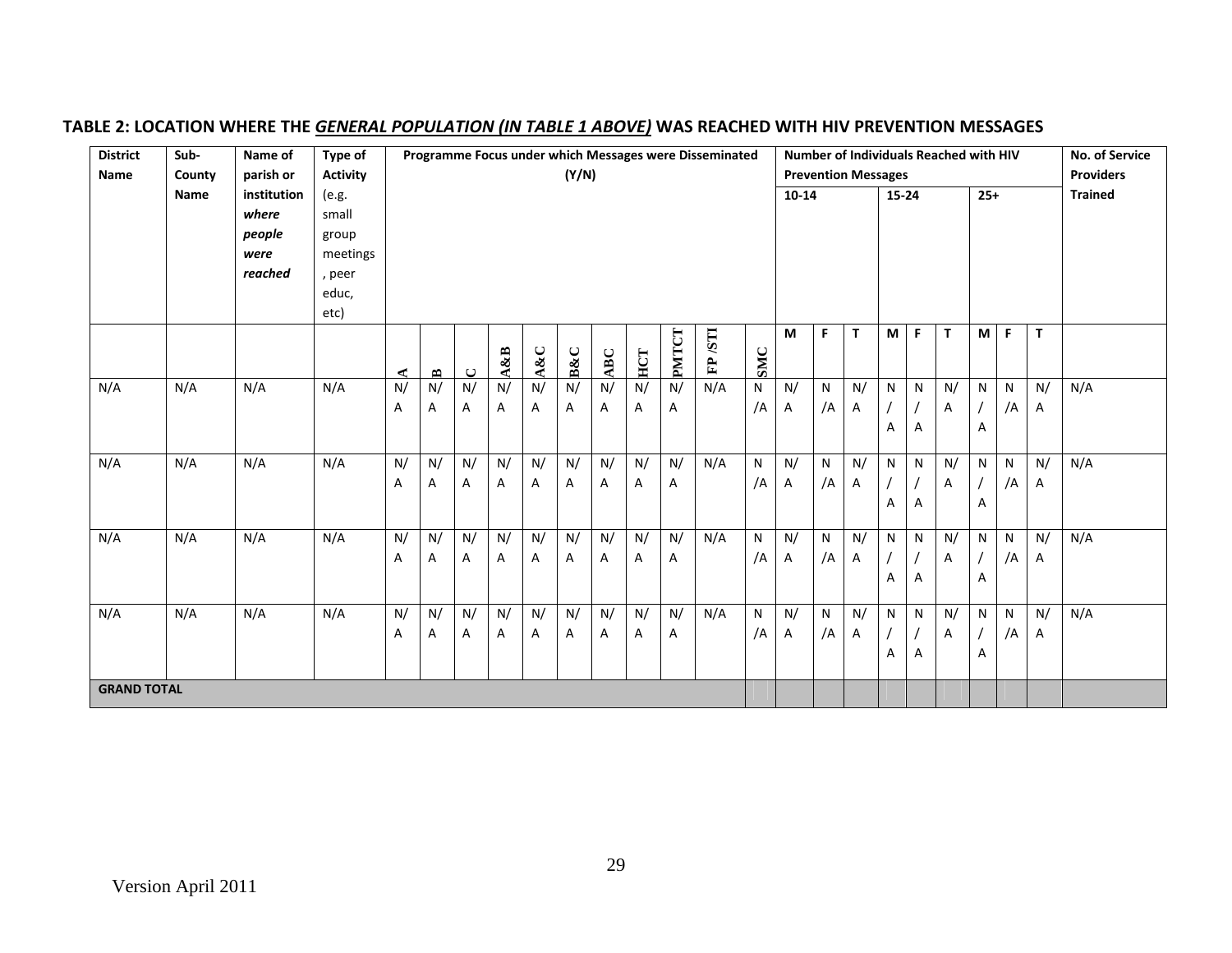# **TABLE 3: MESSAGES DISSEMINATED TO MOST AT RISK POPULATIONS (MARPS)** CSW, Truck drivers, Fisher-folks, Incarcerated populations

*(Prison, Remand Homes)*, Uniformed Service Groups, Street Children)

| <b>Messages</b><br><b>Disseminated</b>    | <b>Number Of</b><br><b>Service</b> | <b>Specify</b><br><b>MARP</b> | Number of individual MARPS reached with HIV Prevention messages |           |           |        |           |           |      |  |        |           | Planned<br><b>Target</b> | <b>Actual achieved</b><br><b>Actual achieved</b> |
|-------------------------------------------|------------------------------------|-------------------------------|-----------------------------------------------------------------|-----------|-----------|--------|-----------|-----------|------|--|--------|-----------|--------------------------|--------------------------------------------------|
|                                           | <b>Outlets</b><br>(Parishes +      | Type (e.g.<br>CSW,            |                                                                 | $10 - 14$ |           |        | $15 - 24$ |           |      |  | $25+$  |           |                          | (Add totals 1, 2& 3)                             |
|                                           | Institutions)                      | Fisher -                      | Male                                                            | Female    | Total (1) | Male   | Female    | Total (2) | Male |  | Female | Total (3) |                          |                                                  |
|                                           |                                    | folks, etc)                   |                                                                 |           |           |        |           |           |      |  |        |           |                          |                                                  |
| Abstinence only                           |                                    |                               |                                                                 |           |           |        |           |           |      |  |        |           |                          |                                                  |
| Be faithful only                          |                                    |                               |                                                                 |           |           |        |           |           |      |  |        |           |                          |                                                  |
| Condom Use only                           |                                    |                               |                                                                 |           |           |        |           |           |      |  |        |           |                          |                                                  |
| Abstinence & Be                           |                                    |                               |                                                                 |           |           |        |           |           |      |  |        |           |                          |                                                  |
| faithful                                  |                                    |                               |                                                                 |           |           |        |           |           |      |  |        |           |                          |                                                  |
| Abstinence &                              |                                    |                               |                                                                 |           |           |        |           |           |      |  |        |           |                          |                                                  |
| Condom Use                                |                                    |                               |                                                                 |           |           |        |           |           |      |  |        |           |                          |                                                  |
| Be faithful and                           |                                    |                               |                                                                 |           |           |        |           |           |      |  |        |           |                          |                                                  |
| Condom Use                                |                                    |                               |                                                                 |           |           |        |           |           |      |  |        |           |                          |                                                  |
| <b>Integrated ABC</b>                     |                                    |                               |                                                                 |           |           |        |           |           |      |  |        |           |                          |                                                  |
| <b>HCT</b>                                |                                    |                               |                                                                 |           |           |        |           |           |      |  |        |           |                          |                                                  |
| <b>PMTCT</b>                              |                                    |                               |                                                                 |           |           |        |           |           |      |  |        |           |                          |                                                  |
| Sexual &                                  |                                    |                               |                                                                 |           |           |        |           |           |      |  |        |           |                          |                                                  |
| Reproductive                              |                                    |                               |                                                                 |           |           |        |           |           |      |  |        |           |                          |                                                  |
| Health (FP/STI)                           |                                    |                               |                                                                 |           |           |        |           |           |      |  |        |           |                          |                                                  |
| <b>Other Prevention</b>                   |                                    | <b>CSWs</b>                   | $00\,$                                                          | 01        | 01        | $00\,$ | 73        | 73        | 02   |  | 25     | 27        | 450                      | 101                                              |
|                                           | <b>49 Parishes</b>                 | Street<br>children            | 02                                                              | 00        | 02        | 06     | 04        | 10        | 00   |  | $00\,$ | 00        | 50                       | 12                                               |
|                                           |                                    | Youth out<br>of school        | 10                                                              | 20        | 30        | 326    | 510       | 836       | 110  |  | 119    | 229       | 500                      | 1,095                                            |
|                                           |                                    | <b>TOTAL REACHED</b>          |                                                                 |           |           |        |           |           |      |  |        |           |                          |                                                  |
| <b>GRAND TOTAL (Add total 1, 2 and 3)</b> |                                    |                               |                                                                 | 33        |           |        | 919       |           |      |  | 256    | 1,000     | 1,208                    |                                                  |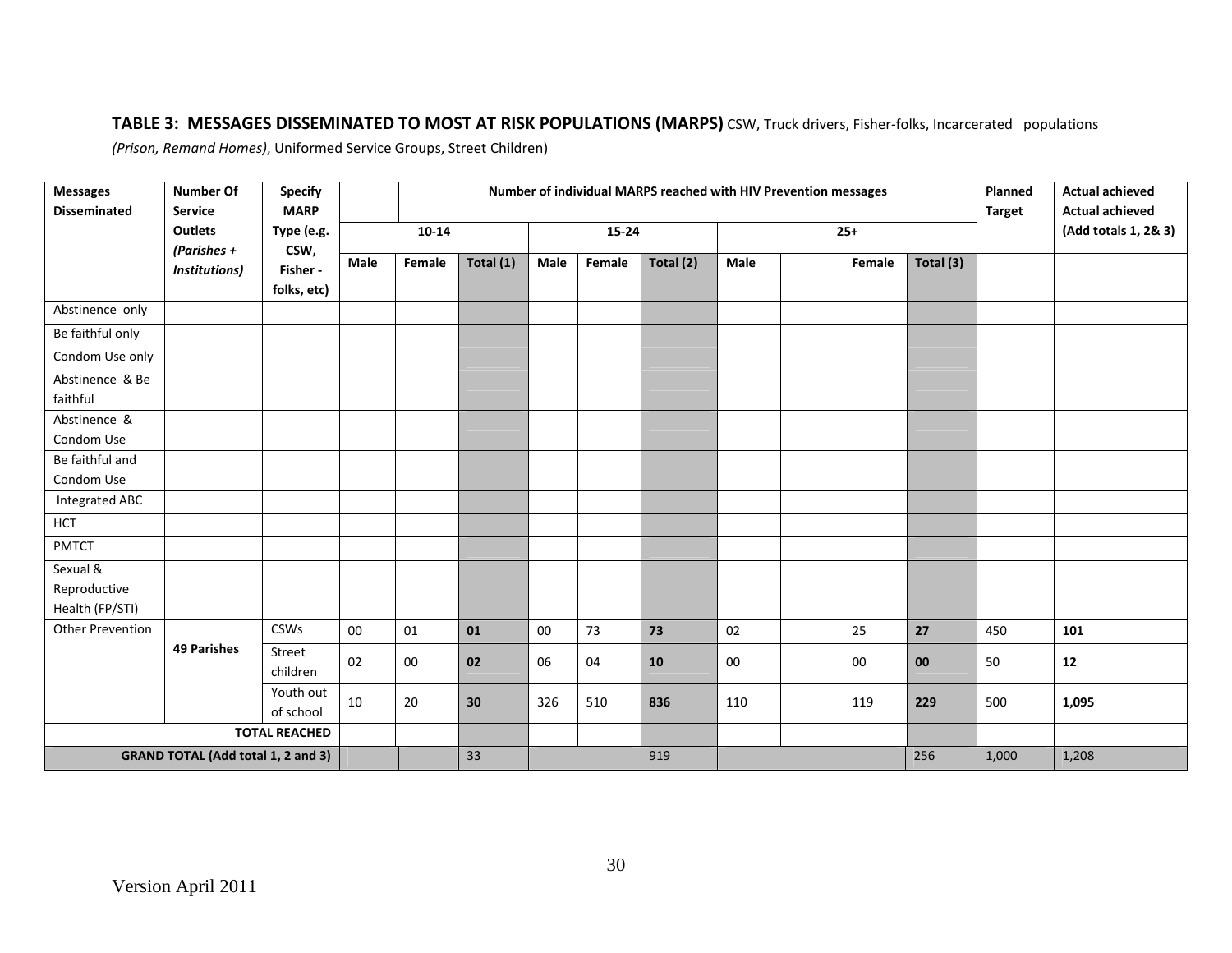| <b>District</b>    | Sub-            | Name of            | <b>MARP Type</b>       |   | Programme focus under which messages were |  |                    |     |                |            |     |       | Number of Individuals reached with HIV Prevention Messages |     |                     |                         |    |          |     |                |     | No. of |     |                  |                |
|--------------------|-----------------|--------------------|------------------------|---|-------------------------------------------|--|--------------------|-----|----------------|------------|-----|-------|------------------------------------------------------------|-----|---------------------|-------------------------|----|----------|-----|----------------|-----|--------|-----|------------------|----------------|
| Name               | County          | parish or          | (e.g. CSW,             |   |                                           |  | disseminated (Y/N) |     |                |            |     |       |                                                            |     |                     | 10-14<br>15-24<br>$25+$ |    |          |     | <b>Service</b> |     |        |     |                  |                |
|                    | Name            | institution        | Fisher, truck          |   |                                           |  |                    |     |                |            |     |       |                                                            |     |                     |                         |    |          |     |                |     |        |     | <b>Providers</b> |                |
|                    |                 | where people       | drivers, etc)          |   |                                           |  |                    |     |                |            |     |       |                                                            |     |                     |                         |    |          |     |                |     |        |     |                  | <b>Trained</b> |
|                    |                 | were               | only indicate          |   |                                           |  |                    |     |                |            |     |       |                                                            |     |                     |                         |    |          |     |                |     |        |     |                  |                |
|                    |                 | reached            | one MARP type          |   |                                           |  |                    |     |                |            |     |       |                                                            |     |                     |                         |    |          |     |                |     |        |     |                  |                |
|                    |                 |                    | per parish             |   |                                           |  |                    |     |                |            |     |       |                                                            |     |                     |                         |    |          |     |                |     |        |     |                  |                |
|                    |                 |                    |                        |   |                                           |  | A&B                | A&C | <b>B&amp;C</b> | <b>ABC</b> | HCT | PMTCT | FP/STI                                                     | SMC | OTHER<br>PREVENTION | M                       | F  | т        | M   | F.             | T   | M      | F   | T                |                |
|                    |                 |                    | <b>CSWs</b>            | ◀ | $\approx$                                 |  |                    |     |                |            |     |       |                                                            |     |                     | 00                      | 01 | $\bf 01$ | 00  | 35             | 35  | 00     | 11  | 11               |                |
|                    |                 | <b>Bwaise III-</b> | <b>Street children</b> |   |                                           |  |                    |     |                |            |     |       |                                                            |     |                     | 00                      | 00 | 00       | 01  | 01             | 02  | 00     | 00  | 00               |                |
| Kampala            | Kawempe         | Kamalimali         | Out of school          |   |                                           |  |                    |     |                |            |     |       |                                                            |     | Υ                   | 05                      | 01 | 06       | 40  | 53             | 93  | 33     | 23  | 56               |                |
|                    |                 |                    | <b>CSWs</b>            |   |                                           |  |                    |     |                |            |     |       |                                                            |     |                     | 00                      | 00 | 00       | 00  | 05             | 05  | 00     | 01  | 01               |                |
|                    |                 | Makerere III -     | <b>Street children</b> |   |                                           |  |                    |     |                |            |     |       |                                                            |     |                     | 00                      | 00 | 00       | 00  | 00             | 00  | 00     | 00  | 00               |                |
| Kampala            | Kawempe         | Kalerwe            | Out of school          |   |                                           |  |                    |     |                |            |     |       |                                                            |     | Υ                   | 01                      | 02 | 03       | 129 | 100            | 229 | 08     | 25  | 33               |                |
|                    |                 |                    | <b>CSWs</b>            |   |                                           |  |                    |     |                |            |     |       |                                                            |     |                     | 00                      | 00 | 00       | 00  | 13             | 13  | 02     | 09  | 11               |                |
|                    |                 | Makindye I-        | <b>Street children</b> |   |                                           |  |                    |     |                |            |     |       |                                                            |     |                     | 00                      | 00 | 00       | 00  | 00             | 00  | 00     | 00  | 00               |                |
| Kampala            | <b>Makindye</b> | <b>Makindye</b>    | Out of school          |   |                                           |  |                    |     |                |            |     |       |                                                            |     | Υ                   | $\overline{02}$         | 09 | 11       | 49  | 86             | 135 | 11     | 20  | 31               |                |
|                    |                 |                    | <b>CSWs</b>            |   |                                           |  |                    |     |                |            |     |       |                                                            |     |                     | 00                      | 00 | 00       | 00  | 15             | 15  | 00     | 03  | 03               |                |
|                    |                 | Nakulabye-         | <b>Street children</b> |   |                                           |  |                    |     |                |            |     |       |                                                            |     |                     | 02                      | 00 | 02       | 03  | 05             | 08  | 00     | 00  | 00               |                |
| Kampala            | Rubaga          | Nabulaggala        | Out of school          |   |                                           |  |                    |     |                |            |     |       |                                                            |     | Υ                   | 02                      | 05 | 07       | 60  | 164            | 224 | 24     | 15  | 39               |                |
|                    | Mukono          |                    | <b>CSWs</b>            |   |                                           |  |                    |     |                |            |     |       |                                                            |     |                     | 00                      | 00 | 00       | 00  | 05             | 05  | 00     | 02  | 02               |                |
| <b>Mukono</b>      | Town            | Namumira/          | <b>Street children</b> |   |                                           |  |                    |     |                |            |     |       |                                                            |     |                     | 00                      | 00 | 00       | 00  | 00             | 00  | 00     | 00  | 00               |                |
|                    | Council         | Anthony            | Out of school          |   |                                           |  |                    |     |                |            |     |       |                                                            |     | Y                   | 00                      | 03 | 03       | 48  | 106            | 154 | 34     | 35  | 69               |                |
|                    |                 |                    |                        |   |                                           |  |                    |     |                |            |     |       |                                                            |     |                     |                         |    |          |     |                |     |        |     |                  |                |
|                    |                 |                    |                        |   |                                           |  |                    |     |                |            |     |       |                                                            |     |                     |                         |    |          |     |                |     |        |     |                  |                |
|                    |                 |                    |                        |   |                                           |  |                    |     |                |            |     |       |                                                            |     |                     |                         |    |          |     |                |     |        |     |                  |                |
| <b>GRAND TOTAL</b> |                 |                    |                        |   |                                           |  |                    |     |                |            |     |       |                                                            |     |                     | ${\bf 12}$              | 21 | 33       | 330 | 588            | 919 | 112    | 144 | 256              |                |

# **TABLE 4: LOCATION WHERE THE MOST AT RISK POPULATIONS** *(IN TABLE 3 ABOVE)* **WERE REACHED WITH HIV PREVENTION MESSAGES**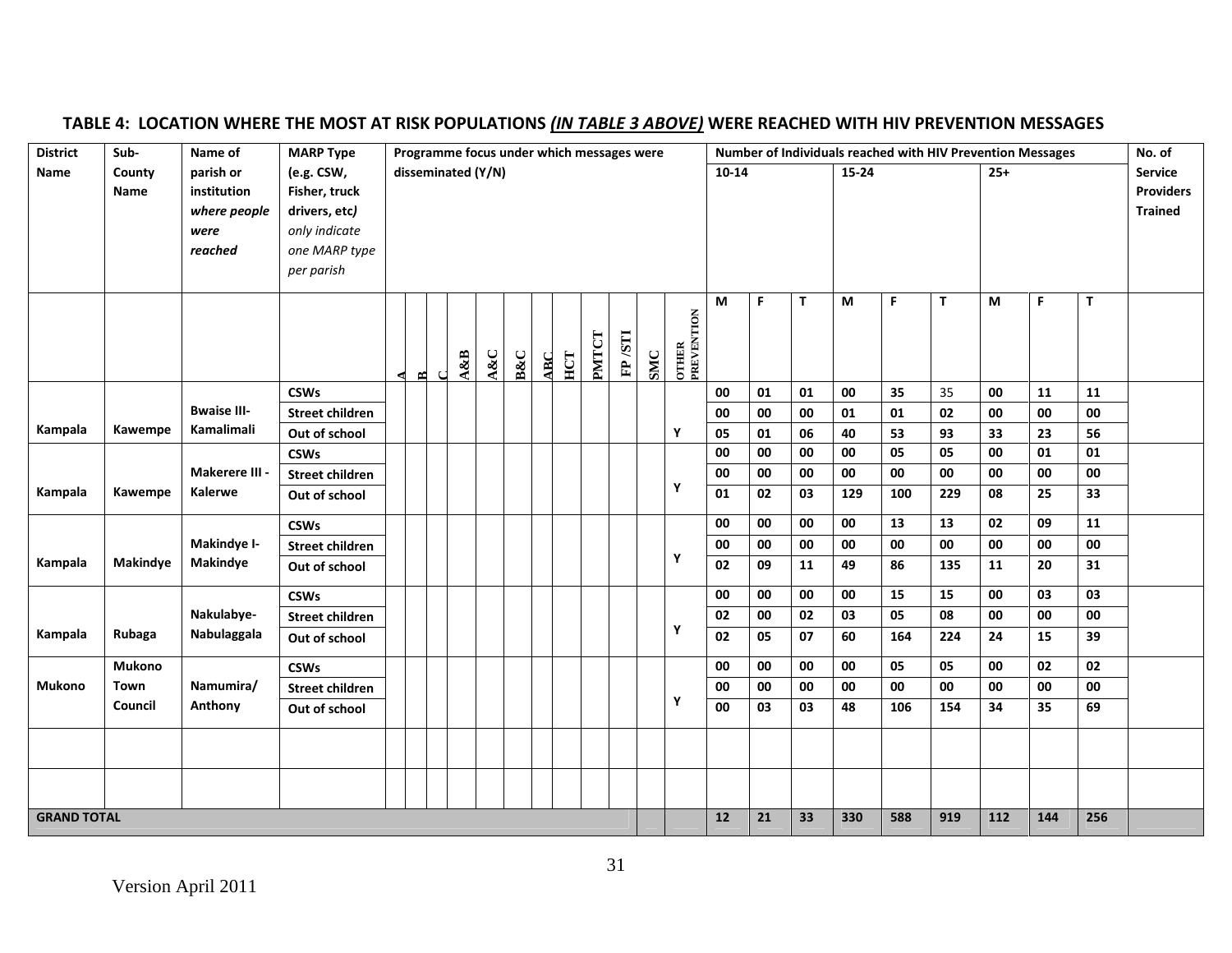| <b>Messages</b>                             | <b>Number Of</b>                 | Number of individual PHA reached with HIV Prevention messages |           |           |      |           |           |      |        |           | Planned       | <b>Actual achieved</b>                         |
|---------------------------------------------|----------------------------------|---------------------------------------------------------------|-----------|-----------|------|-----------|-----------|------|--------|-----------|---------------|------------------------------------------------|
| <b>Disseminated</b>                         | <b>Service</b><br><b>Outlets</b> |                                                               | $10 - 14$ |           |      | $15 - 24$ |           |      | $25+$  |           | <b>Target</b> | <b>Actual achieved</b><br>(Add totals 1, 2& 3) |
|                                             | (Parishes +<br>Institutions)     | Male                                                          | Female    | Total (1) | Male | Female    | Total (2) | Male | Female | Total (3) |               |                                                |
| Abstinence only                             | N/A                              | N/A                                                           | N/A       | N/A       | N/A  | N/A       | N/A       | N/A  | N/A    | N/A       | N/A           | N/A                                            |
| Be faithful only                            |                                  | N/A                                                           | N/A       | N/A       | N/A  | N/A       | N/A       | N/A  | N/A    | N/A       | N/A           | N/A                                            |
| Condom Use only                             |                                  | N/A                                                           | N/A       | N/A       | N/A  | N/A       | N/A       | N/A  | N/A    | N/A       | N/A           | N/A                                            |
| Abstinence & Be<br>faithful                 |                                  | N/A                                                           | N/A       | N/A       | N/A  | N/A       | N/A       | N/A  | N/A    | N/A       | N/A           | N/A                                            |
| Abstinence &<br>Condom Use                  |                                  | N/A                                                           | N/A       | N/A       | N/A  | N/A       | N/A       | N/A  | N/A    | N/A       | N/A           | N/A                                            |
| Be faithful and<br>Condom Use               |                                  | N/A                                                           | N/A       | N/A       | N/A  | N/A       | N/A       | N/A  | N/A    | N/A       | N/A           | N/A                                            |
| <b>Integrated ABC</b>                       |                                  | N/A                                                           | N/A       | N/A       | N/A  | N/A       | N/A       | N/A  | N/A    | N/A       | N/A           | N/A                                            |
| <b>HCT</b>                                  |                                  | N/A                                                           | N/A       | N/A       | N/A  | N/A       | N/A       | N/A  | N/A    | N/A       | N/A           | N/A                                            |
| <b>PMTCT</b>                                |                                  | N/A                                                           | N/A       | N/A       | N/A  | N/A       | N/A       | N/A  | N/A    | N/A       | N/A           | N/A                                            |
| Sexual &<br>Reproductive<br>Health (FP/STI) |                                  | N/A                                                           | N/A       | N/A       | N/A  | N/A       | N/A       | N/A  | N/A    | N/A       | N/A           | N/A                                            |
| Other Prevention                            |                                  | N/A                                                           | N/A       | N/A       | N/A  | N/A       | N/A       | N/A  | N/A    | N/A       | N/A           | N/A                                            |
| <b>TOTAL REACHED</b>                        |                                  |                                                               | N/A       | N/A       | N/A  | N/A       | N/A       | N/A  | N/A    | N/A       | N/A           | N/A                                            |
| <b>GRAND TOTAL (Add total 1, 2 &amp; 3)</b> |                                  |                                                               |           |           |      |           |           |      |        |           |               |                                                |

# **TABLE 5: MESSAGES DISSEMINATED TO PEOPLE LIVING WITH HIV/AIDS (PHAS)**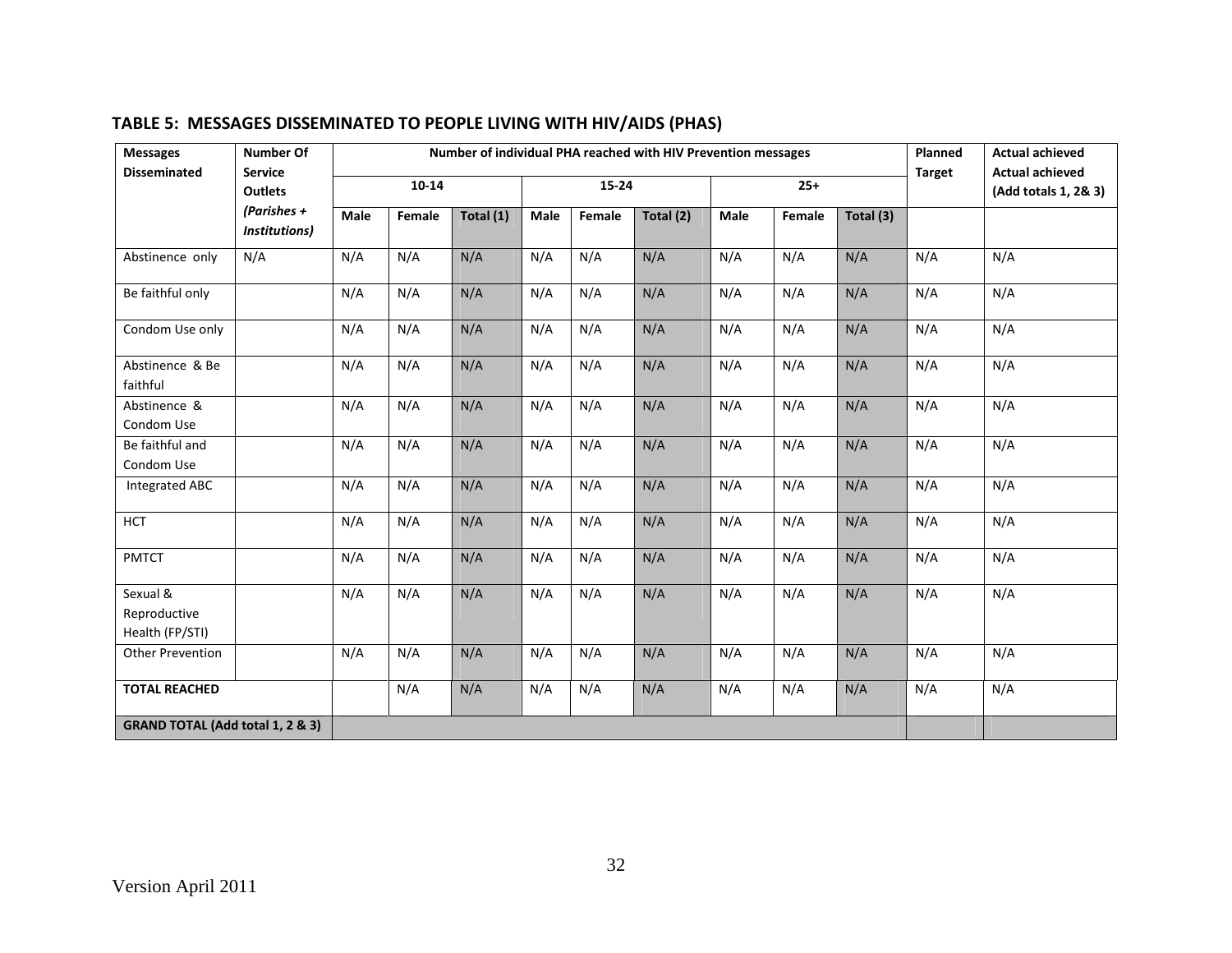| <b>District</b><br>Name | Sub-<br>County | Name of<br>parish or                              | Type of<br><b>Activity</b>                              |                     | Number of Individuals reached with HIV<br>Programme Focus under which Messages were Disseminated<br>(Y/N)<br><b>Prevention Messages</b> |                     |         |                     |                     |         |                     |              |                  |                    |           | <b>No. of Service</b><br><b>Providers</b> |         |         |                     |              |                |                    |                    |     |
|-------------------------|----------------|---------------------------------------------------|---------------------------------------------------------|---------------------|-----------------------------------------------------------------------------------------------------------------------------------------|---------------------|---------|---------------------|---------------------|---------|---------------------|--------------|------------------|--------------------|-----------|-------------------------------------------|---------|---------|---------------------|--------------|----------------|--------------------|--------------------|-----|
|                         | Name           | institution<br>where<br>people<br>were<br>reached | (e.g. small<br>group<br>meetings,<br>peer educ,<br>etc) |                     | 10-14                                                                                                                                   |                     |         |                     |                     |         |                     |              |                  |                    | $15 - 24$ |                                           |         | $25+$   |                     |              | <b>Trained</b> |                    |                    |     |
|                         |                |                                                   |                                                         | ∢                   | $\bullet$                                                                                                                               | $\cup$              | A&B     | A&C                 | <b>B&amp;C</b>      | ABC     | HCT                 | <b>PMTCT</b> | <b>ILSI</b><br>쉽 |                    | M         | F.                                        | T.      | M       | F                   | $\mathbf{T}$ | M              | F                  | $\mathbf{T}$       |     |
| N/A                     | N/A            | N/A                                               | N/A                                                     | $\overline{N}$<br>Α | N/<br>A                                                                                                                                 | $\overline{N}$<br>Α | N/<br>A | $\overline{N}$<br>A | $\overline{N}$<br>A | N/<br>Α | $\overline{N}$<br>А | N/<br>Α      | N/A              | $\mathsf{N}$<br>/A | N/<br>A   | $\mathsf{N}$<br>/A                        | N/<br>Α | N/<br>Α | ${\sf N}$<br>A      | N/<br>Α      | N<br>А         | $\mathsf{N}$<br>/A | N/<br>$\mathsf{A}$ | N/A |
| N/A                     | N/A            | N/A                                               | N/A                                                     | N/<br>Α             | N/<br>А                                                                                                                                 | N/<br>Α             | N/<br>Α | N/<br>Α             | N/<br>A             | N/<br>Α | N/<br>А             | N/<br>Α      | N/A              | $\mathsf{N}$<br>/A | N/<br>A   | N<br>/A                                   | N/<br>Α | N/<br>Α | N<br>$\overline{A}$ | N/<br>Α      | N<br>Α         | N<br>/A            | N/<br>A            | N/A |
| N/A                     | N/A            | N/A                                               | N/A                                                     | N/<br>Α             | N/<br>Α                                                                                                                                 | N/<br>Α             | N/<br>Α | N/<br>Α             | N/<br>Α             | N/<br>Α | N/<br>Α             | N/<br>A      | N/A              | ${\sf N}$<br>/A    | N/<br>A   | N<br>/A                                   | N/<br>Α | N/<br>Α | N<br>Α              | N/<br>Α      | N<br>Α         | N<br>/A            | N/<br>$\mathsf{A}$ | N/A |
| N/A                     | N/A            | N/A                                               | N/A                                                     | N/<br>Α             | N/<br>Α                                                                                                                                 | N/<br>Α             | N/<br>Α | N/<br>Α             | N/<br>Α             | N/<br>Α | N/<br>Α             | N/<br>A      | N/A              | $\mathsf{N}$<br>/A | N/<br>A   | N<br>/A                                   | N/<br>Α | N/<br>Α | N<br>Α              | N/<br>Α      | N<br>Α         | N<br>/A            | N/<br>A            | N/A |
| <b>GRAND TOTAL</b>      |                |                                                   |                                                         |                     |                                                                                                                                         |                     |         |                     |                     |         |                     |              |                  |                    |           |                                           |         |         |                     |              |                |                    |                    |     |

# **TABLE 6 LOCATION WHERE PHAS** *(IN TABLE 5 ABOVE)* **WAS REACHED WITH HIV PREVENTION MESSAGES**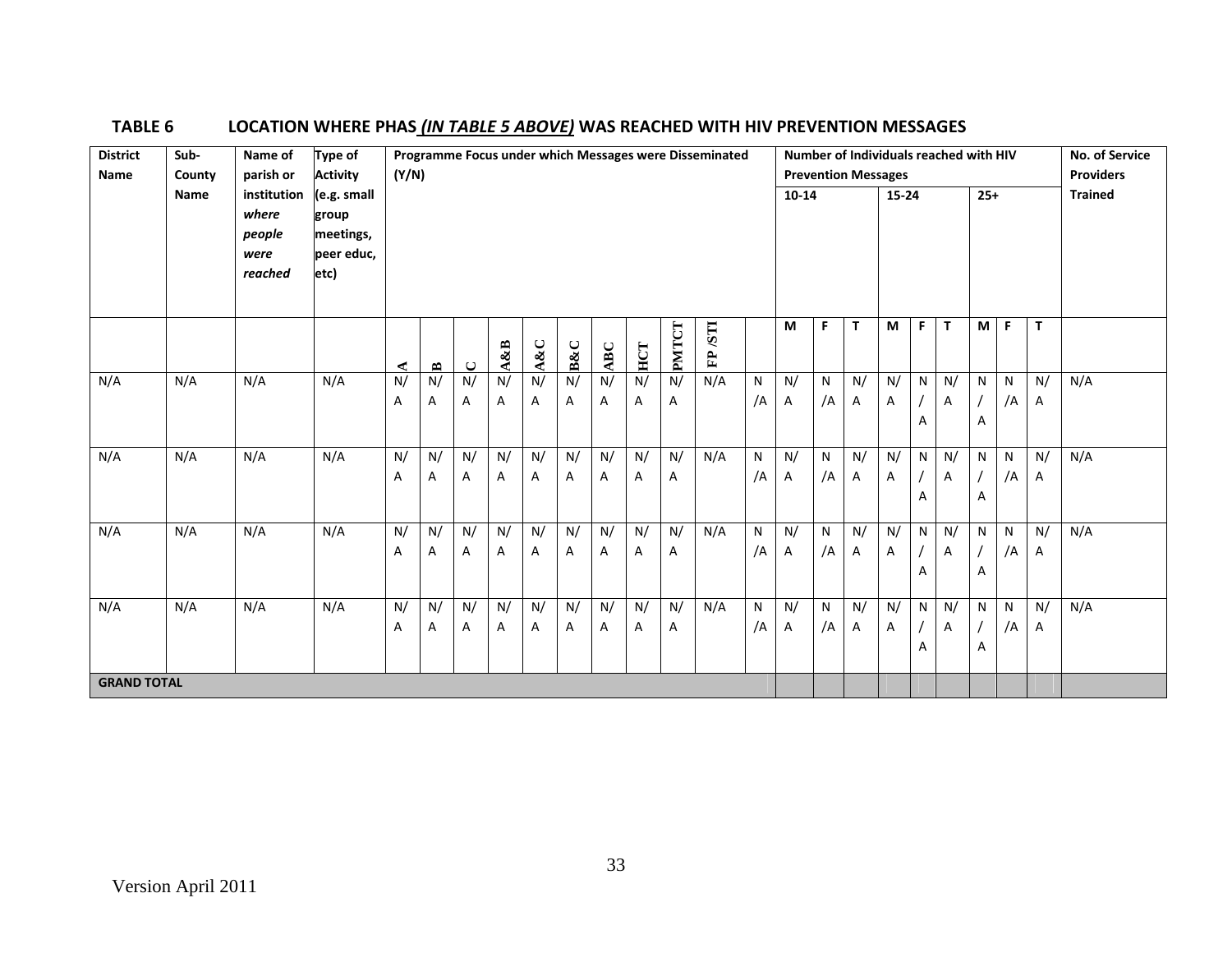### **TABLE 7: NUMBER OF SERVICE PROVIDERS TRAINED TO DISSEMINATE HIV PREVENTION MESSAGES**

| <b>Focus of Training</b>        |      | <b>Number of service providers</b><br>trained | <b>Total</b> |
|---------------------------------|------|-----------------------------------------------|--------------|
|                                 | Male | Female                                        |              |
| Integrated ABC                  | 14   | 15                                            | 29           |
| Abstinence only                 |      |                                               |              |
| Be Faithful only                |      |                                               |              |
| Condom Use only                 |      |                                               |              |
| <b>HCT</b>                      |      |                                               |              |
| <b>PMTCT</b>                    |      |                                               |              |
| Sexual Reproductive Health / FP |      |                                               |              |
| Safe male circumcision          |      |                                               |              |
| Other (specify)                 |      |                                               |              |

# **Table 8: SAFE MALE CIRCUMCISION (SMC)**

| Number of males circumcised (Safe Male Circumcision) as part of the minimum package of MC for HIV prevention | -6 |
|--------------------------------------------------------------------------------------------------------------|----|
| Number of locations (service outlets) providing male circumcision surgery as part of the minimum             |    |
| package of MC for HIV prevention services                                                                    |    |

### **6.3 REFERRALS AND LINKAGES**

Describe the activities done to strengthen/establish linkages and referrals (1 paragraph)

| No.            | Partnerships                           | <b>Roles</b>                                                                                          | <b>Factors that Prompted their</b>                                                                                        | <b>Factors that Hindered their</b>                                                                                                            |
|----------------|----------------------------------------|-------------------------------------------------------------------------------------------------------|---------------------------------------------------------------------------------------------------------------------------|-----------------------------------------------------------------------------------------------------------------------------------------------|
|                |                                        |                                                                                                       | effectiveness                                                                                                             | effectiveness                                                                                                                                 |
| $\mathbf{1}$   | Salaama Health Centre IV -<br>Makindye | Referral of project<br>beneficiaries for CD4<br>Count and Further<br>Management                       | They have trained Personnel to<br>handle ART and can enroll all<br>HIV positive young people into<br>their ART programme. | Beneficiaries have to pay for<br>the services and transport<br>themselves to the centre<br>which may be far from their<br>places of residence |
| $\overline{2}$ | Naguru Teenage Centre                  | Referral for HCT, STI<br>diagnosis and treatment,<br><b>General Medical Care</b><br>and IEC materials | Services are for free                                                                                                     | Services limited to youth up<br>to 24 years old thus some of<br>our clients above 24 years<br>were not able to benefit from<br>their services |
| 3              | Kawaala Health Centre IV -<br>Rubaga   | Referral for HCT, General<br><b>Treatment and ART</b>                                                 | They have trained Personnel to<br>handle ART and can enroll all<br>HIV positive young people into<br>their ART programme  | Distance is long for the clients                                                                                                              |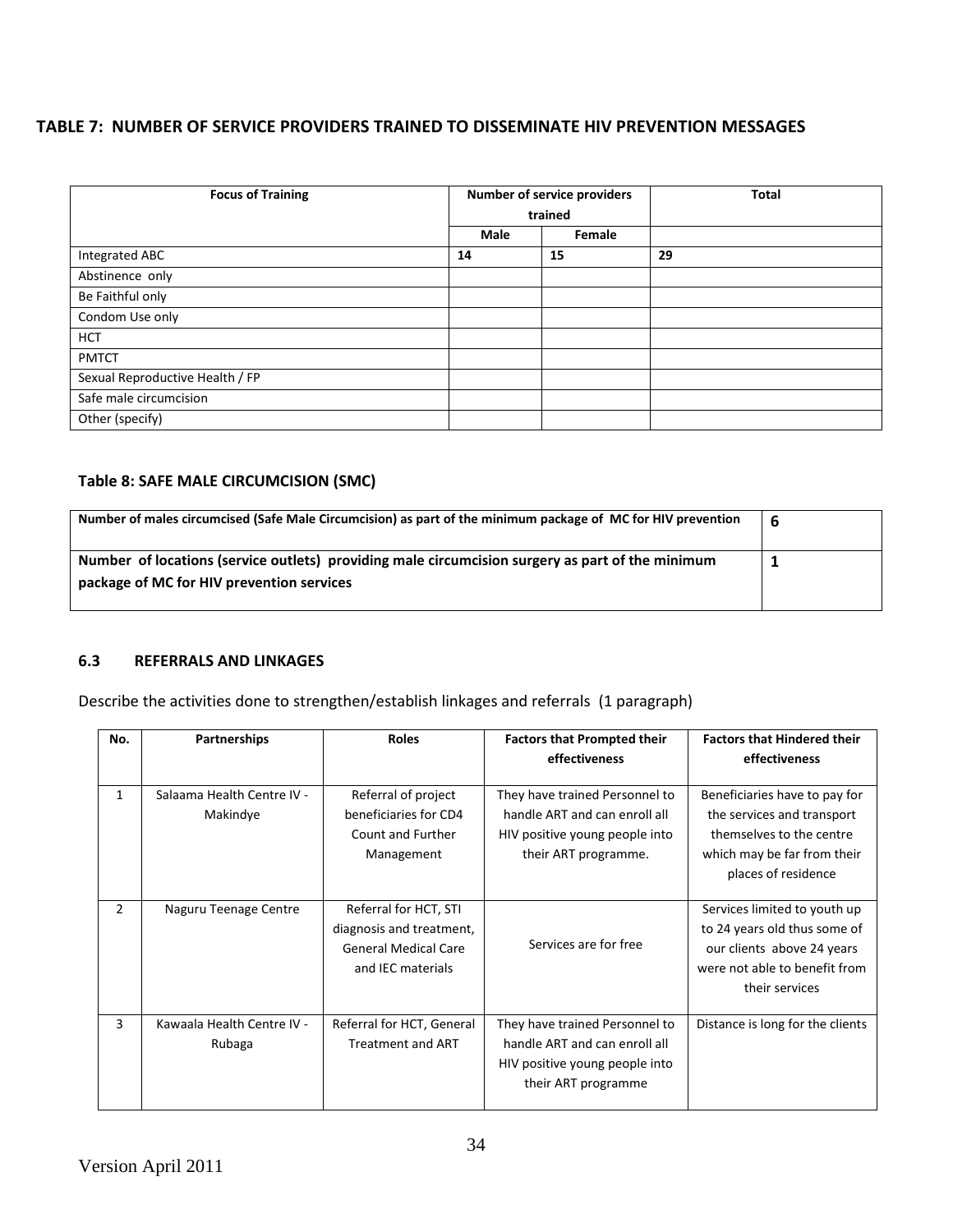| 4 | Kawempe Health Centre IV     | Referral for HCT, General   | They have trained Personnel to | Long lines at the health      |
|---|------------------------------|-----------------------------|--------------------------------|-------------------------------|
|   |                              | <b>Treatment and ART</b>    | handle ART and can enroll all  | centre thus client prefer the |
|   |                              |                             | HIV positive young people into | outreach approach to access   |
|   |                              | <b>Provision of Condoms</b> | their ART programme            | services                      |
|   |                              |                             |                                |                               |
| 5 | Mukono Health Centre III     | Referral for HCT, General   | They have trained Personnel to | Long lines at the health      |
|   |                              | <b>Treatment and ART</b>    | handle ART and can enroll all  | centre thus client prefer the |
|   |                              |                             | HIV positive young people into | outreach approach to access   |
|   |                              | <b>Provision of Condoms</b> | their ART programme            | services                      |
|   |                              | and IEC materials           |                                |                               |
|   |                              |                             |                                |                               |
| 6 | Youth Empowerment and        | Mobilization and referral   | <b>Community Based</b>         | Limited financial resources   |
|   | <b>Development Awareness</b> | of young people for HCT     |                                |                               |
|   | CBO in Kasubi                | at the UYDEL drop-in        |                                |                               |
|   |                              | centre in Rubaga            |                                |                               |
|   |                              |                             |                                |                               |
| 7 | Local leaders in Kawempe,    | Mobilization and referral   | Community based thus well-     | Limited financial support and |
|   | Rubaga and Makindye          | of beneficiaries to the     | known and trusted by the       | motivational resources        |
|   |                              | UYDEL drop-in centres       | beneficiaries                  |                               |
|   |                              | and outreach posts          |                                |                               |
|   |                              |                             |                                |                               |
| 8 | Multicare Clinic Mpererwe    | Safe Medical Male           | Trained personnel              | <b>High Charges</b>           |
|   |                              | Circumcision                |                                |                               |
|   |                              |                             |                                |                               |

# **TABLE 9: NUMBER OF PEOPLE REFERRED OUT FOR OTHER SERVICES AND SERVICES RECEIVED**

| Number of people referred out for<br>services | <b>Services for referral</b>      | Number of people who received<br>services as a result of referral |
|-----------------------------------------------|-----------------------------------|-------------------------------------------------------------------|
| 989                                           | <b>HIV Counseling and Testing</b> | 989                                                               |
| 29                                            | ART                               | 9                                                                 |
| 6                                             | Safe Medical Male Circumcision    | 6                                                                 |
| 34                                            | <b>STD/STI Treatment</b>          | 34                                                                |
| 23                                            | Vocational skills training        | 23                                                                |
| 21                                            | <b>General Medical Care</b>       | 21                                                                |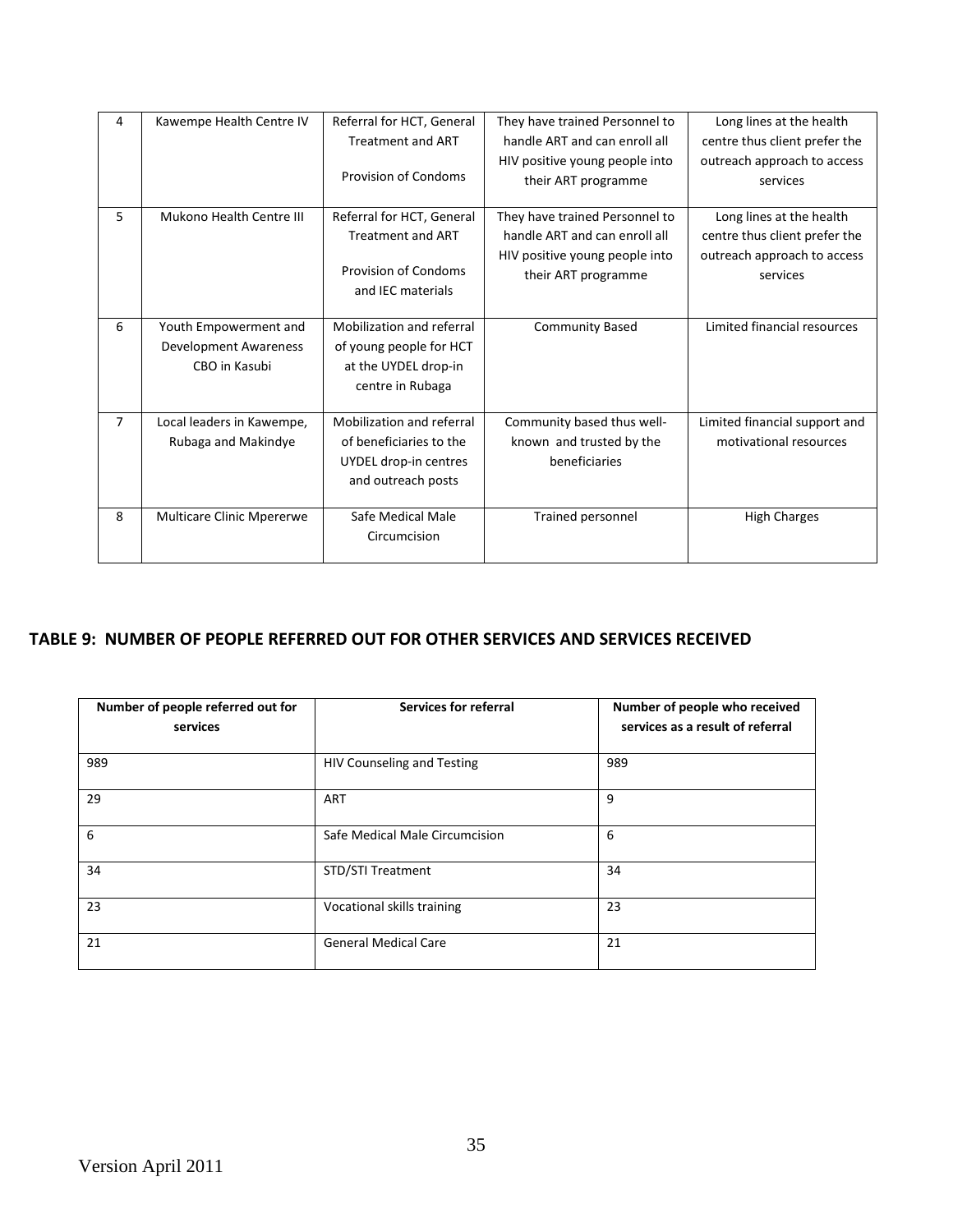# **TABLE 10: IEC MATERIALS DISTRIBUTED**

| <b>Type of IEC materials</b><br>distributed | <b>Number of IEC</b><br>materials distributed | Topic/theme                                                                                                                                                  |
|---------------------------------------------|-----------------------------------------------|--------------------------------------------------------------------------------------------------------------------------------------------------------------|
| <b>Rock Point Magazines</b>                 | 15                                            | Risky behaviors, Positive Living                                                                                                                             |
| Flyers/Leaflets (Naguru<br>Teenage Centre)  | 80                                            | STDs, Early Pregnancy And Reproductive Health                                                                                                                |
| Poster/Leaflets (UYDEL)                     | 15                                            | Alcohol, drug and substance Abuse                                                                                                                            |
| Flyer (UHMG)                                | 40                                            | STDs, HIV and AIDS                                                                                                                                           |
| Posters                                     | 78                                            | HIV/AIDS and Stigma, Condom use, Drug and substance abuse<br>prevention, Child sexual exploitation, rules governing the road of life<br>and Child protection |
| <b>Stickers</b>                             | 32                                            | Be a winner, Stigma prevention and Sports an alternative to Drug and<br>Substance Abuse                                                                      |
| Straight talk                               | 287                                           | HIV information and STIs, Risky behaviors among young people, Early<br>pregnancy, HIV/AIDS                                                                   |
| Young talk                                  | 102 copies                                    | HIV prevention messages                                                                                                                                      |
| Brochures/leaflets                          | 312 copies                                    | STI/STD information, Early pregnancy                                                                                                                         |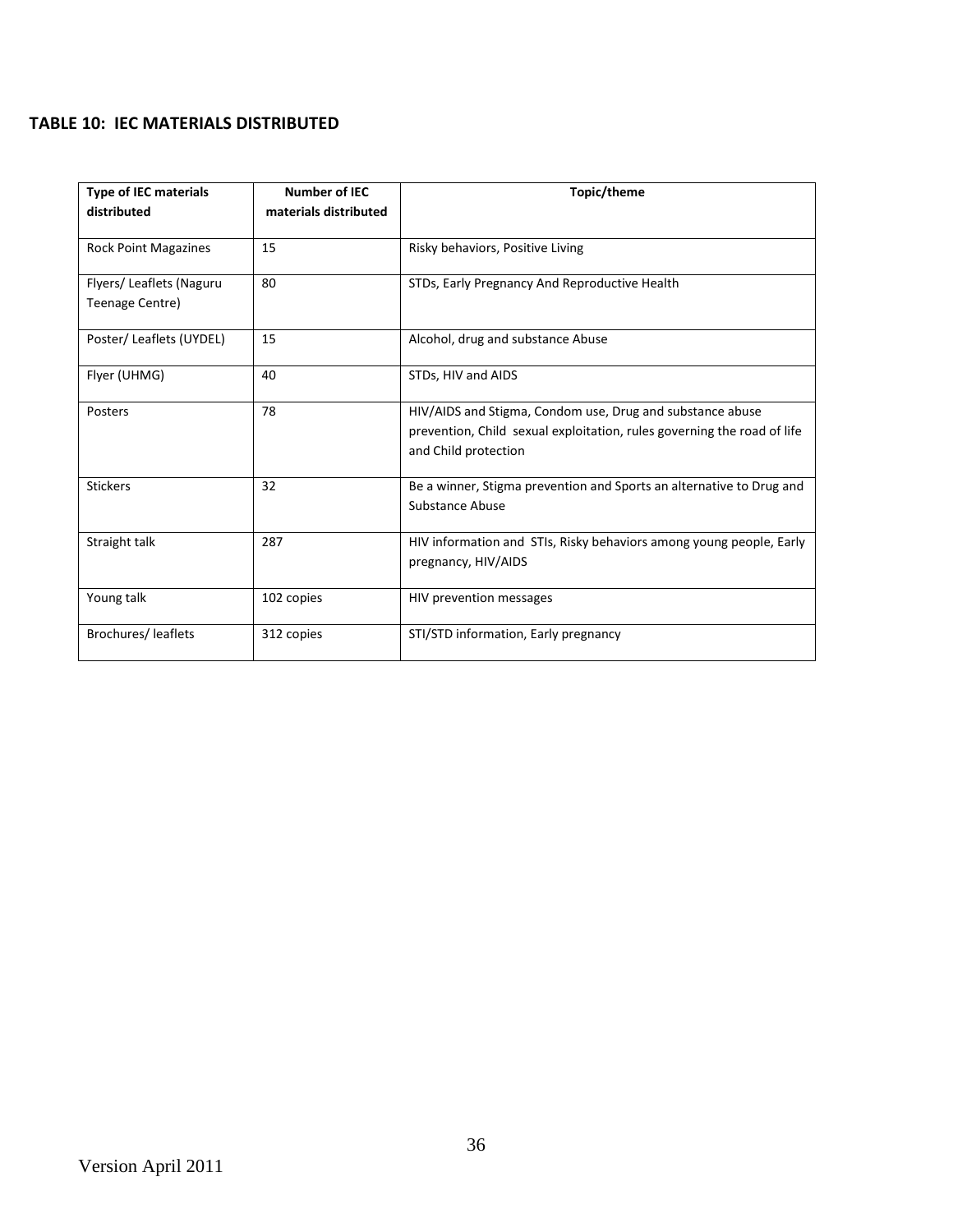# **TABLE 10: CONDOMS DISPENSED BY LOCATION**

| <b>District</b> | Sub-<br>county | Parish                   |                           |              | Number of condom service outlets by type |             | <b>Number of condoms</b><br><b>Number of condoms</b><br>dispensed to the<br>distributed by the<br>service outlets<br>service outlets |                        |                          |                        |                          |
|-----------------|----------------|--------------------------|---------------------------|--------------|------------------------------------------|-------------|--------------------------------------------------------------------------------------------------------------------------------------|------------------------|--------------------------|------------------------|--------------------------|
|                 |                |                          | Health<br><b>Facility</b> | <b>Shops</b> | Community<br>based*                      | Hotels/bars | Total                                                                                                                                | Male<br><b>Condoms</b> | Female<br><b>Condoms</b> | Male<br><b>Condoms</b> | Female<br><b>Condoms</b> |
| Kampala         | Rubaga         | Nakulabye                | $00\,$                    | 00           | 01                                       | $00\,$      | $\mathbf{1}$                                                                                                                         | 600<br>pieces          | $00\,$                   | 600<br>pieces          | $00\,$                   |
| Kampala         | Rubaga         | Lubya                    | $00\,$                    | 00           | 01                                       | $00\,$      | $\mathbf{1}$                                                                                                                         | 300<br>pieces          | $00\,$                   | 300<br>pieces          | $00\,$                   |
| Kampala         | Rubaga         | Kasubi                   | $00\,$                    | 00           | 01                                       | $00\,$      | $\mathbf{1}$                                                                                                                         | 600<br>pieces          | $00\,$                   | 600<br>pieces          | $00\,$                   |
| Kampala         | Kawempe        | Kanyanya                 | ${\bf 00}$                | $00\,$       | 01                                       | $00\,$      | 01                                                                                                                                   | 800<br>pieces          | 45 pieces                | 400<br>pieces          | 36 pieces                |
|                 |                | Mulago II                | $00\,$                    | 00           | 01                                       | $00\,$      | 01                                                                                                                                   | 500<br>pieces          | 00 pieces                | 300<br>pieces          | 00 pieces                |
|                 |                | Makerere-<br>Ш           | 00                        | 00           | 01                                       | $00\,$      | 01                                                                                                                                   | 1,200<br>pieces        | 00 pieces                | 1,200<br>pieces        | 00 pieces                |
| Kampala         | Kawempe        | <b>Bwaise I</b>          | $00\,$                    | 00           | 02                                       | 01          | 03                                                                                                                                   | 2,229<br>pieces        | 75 pieces                | 2,229<br>pieces        | 75 pieces                |
|                 |                | <b>Bwaise II</b>         | $00\,$                    | 00           | 02                                       | 02          | 04                                                                                                                                   | 3,108<br>pieces        | 60 pieces                | 3,108<br>pieces        | 60 pieces                |
|                 |                | <b>Bwaise III</b>        | $00\,$                    | $00\,$       | 03                                       | 02          | 05                                                                                                                                   | 3,264<br>pieces        | 48 pieces                | 3,000<br>pieces        | 40 pieces                |
|                 |                | Kawempe I                | 00                        | ${\bf 00}$   | 01                                       | 01          | 02                                                                                                                                   | 4,032<br>pieces        | 00 pieces                | 3,932<br>pieces        | 00 pieces                |
|                 |                | Kawempe<br>$\mathbf{II}$ | 00                        | 00           | 01                                       | $00\,$      | $01\,$                                                                                                                               | 720<br>pieces          | 00 pieces                | 720<br>pieces          | $\overline{00}$ pieces   |
| Kampala         | Makindye       | Nsambya<br>Central       | ${\bf 00}$                | ${\bf 00}$   | 01                                       | ${\bf 00}$  | 01                                                                                                                                   | 800<br>pieces          | 30 pieces                | 130<br>pieces          | 20 pieces                |
|                 |                | Makindye I               | $00\,$                    | $00\,$       | $00\,$                                   | 01          | 01                                                                                                                                   | 900<br>pieces          | 15 pieces                | 150<br>pieces          | 00 pieces                |
|                 |                | Lukuli                   | $00\,$                    | ${\bf 00}$   | $01\,$                                   | $00\,$      | 01                                                                                                                                   | 700<br>pieces          | 09 pieces                | 400<br>pieces          | 07 pieces                |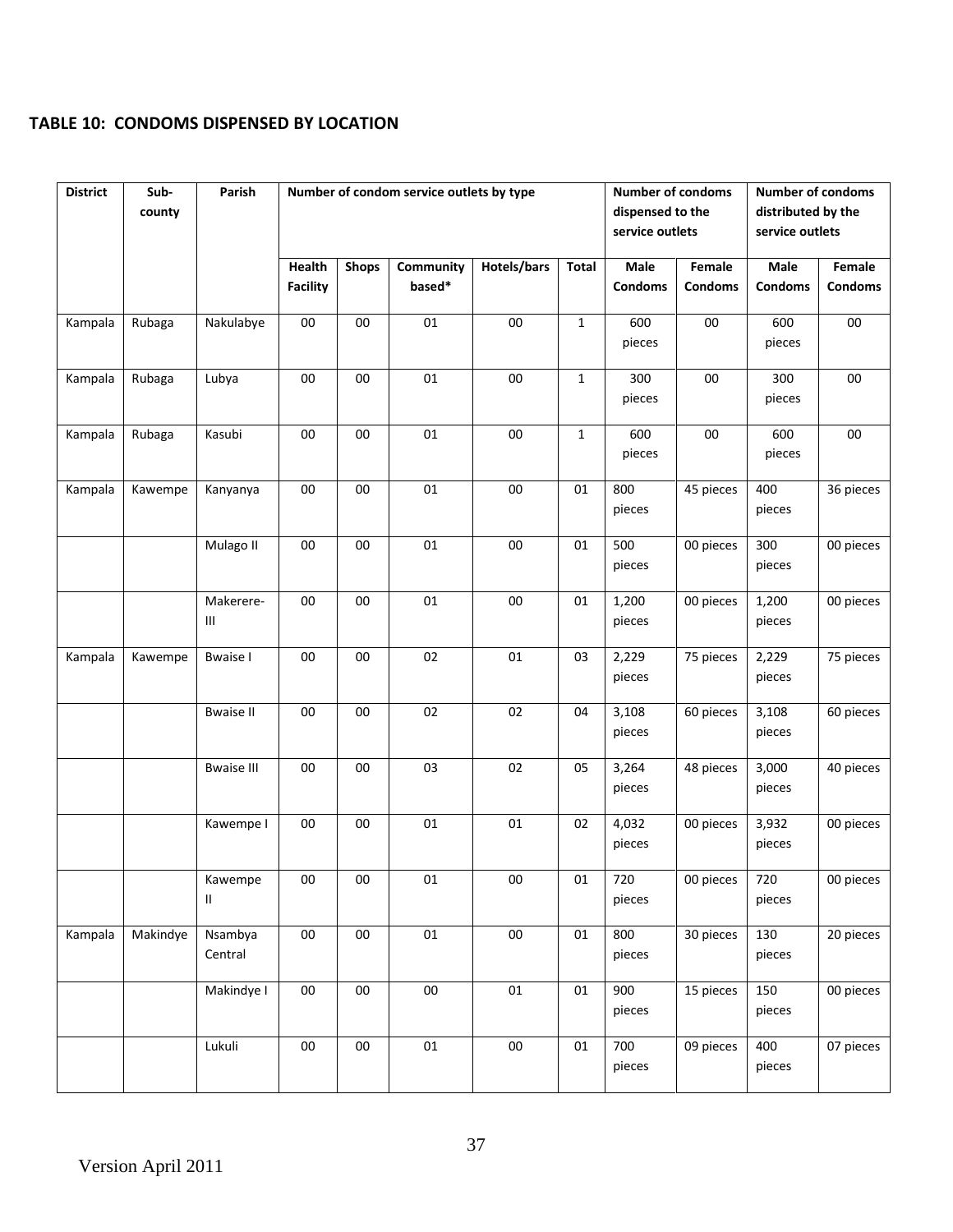| <b>District</b> | Sub-<br>county            | Parish               |                 | Number of condom service outlets by type | <b>Number of condoms</b><br>dispensed to the<br>service outlets | <b>Number of condoms</b><br>distributed by the<br>service outlets |       |                  |                |                  |                |
|-----------------|---------------------------|----------------------|-----------------|------------------------------------------|-----------------------------------------------------------------|-------------------------------------------------------------------|-------|------------------|----------------|------------------|----------------|
|                 |                           |                      | <b>Health</b>   | <b>Shops</b>                             | Community                                                       | Hotels/bars                                                       | Total | <b>Male</b>      | Female         | Male             | Female         |
|                 |                           |                      | <b>Facility</b> |                                          | based*                                                          |                                                                   |       | <b>Condoms</b>   | <b>Condoms</b> | <b>Condoms</b>   | <b>Condoms</b> |
| Mukono          | Mukono<br>Town<br>Council | Namumira/<br>Anthony | $00\,$          | 00                                       | 03                                                              | $00\,$                                                            | 03    | 3,016<br>pieces  | 00 pieces      | 2,000<br>pieces  | 00 pieces      |
|                 |                           |                      |                 |                                          |                                                                 |                                                                   |       |                  |                |                  |                |
| <b>TOTAL</b>    |                           |                      | 00              | 00                                       | 20                                                              | 07                                                                | 27    | 22,769<br>pieces | 282<br>pieces  | 19,069<br>pieces | 238<br>pieces  |

**\*** Community based condom outlets excludes individual condom distributors

# **TABLE 11: MASS MEDIA**

| <b>Indicator</b>                 | <b>Number</b> | Topic/Theme |
|----------------------------------|---------------|-------------|
| Number of radio programmes aired | N/A           | N/A         |
| Number of radio spots run        | N/A           | N/A         |
| Number of TV programmes aired    | N/A           | N/A         |
| Number of TV spots run           | N/A           | N/A         |
| Other (specify)                  | N/A           | N/A         |

### **TABLE 12: PMTCT**

| Indicator                                                      | <b>Planned Target</b> | Number served |
|----------------------------------------------------------------|-----------------------|---------------|
| Pregnant women and lactating mothers reached with ABC messages | N/A                   | N/A           |
| Pregnant women counseled                                       | N/A                   | N/A           |
| Pregnant women counseled, tested for HIV and given results     | N/A                   | N/A           |
| Male partners counseled                                        | N/A                   | N/A           |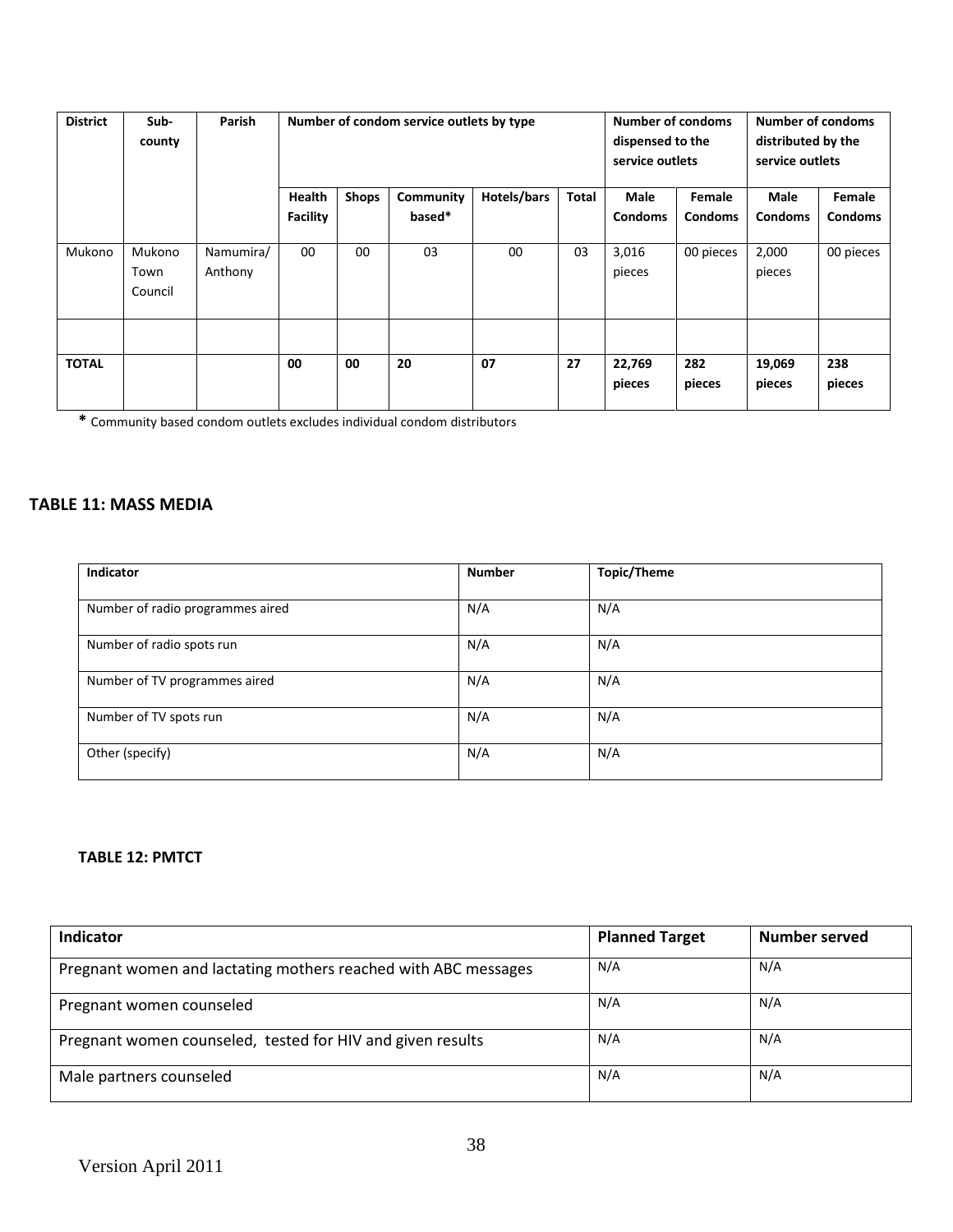| Male partners counseled, tested and given results                       | N/A | N/A |
|-------------------------------------------------------------------------|-----|-----|
| Pregnant women referred from the community to health facilities for ANC | N/A | N/A |
| Pregnant women referred from the community to health facilities for     | N/A | N/A |
| delivery.                                                               |     |     |
| Condoms distributed among pregnant mothers, lactating mothers and       | N/A | N/A |
| their partners                                                          |     |     |
| Pregnant women referred for FP                                          | N/A | N/A |
| Mothers referred from the community to health facilities for PNC        | N/A | N/A |
| Mother baby pair followed up after delivery                             | N/A | N/A |

### **TABLE 13: HCT**

# *Use the Excel form (Table 13A:) attached*

*Table 13 B: Additional Table*

|                                                          | <b>Planned Target</b> |        |              |             | <b>Number Served</b> |              |
|----------------------------------------------------------|-----------------------|--------|--------------|-------------|----------------------|--------------|
|                                                          | Male                  | Female | <b>Total</b> | <b>Male</b> | Female               | <b>Total</b> |
| Total # of people Counseled, Tested and received Results | N/A                   | N/A    | N/A          | N/A         | N/A                  | N/A          |
| <b>Total # of Discordant couples</b>                     | N/A                   |        | N/A          | N/A         |                      | N/A          |
| Total # of people screened for STIs                      | N/A                   | N/A    | N/A          | N/A         | N/A                  | N/A          |
| Total # of people provided with Family Planning Services | N/A                   | N/A    | N/A          | N/A         | N/A                  | N/A          |

#### **TABLE 14: HIV CARE**

*Use Excel form (Table : ) attached (Not Applicable)*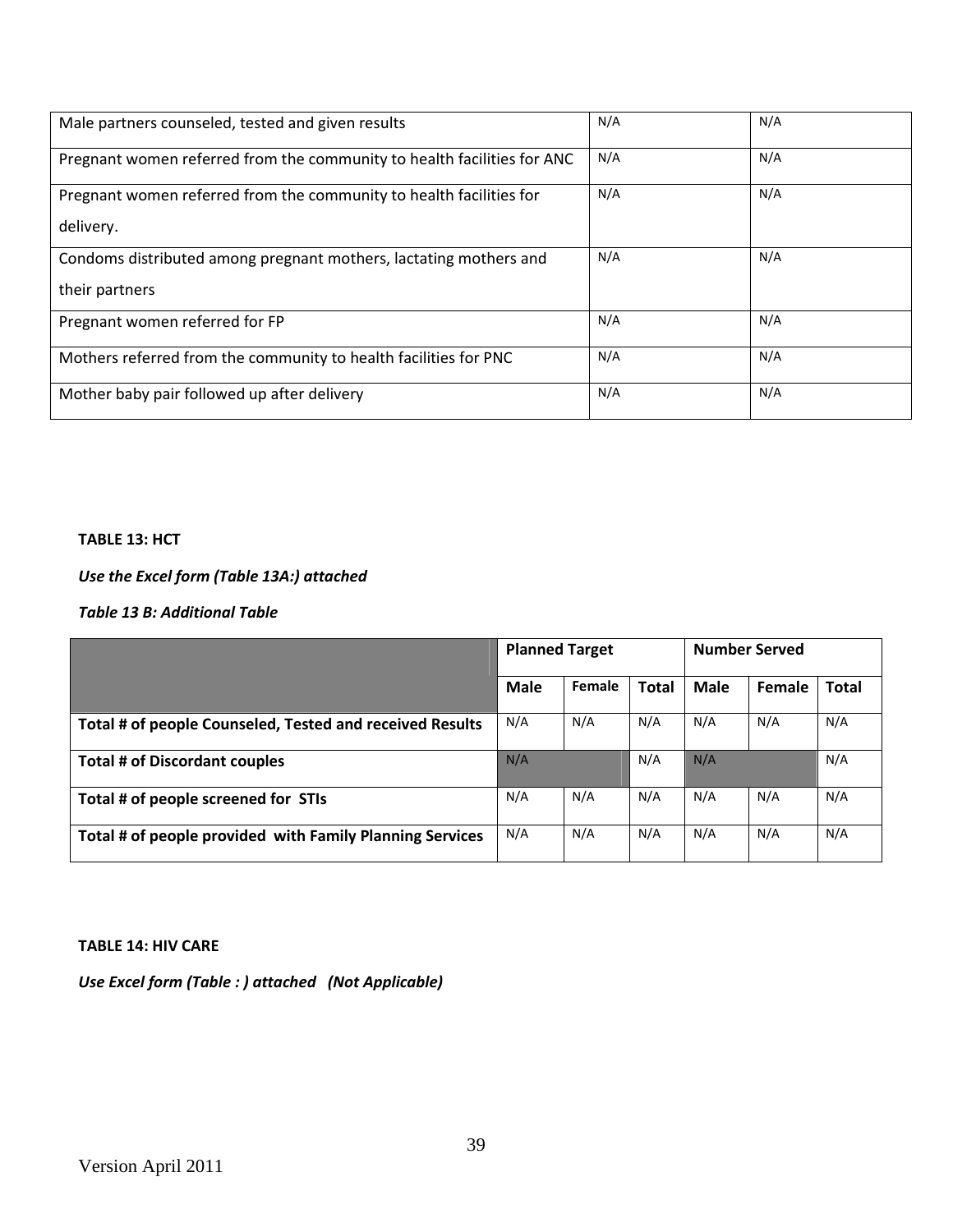## **6.3 ANY OTHER CHALLENGES AND STRATEGIES USED TO ADDRESS THEM** (1/2 page)

### **6. RECOMMENDATIONS** (1 page)

Information in this section includes:

- If you were to be given another chance to implement the same or a related project, what recommendations would you make to improve the design and implementation of the project? Outline any major adjustments in the strategies, targets or key outcomes and outputs planned you would make.
- Describe the sustainability interventions you are putting in place to ensure that you sustain the project CSF funding is no longer available
- *Beauty tip*: use bullet points. Keep paragraphs short.

To improve the design and implementation of the project, we recommend that Vocational / livelihood skills building be integrated into the HIV prevention interventions for Commercial sex workers and street children to ensure effective and efficient withdraw, rehabilitation and behavioral change among these most at risk populations without employable skills and only have options of engaging in risky behaviors for survival which expose them to HIV infection and other vulnerabilities. There is also need to plan for continuous follow up visits for Psychosocial care support with the out of school street and slum young people and commercial sex workers through home visits to ensure effective behavior change among these most at risk populations.

To ensure sustainability of the project activities, UYDEL through the community outreach activities like the Community Educative drama shows and mobilization and facilitation of HIV counseling and Testing and STI diagnosis and treatment services has created awareness amongst the community members about the availability of HIV prevention services, care and support at the Health Centre IVs and thus bridged the gap between the communities and Health Centre IVs.

UYDEL has also equipped the Peer Mobilisers, local leaders and Communities with information on where to get HIV prevention, care and support services, condoms and IEC materials. UYDEL has also established networks with other service providers for provision of free Health care services and IEC materials.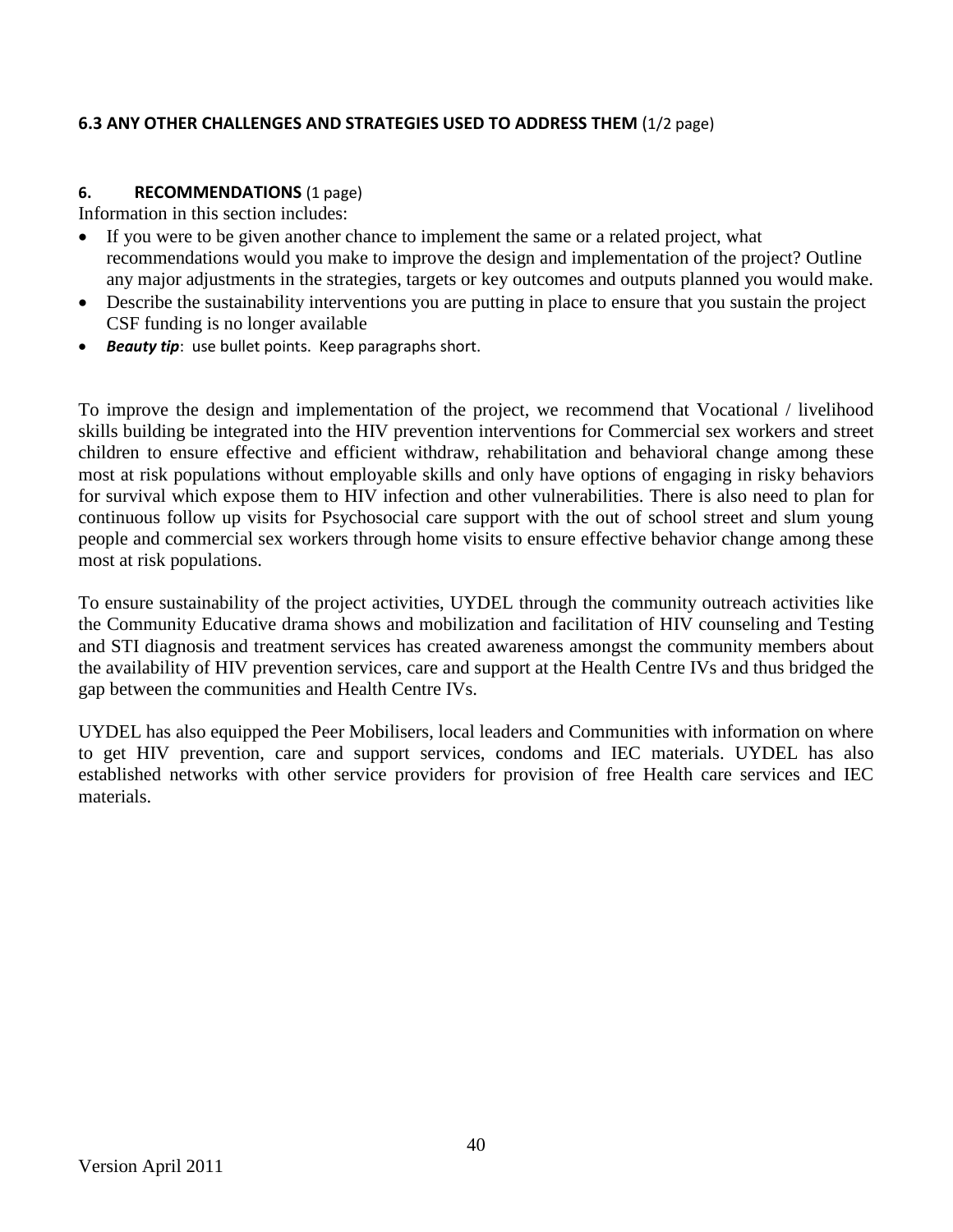# **7. ACTIVITIES PLANNED FOR THE FOLLOWING QUARTER**

# **UGANDA YOUTH DEVELOPMENT LINK (UYDEL)**

**Project Title:** HIV Prevention, care and support project for out of School Street and slum young people and CSWs in Kampala District and Mukono Town Council, Mukono District

**Districts of operation:** Kampala and Mukono Districts

**Area of Intervention:** HIV Education and BCC

Work plan - Starting 1<sup>st</sup> July 2011 to 30<sup>th</sup> September 2011

### **THE WORK PLAN TABLE**

| <b>Activities</b>                                                                                                                                                                                                           |                                     |     |     |     |                  | <b>Year One</b> |     |                 |     |                             |     |               |                           |         |                           |     |                         |                | <b>Year Two</b>   |                 |     |                         |     |                 | Expected                                                                                                   | Responsible                                                                                                    |
|-----------------------------------------------------------------------------------------------------------------------------------------------------------------------------------------------------------------------------|-------------------------------------|-----|-----|-----|------------------|-----------------|-----|-----------------|-----|-----------------------------|-----|---------------|---------------------------|---------|---------------------------|-----|-------------------------|----------------|-------------------|-----------------|-----|-------------------------|-----|-----------------|------------------------------------------------------------------------------------------------------------|----------------------------------------------------------------------------------------------------------------|
|                                                                                                                                                                                                                             | $\mathbf{I}^{\mathbf{u}\mathbf{l}}$ | Aug | Sep | Oct | $\sum_{i=1}^{N}$ | $\mathbf{Dec}$  | Jan | ${\rm \bf Feb}$ | Mar | $\boldsymbol{\mathrm{Apr}}$ | May | $\,$ Jun $\,$ | $\mathbf{J}$ ul           | Aug     | Sep                       | Oct | $\mathop{\mathsf{Nov}}$ | $\mathbf{Dec}$ | $_{\mathrm{Jan}}$ | ${\rm \bf Feb}$ | Mar | ${\bf A}{\bf p}{\bf r}$ | May | J <sub>un</sub> | Outputs<br>(quantify<br>the targets                                                                        | person                                                                                                         |
| Objective 1: To contribute to the increased accessibility and utilization of client-friendly HIV/AIDS services for out of school street and slum young people and CSWs in<br>Kampala and Mukono District by the end of 2012 |                                     |     |     |     |                  |                 |     |                 |     |                             |     |               |                           |         |                           |     |                         |                |                   |                 |     |                         |     |                 |                                                                                                            |                                                                                                                |
| Activity 1.1:<br>Provide peer to<br>peer education<br>and referral of<br>street and slum<br>young people<br>and CSWs to the<br>UYDEL drop-in<br>centres and<br>outposts for<br>services                                     |                                     |     |     |     |                  |                 |     |                 |     |                             |     |               | X                         | $X_{-}$ | $\boldsymbol{\mathrm{X}}$ |     |                         |                |                   |                 |     |                         |     |                 | Peer to peer<br>education and<br>referral<br>provide to 120<br>street and slum<br>young people<br>and CSWs | Field<br>Supervisors<br>Health Service<br>Providers<br>Project<br>Coordinator<br>M&E officer<br>Peer Educators |
| Activity 1.2:<br>Conduct                                                                                                                                                                                                    |                                     |     |     |     |                  |                 |     |                 |     |                             |     |               | $\boldsymbol{\mathrm{X}}$ | X       | $\mathbf X$               |     |                         |                |                   |                 |     |                         |     |                 | 3 monthly<br>meetings held                                                                                 | Field<br>Supervisors                                                                                           |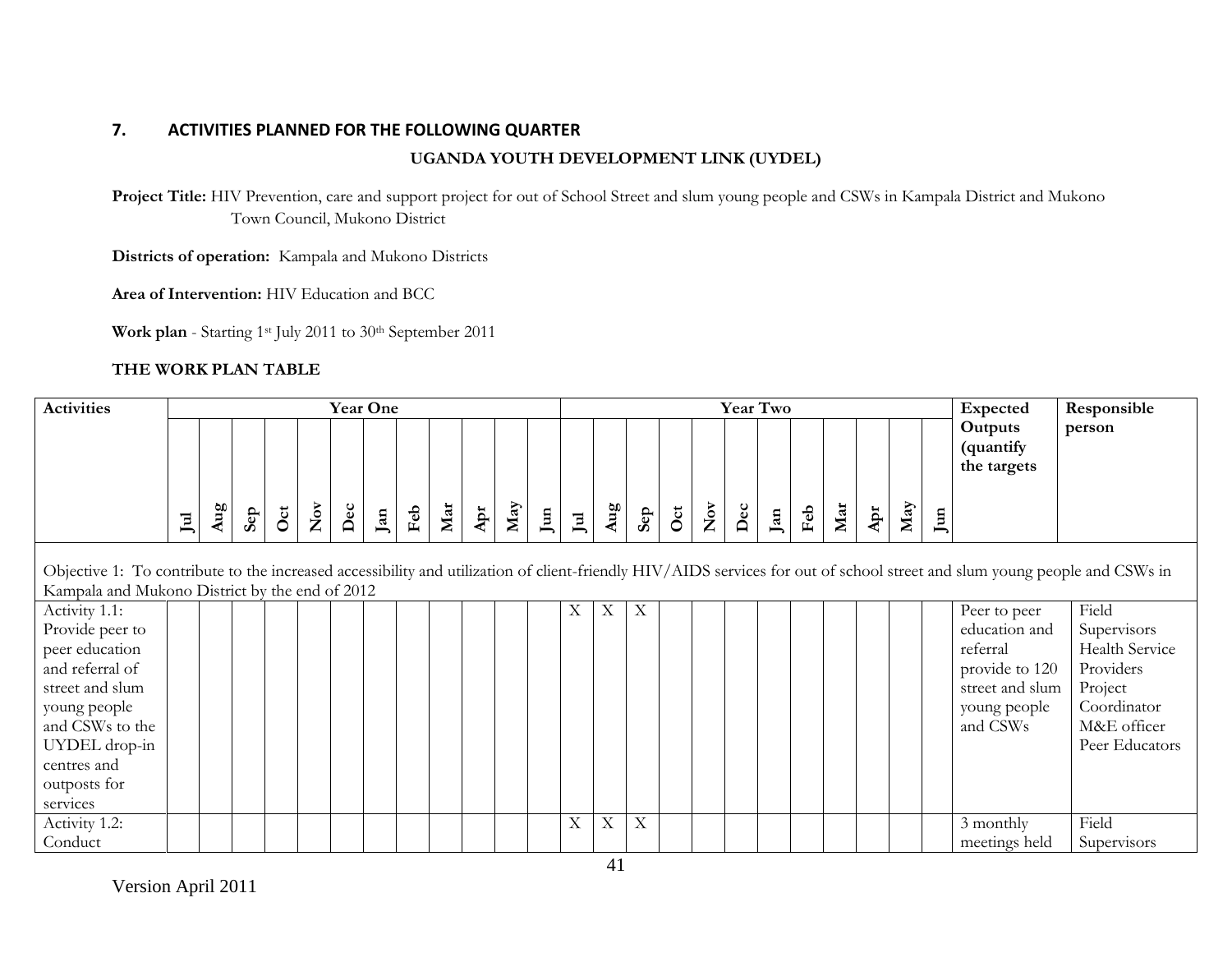| monthly review<br>meetings with<br>Peer Mobilisers                                                                                                                                                   |  |  |  |  |  |  |             |                |                |  |  |  |  | with the 60<br>trained Peer<br>Mobiliser                                                                                 | Health Service<br>Providers<br>Project<br>Coordinator<br>M&E officer<br>Peer Educators                                                                                                                                                  |
|------------------------------------------------------------------------------------------------------------------------------------------------------------------------------------------------------|--|--|--|--|--|--|-------------|----------------|----------------|--|--|--|--|--------------------------------------------------------------------------------------------------------------------------|-----------------------------------------------------------------------------------------------------------------------------------------------------------------------------------------------------------------------------------------|
| Activity 1.3:<br>Mobilization and<br>referral of street<br>and slum young<br>people for HIV<br>counseling and<br>testing and ART<br>to other service<br>providers<br>partnering with<br><b>UYDEL</b> |  |  |  |  |  |  | $\mathbf X$ | $\overline{X}$ | $\overline{X}$ |  |  |  |  | 250 street and<br>slum young<br>people and<br>CSWs<br>mobilized and<br>referred for<br>HCT and ART                       | <b>Health Service</b><br>Providers<br><b>UYDEL</b><br>partners (like<br>Naguru<br>Teenage Centre,<br>Kawempe<br>Health Centre<br>IV, Kawaala<br>Health Centre<br>IV, Salaama<br>Health Centre<br>III and Mukono<br>Health Centre<br>III |
| Activity 1.4:<br>Mobilization and<br>referral of street<br>and slum young<br>people and<br>CSWs for STI<br>diagnosis,<br>counseling and<br>treatment                                                 |  |  |  |  |  |  | X           | $\mathbf X$    | $\mathbf X$    |  |  |  |  | 150 street and<br>slum young<br>people and<br><b>CSWs</b><br>provided with<br>STI diagnosis<br>and treatment<br>services | <b>Health Service</b><br>Providers<br><b>UYDEL</b><br>partners (like<br>Naguru<br>Teenage Centre,<br>Kawempe<br>Health Centre<br>IV, Kawaala<br>Health Centre<br>IV, Salaama<br>Health Centre<br>III and Mukono<br>Health Centre<br>III |
| Activity 1.5:<br>Referral of<br>CSWs for SRH<br>services and                                                                                                                                         |  |  |  |  |  |  | X           | $\mathbf X$    | $\mathbf X$    |  |  |  |  | 100 CSWs<br>referred for<br>Family<br>planning                                                                           | <b>Health Service</b><br>Providers<br><b>UYDEL</b><br>partners (like                                                                                                                                                                    |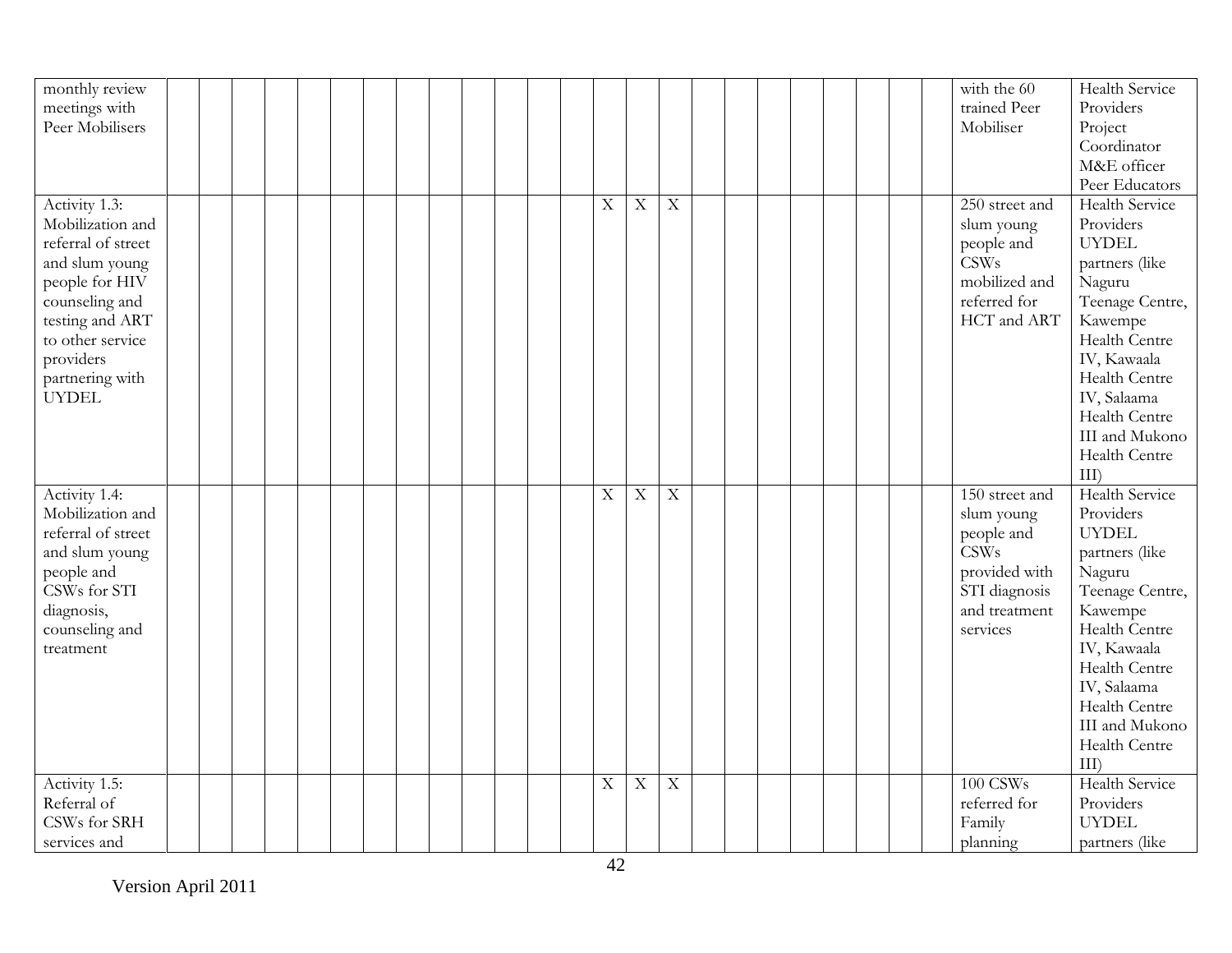| Family planning  |  |  |  |  |  |  |                |                         |                         |  |  |  |  | services             | Naguru                |
|------------------|--|--|--|--|--|--|----------------|-------------------------|-------------------------|--|--|--|--|----------------------|-----------------------|
| services         |  |  |  |  |  |  |                |                         |                         |  |  |  |  |                      | Teenage Centre,       |
|                  |  |  |  |  |  |  |                |                         |                         |  |  |  |  |                      | Kawempe               |
|                  |  |  |  |  |  |  |                |                         |                         |  |  |  |  |                      | Health Centre         |
|                  |  |  |  |  |  |  |                |                         |                         |  |  |  |  |                      | IV, Kawaala           |
|                  |  |  |  |  |  |  |                |                         |                         |  |  |  |  |                      | Health Centre         |
|                  |  |  |  |  |  |  |                |                         |                         |  |  |  |  |                      | IV, Salaama           |
|                  |  |  |  |  |  |  |                |                         |                         |  |  |  |  |                      | Health Centre         |
|                  |  |  |  |  |  |  |                |                         |                         |  |  |  |  |                      | III and Mukono        |
|                  |  |  |  |  |  |  |                |                         |                         |  |  |  |  |                      | Health Centre         |
|                  |  |  |  |  |  |  |                |                         |                         |  |  |  |  |                      | $III$ )               |
| Activity 1.6:    |  |  |  |  |  |  | $\overline{X}$ | $\overline{\mathbf{X}}$ | $\overline{\textbf{X}}$ |  |  |  |  | $1,400$ street       | <b>Health Service</b> |
| Provide          |  |  |  |  |  |  |                |                         |                         |  |  |  |  | and slum             | Providers             |
| Interpersonal    |  |  |  |  |  |  |                |                         |                         |  |  |  |  | young people         | Social workers        |
| counseling on    |  |  |  |  |  |  |                |                         |                         |  |  |  |  | and CSWs             | Counselors            |
| HIV prevention   |  |  |  |  |  |  |                |                         |                         |  |  |  |  | provided with        |                       |
| and SRH to       |  |  |  |  |  |  |                |                         |                         |  |  |  |  | counseling and       |                       |
| street and slum  |  |  |  |  |  |  |                |                         |                         |  |  |  |  | information on       |                       |
| young people     |  |  |  |  |  |  |                |                         |                         |  |  |  |  | <b>HIV</b>           |                       |
| and CSWs at the  |  |  |  |  |  |  |                |                         |                         |  |  |  |  | prevention and       |                       |
| three Outreach   |  |  |  |  |  |  |                |                         |                         |  |  |  |  | <b>SRH</b>           |                       |
| post (Kalerwe,   |  |  |  |  |  |  |                |                         |                         |  |  |  |  |                      |                       |
| Bwaise and       |  |  |  |  |  |  |                |                         |                         |  |  |  |  |                      |                       |
| Makindye) and at |  |  |  |  |  |  |                |                         |                         |  |  |  |  |                      |                       |
| the two drop-in  |  |  |  |  |  |  |                |                         |                         |  |  |  |  |                      |                       |
| centres          |  |  |  |  |  |  |                |                         |                         |  |  |  |  |                      |                       |
| (Nabulagala and  |  |  |  |  |  |  |                |                         |                         |  |  |  |  |                      |                       |
| Mukono)          |  |  |  |  |  |  |                |                         |                         |  |  |  |  |                      |                       |
| Activity 1.7:    |  |  |  |  |  |  | $\mathbf X$    | $\mathbf X$             | $\mathbf X$             |  |  |  |  | $\bullet$ 835 street | Social workers        |
| Conduct daily    |  |  |  |  |  |  |                |                         |                         |  |  |  |  | and slum             | Counselors            |
| group counseling |  |  |  |  |  |  |                |                         |                         |  |  |  |  | young                | Resource              |
| sessions on HIV  |  |  |  |  |  |  |                |                         |                         |  |  |  |  | people and           | Persons               |
| prevention and   |  |  |  |  |  |  |                |                         |                         |  |  |  |  | CSWs                 | Health Service        |
| SRH for street   |  |  |  |  |  |  |                |                         |                         |  |  |  |  | attending            | Providers             |
| and slum young   |  |  |  |  |  |  |                |                         |                         |  |  |  |  | the group            | Peer Mobilisers       |
| people and       |  |  |  |  |  |  |                |                         |                         |  |  |  |  | counseling           |                       |
| CSWs at the      |  |  |  |  |  |  |                |                         |                         |  |  |  |  | sessions and         |                       |
| drop-in centres  |  |  |  |  |  |  |                |                         |                         |  |  |  |  | provided             |                       |
| and outreach     |  |  |  |  |  |  |                |                         |                         |  |  |  |  | with                 |                       |
| posts            |  |  |  |  |  |  |                |                         |                         |  |  |  |  | information          |                       |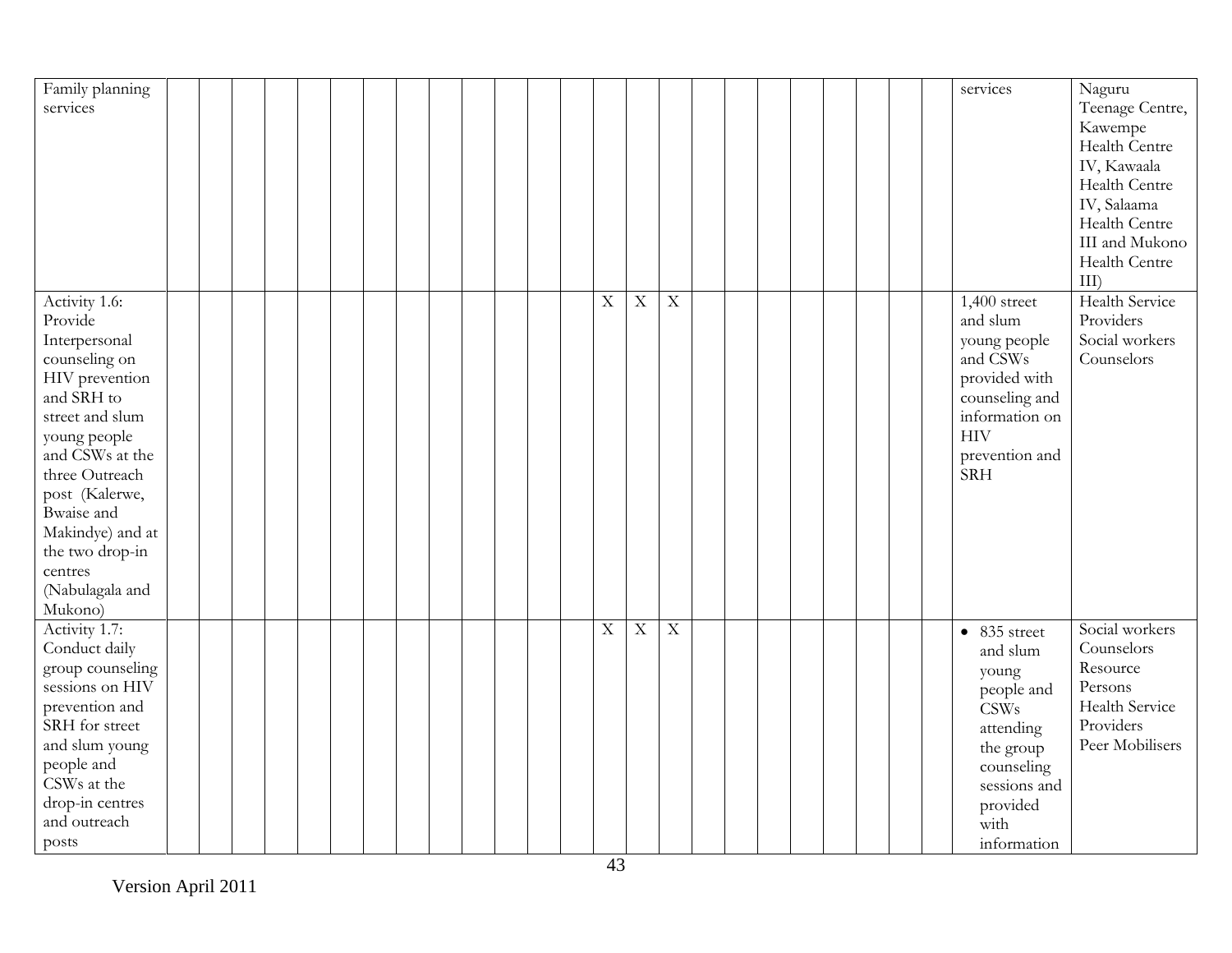|                                                                                                                                                                                                  |  |  |  |  |  |  |             |                         |                |  |  |  | on HIV<br>prevention<br>and SRH<br>$\bullet$ 83 group<br>counseling<br>sessions<br>conducted<br>at the 5<br>centres                                                                      |                                                                                                                                                |
|--------------------------------------------------------------------------------------------------------------------------------------------------------------------------------------------------|--|--|--|--|--|--|-------------|-------------------------|----------------|--|--|--|------------------------------------------------------------------------------------------------------------------------------------------------------------------------------------------|------------------------------------------------------------------------------------------------------------------------------------------------|
| Activity 1.9:<br>Conduct Debate<br>sessions with<br>themes on HIV<br>prevention and<br>SRH for street<br>and slum young<br>people and<br>CSWs at the<br>drop-in centres<br>and outreach<br>posts |  |  |  |  |  |  | $\mathbf X$ | $\overline{\mathbf{X}}$ | $\overline{X}$ |  |  |  | 250 street<br>$\bullet$<br>and slum<br>young<br>people<br>attending<br>and<br>participating<br>in the<br>debate<br>sessions<br>10 debate<br>$\bullet$<br>sessions<br>conducted           | Social workers<br>Counselors<br>Resource<br>Persons<br>Health Service<br>Providers<br>Peer Mobilisers                                          |
| Activity 1.10:<br>Develop Talking<br>classrooms<br>messages on<br>HIV prevention,<br>FP and SRH                                                                                                  |  |  |  |  |  |  | X           | $\mathbf X$             | $\overline{X}$ |  |  |  | 250 street<br>$\bullet$<br>and slum<br>young<br>people<br>attending<br>and<br>participating<br>in the<br>developmen<br>t of Talking<br>classroom<br>messages<br>10 sessions<br>conducted | Social workers<br>Counselors<br>Resource<br>Persons<br>Health Service<br>Providers<br>Peer Mobilisers<br>Project<br>Coordinator<br>M&E officer |

discrimination in Kampala and Mukono Districts by the end of 2012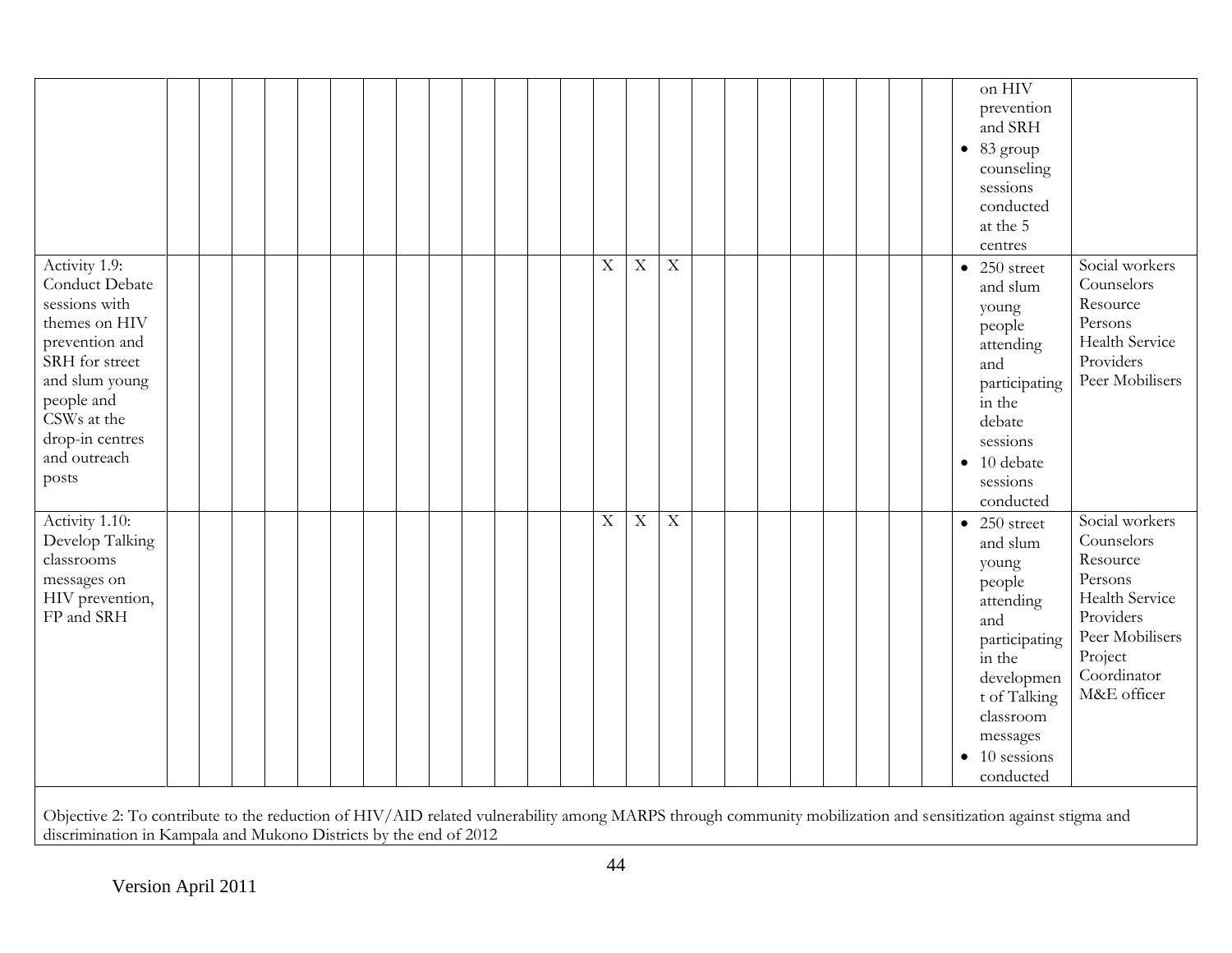| Activity 2.1:<br>$\mathbf X$<br>$\mathbf X$<br>$\mathbf X$<br>UYDEL Drama<br>$\bullet$ 625 street<br>Conduct<br>Groups<br>and slum<br>Social workers<br>community<br>young<br>educative drama<br>Community<br>people and<br>members<br>shows to<br><b>CSWs</b><br>mobilize<br>Peer Educators<br>attending in<br>communities and<br>Health Service<br>the drama<br>Providers<br>trigger dialogues<br>shows<br>on HIV<br>25 educative<br>prevention,<br>drama<br>stigma and<br>shows<br>discrimination<br>conducted<br>and social issues<br>Activity 2.2:<br>$\mathbf X$<br><b>UYDEL</b> Sports<br>100 street<br>$\bullet$<br>clubs<br>Conduct<br>and slum<br>Social workers<br>outdoor and<br>young<br>Community<br>indoor sports<br>people and<br>members<br>and recreation<br><b>CSWs</b><br>Peer Educators<br>activities at the<br>participating<br>Health Service<br>drop-in centres<br>in sports<br>Providers<br>to create<br>and |
|---------------------------------------------------------------------------------------------------------------------------------------------------------------------------------------------------------------------------------------------------------------------------------------------------------------------------------------------------------------------------------------------------------------------------------------------------------------------------------------------------------------------------------------------------------------------------------------------------------------------------------------------------------------------------------------------------------------------------------------------------------------------------------------------------------------------------------------------------------------------------------------------------------------------------------------|
|                                                                                                                                                                                                                                                                                                                                                                                                                                                                                                                                                                                                                                                                                                                                                                                                                                                                                                                                       |
|                                                                                                                                                                                                                                                                                                                                                                                                                                                                                                                                                                                                                                                                                                                                                                                                                                                                                                                                       |
|                                                                                                                                                                                                                                                                                                                                                                                                                                                                                                                                                                                                                                                                                                                                                                                                                                                                                                                                       |
|                                                                                                                                                                                                                                                                                                                                                                                                                                                                                                                                                                                                                                                                                                                                                                                                                                                                                                                                       |
|                                                                                                                                                                                                                                                                                                                                                                                                                                                                                                                                                                                                                                                                                                                                                                                                                                                                                                                                       |
|                                                                                                                                                                                                                                                                                                                                                                                                                                                                                                                                                                                                                                                                                                                                                                                                                                                                                                                                       |
|                                                                                                                                                                                                                                                                                                                                                                                                                                                                                                                                                                                                                                                                                                                                                                                                                                                                                                                                       |
|                                                                                                                                                                                                                                                                                                                                                                                                                                                                                                                                                                                                                                                                                                                                                                                                                                                                                                                                       |
|                                                                                                                                                                                                                                                                                                                                                                                                                                                                                                                                                                                                                                                                                                                                                                                                                                                                                                                                       |
|                                                                                                                                                                                                                                                                                                                                                                                                                                                                                                                                                                                                                                                                                                                                                                                                                                                                                                                                       |
|                                                                                                                                                                                                                                                                                                                                                                                                                                                                                                                                                                                                                                                                                                                                                                                                                                                                                                                                       |
|                                                                                                                                                                                                                                                                                                                                                                                                                                                                                                                                                                                                                                                                                                                                                                                                                                                                                                                                       |
|                                                                                                                                                                                                                                                                                                                                                                                                                                                                                                                                                                                                                                                                                                                                                                                                                                                                                                                                       |
|                                                                                                                                                                                                                                                                                                                                                                                                                                                                                                                                                                                                                                                                                                                                                                                                                                                                                                                                       |
|                                                                                                                                                                                                                                                                                                                                                                                                                                                                                                                                                                                                                                                                                                                                                                                                                                                                                                                                       |
|                                                                                                                                                                                                                                                                                                                                                                                                                                                                                                                                                                                                                                                                                                                                                                                                                                                                                                                                       |
|                                                                                                                                                                                                                                                                                                                                                                                                                                                                                                                                                                                                                                                                                                                                                                                                                                                                                                                                       |
|                                                                                                                                                                                                                                                                                                                                                                                                                                                                                                                                                                                                                                                                                                                                                                                                                                                                                                                                       |
|                                                                                                                                                                                                                                                                                                                                                                                                                                                                                                                                                                                                                                                                                                                                                                                                                                                                                                                                       |
|                                                                                                                                                                                                                                                                                                                                                                                                                                                                                                                                                                                                                                                                                                                                                                                                                                                                                                                                       |
| platforms for<br>recreation                                                                                                                                                                                                                                                                                                                                                                                                                                                                                                                                                                                                                                                                                                                                                                                                                                                                                                           |
| dialogue and<br>activities                                                                                                                                                                                                                                                                                                                                                                                                                                                                                                                                                                                                                                                                                                                                                                                                                                                                                                            |
| discussion of<br>and                                                                                                                                                                                                                                                                                                                                                                                                                                                                                                                                                                                                                                                                                                                                                                                                                                                                                                                  |
| HIV prevention<br>dialogues/di                                                                                                                                                                                                                                                                                                                                                                                                                                                                                                                                                                                                                                                                                                                                                                                                                                                                                                        |
| messages and<br>scussions                                                                                                                                                                                                                                                                                                                                                                                                                                                                                                                                                                                                                                                                                                                                                                                                                                                                                                             |
| information on<br>on HIV                                                                                                                                                                                                                                                                                                                                                                                                                                                                                                                                                                                                                                                                                                                                                                                                                                                                                                              |
| SRH for street<br>prevention                                                                                                                                                                                                                                                                                                                                                                                                                                                                                                                                                                                                                                                                                                                                                                                                                                                                                                          |
| and slum young<br>1 sports<br>$\bullet$                                                                                                                                                                                                                                                                                                                                                                                                                                                                                                                                                                                                                                                                                                                                                                                                                                                                                               |
| people and<br>tournament                                                                                                                                                                                                                                                                                                                                                                                                                                                                                                                                                                                                                                                                                                                                                                                                                                                                                                              |
| <b>CSWs</b><br>s held at the                                                                                                                                                                                                                                                                                                                                                                                                                                                                                                                                                                                                                                                                                                                                                                                                                                                                                                          |
| drop-in                                                                                                                                                                                                                                                                                                                                                                                                                                                                                                                                                                                                                                                                                                                                                                                                                                                                                                                               |
| centres                                                                                                                                                                                                                                                                                                                                                                                                                                                                                                                                                                                                                                                                                                                                                                                                                                                                                                                               |
| Activity 2.3:<br>Project<br>25 project                                                                                                                                                                                                                                                                                                                                                                                                                                                                                                                                                                                                                                                                                                                                                                                                                                                                                                |
| beneficiaries<br>Beneficiaries<br>Facilitate                                                                                                                                                                                                                                                                                                                                                                                                                                                                                                                                                                                                                                                                                                                                                                                                                                                                                          |
| facilitated to<br>Social workers<br>participation of                                                                                                                                                                                                                                                                                                                                                                                                                                                                                                                                                                                                                                                                                                                                                                                                                                                                                  |
| Health Service<br>participate in<br>project                                                                                                                                                                                                                                                                                                                                                                                                                                                                                                                                                                                                                                                                                                                                                                                                                                                                                           |
| beneficiaries in<br>the National<br>Providers                                                                                                                                                                                                                                                                                                                                                                                                                                                                                                                                                                                                                                                                                                                                                                                                                                                                                         |
| National<br>Project<br>celebrations                                                                                                                                                                                                                                                                                                                                                                                                                                                                                                                                                                                                                                                                                                                                                                                                                                                                                                   |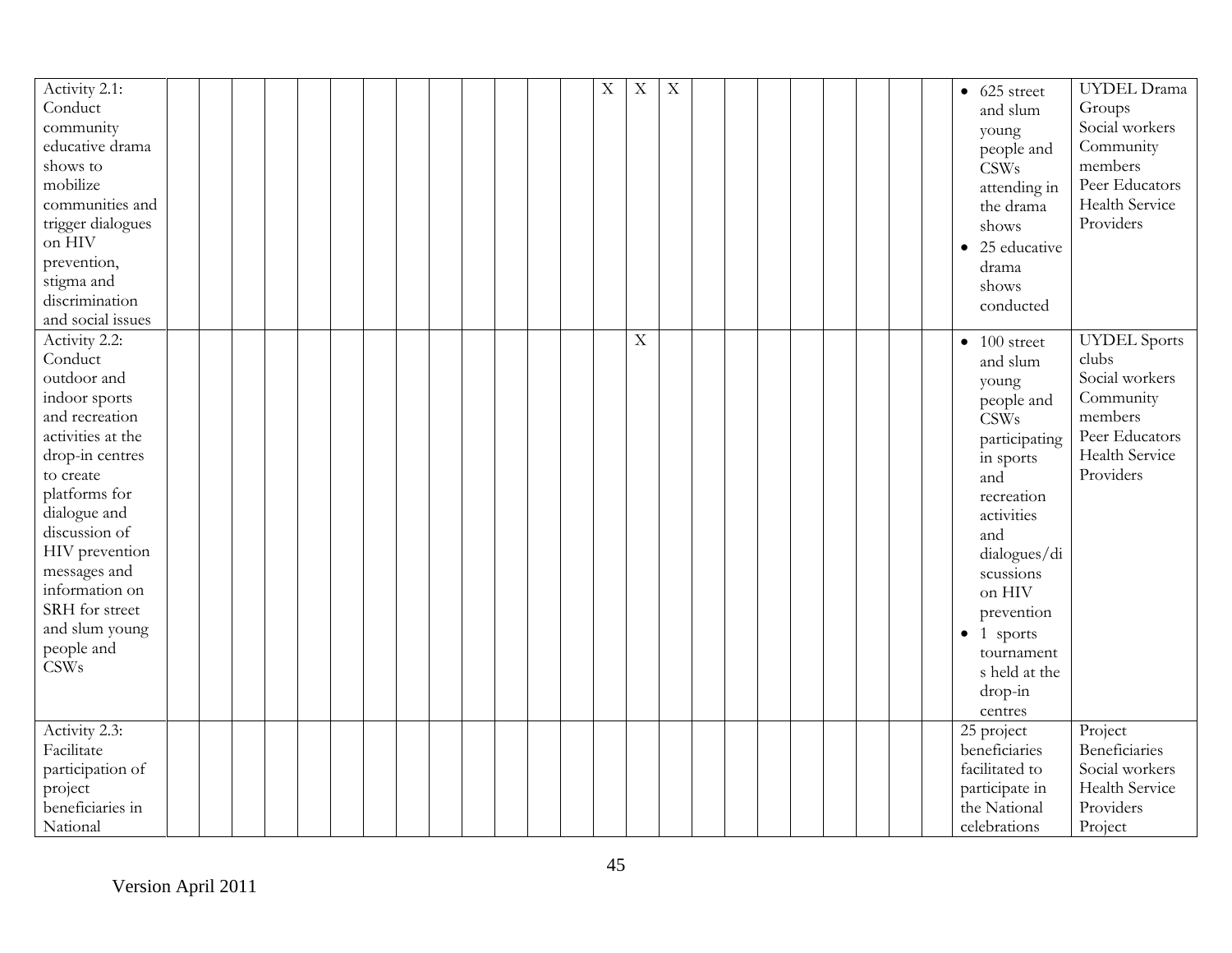| celebrations of                                                                                                                                                               |  |  |  |  |  |  |  |   |  |  |  |  | for the Day of   | Coordinator          |
|-------------------------------------------------------------------------------------------------------------------------------------------------------------------------------|--|--|--|--|--|--|--|---|--|--|--|--|------------------|----------------------|
| the Day of the                                                                                                                                                                |  |  |  |  |  |  |  |   |  |  |  |  | the African      | Project Director     |
| African Child                                                                                                                                                                 |  |  |  |  |  |  |  |   |  |  |  |  | Child and        |                      |
| and World AIDS                                                                                                                                                                |  |  |  |  |  |  |  |   |  |  |  |  | World AIDS       |                      |
| Day                                                                                                                                                                           |  |  |  |  |  |  |  |   |  |  |  |  | Day              |                      |
|                                                                                                                                                                               |  |  |  |  |  |  |  |   |  |  |  |  |                  |                      |
| Objective 3: To provide Vocational skills and life skills education as an alternative means of reducing young people's vulnerability to HIV infection for 326 street and slum |  |  |  |  |  |  |  |   |  |  |  |  |                  |                      |
| young people and CSWs in Kampala and Mukono Districts by the end of 2012                                                                                                      |  |  |  |  |  |  |  |   |  |  |  |  |                  |                      |
| Activity 3.1                                                                                                                                                                  |  |  |  |  |  |  |  |   |  |  |  |  | 326 street and   | Local Artisans/      |
| Provision of                                                                                                                                                                  |  |  |  |  |  |  |  |   |  |  |  |  | slum young       | Instructors          |
| Vocational skills                                                                                                                                                             |  |  |  |  |  |  |  |   |  |  |  |  | people and       | Field                |
| training to street                                                                                                                                                            |  |  |  |  |  |  |  |   |  |  |  |  | CSWs             | Supervisors          |
| and slum young                                                                                                                                                                |  |  |  |  |  |  |  |   |  |  |  |  | complete         | Project              |
| people and                                                                                                                                                                    |  |  |  |  |  |  |  |   |  |  |  |  | vocational       | Beneficiaries        |
| <b>CSWs</b>                                                                                                                                                                   |  |  |  |  |  |  |  |   |  |  |  |  | skills training  |                      |
| Activity 3.2                                                                                                                                                                  |  |  |  |  |  |  |  |   |  |  |  |  | 326 street and   | Local Artisans/      |
| Conduct a                                                                                                                                                                     |  |  |  |  |  |  |  |   |  |  |  |  | slum young       | Instructors          |
| certification                                                                                                                                                                 |  |  |  |  |  |  |  |   |  |  |  |  | certified and    | Field                |
| ceremony for                                                                                                                                                                  |  |  |  |  |  |  |  |   |  |  |  |  | successfully     | Supervisors          |
| street and slum                                                                                                                                                               |  |  |  |  |  |  |  |   |  |  |  |  | complete         | Project              |
| young people                                                                                                                                                                  |  |  |  |  |  |  |  |   |  |  |  |  | vocational       | <b>Beneficiaries</b> |
| and CSWs that                                                                                                                                                                 |  |  |  |  |  |  |  |   |  |  |  |  | skills training  | Project              |
| have completed                                                                                                                                                                |  |  |  |  |  |  |  |   |  |  |  |  |                  | Coordinator          |
| Vocational skills                                                                                                                                                             |  |  |  |  |  |  |  |   |  |  |  |  |                  |                      |
| training                                                                                                                                                                      |  |  |  |  |  |  |  |   |  |  |  |  |                  |                      |
|                                                                                                                                                                               |  |  |  |  |  |  |  |   |  |  |  |  |                  |                      |
| Objective 4: Monitoring and Evaluation                                                                                                                                        |  |  |  |  |  |  |  |   |  |  |  |  |                  |                      |
| Activity 4.1:                                                                                                                                                                 |  |  |  |  |  |  |  | X |  |  |  |  | 6 support        | Local                |
| Facilitate Local                                                                                                                                                              |  |  |  |  |  |  |  |   |  |  |  |  | supervision      | government           |
| Government                                                                                                                                                                    |  |  |  |  |  |  |  |   |  |  |  |  | visits           | district and         |
| District and                                                                                                                                                                  |  |  |  |  |  |  |  |   |  |  |  |  | conducted by     | division officials   |
| Division officials                                                                                                                                                            |  |  |  |  |  |  |  |   |  |  |  |  | the local        | Project              |
| to participate in                                                                                                                                                             |  |  |  |  |  |  |  |   |  |  |  |  | government       | coordinator          |
| support                                                                                                                                                                       |  |  |  |  |  |  |  |   |  |  |  |  | district and     | M&E officer          |
| supervision of                                                                                                                                                                |  |  |  |  |  |  |  |   |  |  |  |  | division         |                      |
| project activities                                                                                                                                                            |  |  |  |  |  |  |  |   |  |  |  |  | officials to the |                      |
| (Probation and                                                                                                                                                                |  |  |  |  |  |  |  |   |  |  |  |  | project          |                      |
| social welfare                                                                                                                                                                |  |  |  |  |  |  |  |   |  |  |  |  | implementatio    |                      |
| officers, DDHS,                                                                                                                                                               |  |  |  |  |  |  |  |   |  |  |  |  | n sites          |                      |
|                                                                                                                                                                               |  |  |  |  |  |  |  |   |  |  |  |  |                  |                      |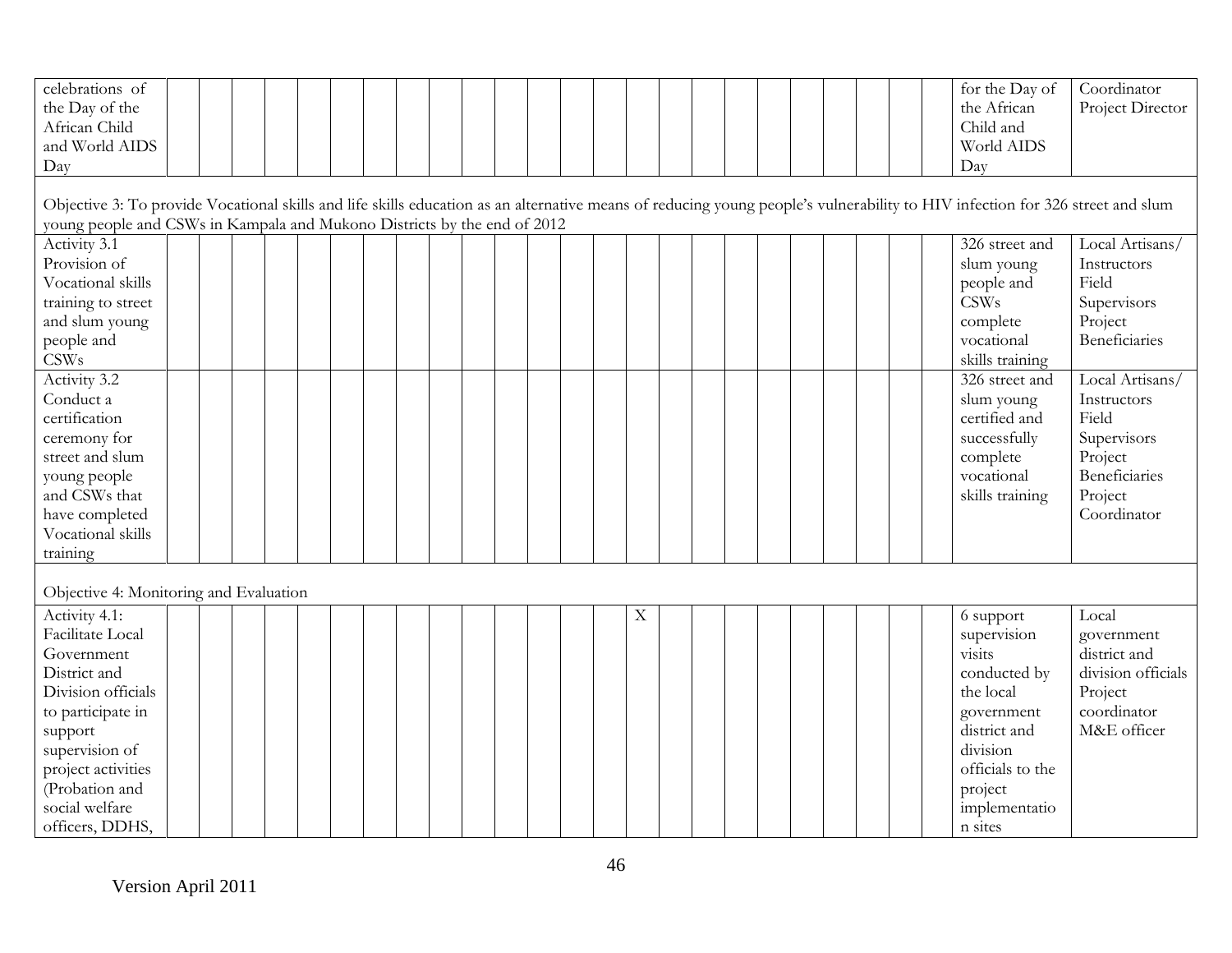| CDO                                                                                                  |  |  |  |  |  |  |                |                         |                         |  |  |  |  |                                                                                                                                                                                   |                                                                                    |
|------------------------------------------------------------------------------------------------------|--|--|--|--|--|--|----------------|-------------------------|-------------------------|--|--|--|--|-----------------------------------------------------------------------------------------------------------------------------------------------------------------------------------|------------------------------------------------------------------------------------|
| Activity 4.2:<br>Provide ongoing<br>technical and<br>facilitative<br>supervision to<br>project staff |  |  |  |  |  |  | $\mathbf X$    | $\mathbf X$             | $\overline{X}$          |  |  |  |  | 18 monthly<br>technical and<br>facilitative<br>supervision<br>visits made to<br>the project<br>sites<br>Project staff<br>provided with<br>technical<br>support                    | Project Director<br>Project<br>Coordinator<br>M&E officer<br>Project<br>Accountant |
| Activity 4.3<br>Conduct<br>monthly project<br>staff meeting to<br>review project<br>progress         |  |  |  |  |  |  | $\overline{X}$ | $\overline{X}$          | $\overline{\mathbf{X}}$ |  |  |  |  | Project<br>progress report                                                                                                                                                        | Project Director<br>Project<br>Coordinator<br>M&E officer                          |
| Activity 4.4:<br>Printing of Data<br>Collection tools<br>and registers                               |  |  |  |  |  |  |                |                         | $\mathbf X$             |  |  |  |  | 5 copies of the<br>HIV/BCC<br>registers<br>printed<br>Referral forms,<br>UYDEL intake<br>forms, BCC<br>reporting<br>forms, film<br>and drama<br>show report<br>formats<br>printed | M&E officer<br>Project<br>Coordinator                                              |
| Activity 4.5:<br>Payment of<br>monthly<br>Subscription fee<br>for internet<br>connectivity           |  |  |  |  |  |  | $\overline{X}$ | $\overline{\mathbf{X}}$ | $\overline{\mathbf{X}}$ |  |  |  |  | Internet<br>Connected<br>Data entered<br>into the CSF<br>database                                                                                                                 | M&E officer                                                                        |
| Activity 4.6:<br>Conduct end of                                                                      |  |  |  |  |  |  |                |                         |                         |  |  |  |  | End of project<br>evaluation                                                                                                                                                      | Project Director<br>Project                                                        |